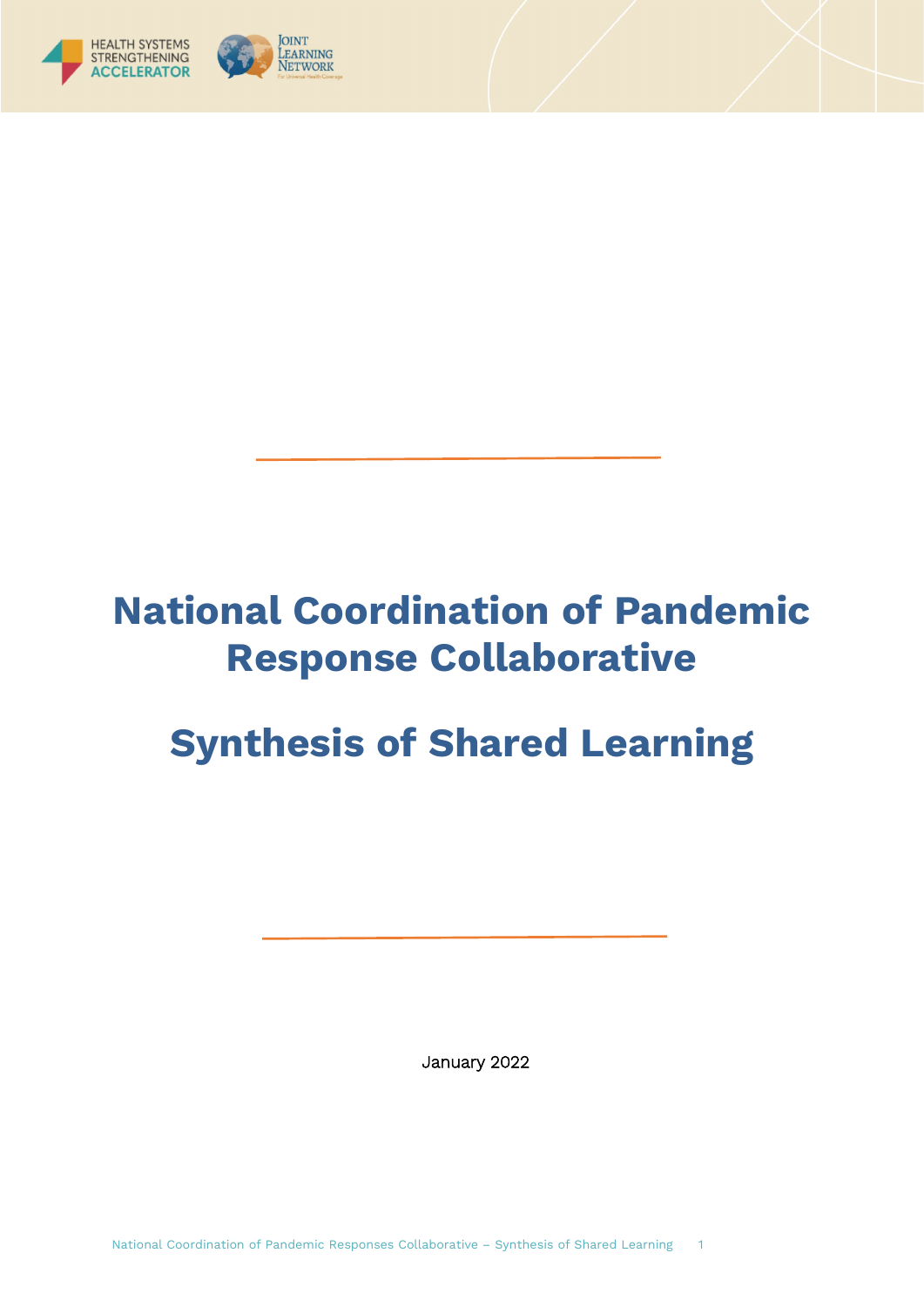

# <span id="page-1-1"></span><span id="page-1-0"></span>Acknowledgments and Project Background

# **Project**

The National Coordination of Pandemic Responses Collaborative (Collaborative) is an initiative of the Joint Learning Network for Universal Health Coverage (JLN) and the Health Systems Strengthening Accelerator (Accelerator) to foster experience sharing and collaborative learning around the challenges and successes with managing central coordination of a national response to the COVID-19 pandemic. The Accelerator is led by Results for Development (R4D) with support from Health Strategy and Delivery Foundation (HSDF) and ICF. The Accelerator, through a team led by Results for Development (R4D) with support from the Health Strategy and Delivery Foundation (HSDF), led the technical facilitation of this Collaborative with funding from the Bill & Melinda Gates Foundation (the Foundation).

# <span id="page-1-2"></span>**About this brief**

This brief synthesizes relevant evidence, participant country experiences, and lessons learned on national responses to the COVID-19 pandemic to highlight efficient and effective approaches that may be applied for health systems resiliency and improved pandemic preparedness. This brief may have the following applications:

- A guide to best and promising practices for countries managing an infectious disease pandemic
- A synthesis of early leadership and management actions countries can take to control the outbreak
- A summary of communication and engagement approaches leveraged by countries to increase the population reach of health and non-health measures

# <span id="page-1-3"></span>**Acknowledgments**

The authors acknowledge the many contributors across multiple countries, named in the next section of the report. We would like to thank the Foundation for funding the work of this Collaborative through its support to the Accelerator and the JLN. We also appreciate the contribution from the Exemplars in Global Health (EGH) program, which shared findings from the EGH in COVID-19 research sprints on the following topics: (1) Testing and surveillance (2) Essential health services (3) Vaccine readiness and implementation (4) Digital health tools. EGH research aims to capture key implementation nuances with near real-time documentation and analysis to provide public health decision-makers with actionable evidence and implementation strategies that can be contextualized to their settings.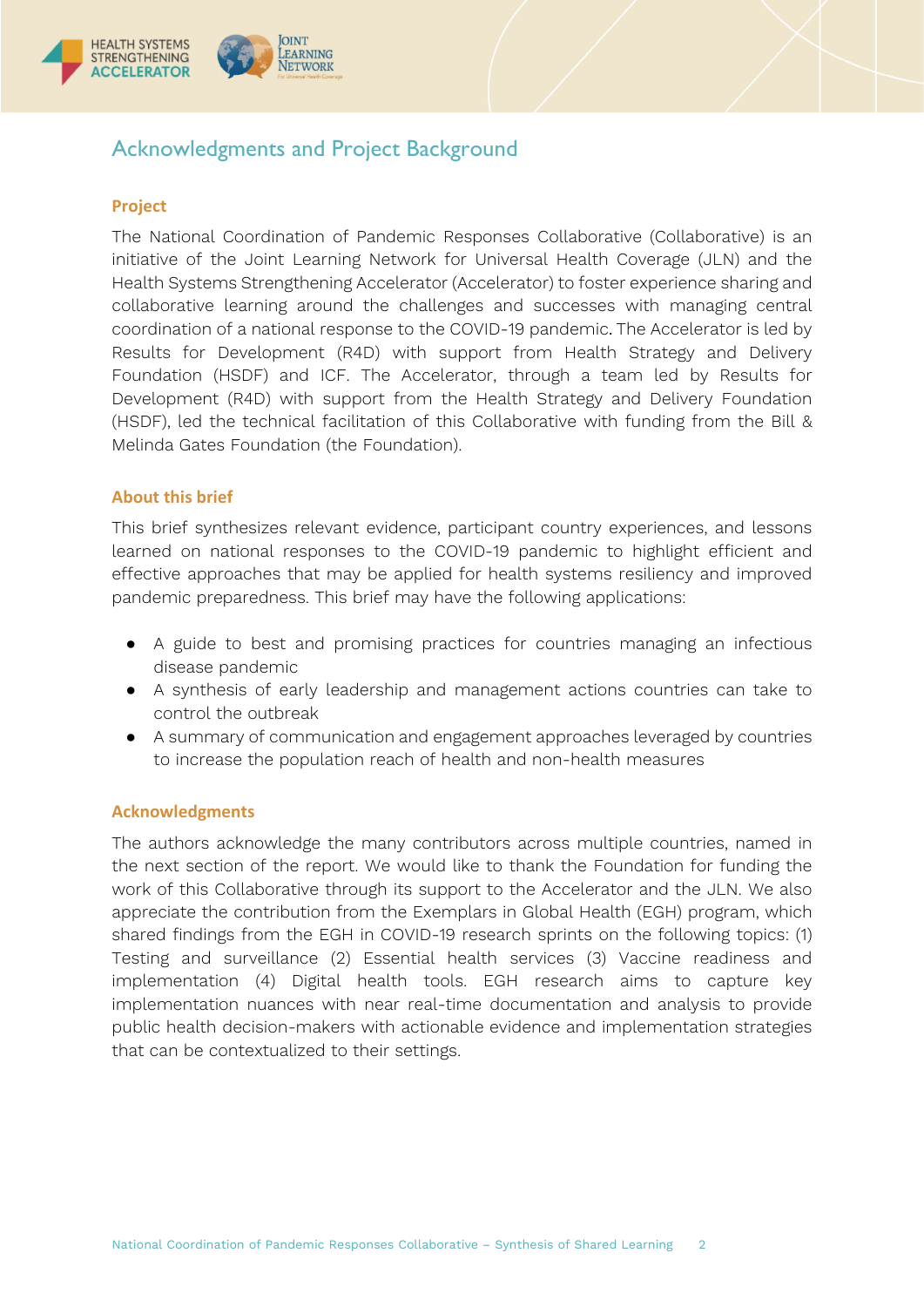

# <span id="page-2-0"></span>**Contributors**

#### Bahrain

Jameela Al-Salman Jaleela Jawad Sayed

### Bangladesh

Syed Abdul Hamid Atia Hossain Md. Samiul Huda Shahadt Hossain Mahmud Subrata Paul Fatema Zohara

#### Ethiopia

Melaku Abebe Beza Aseffa Wondwossen Eshetu Abnet Zeleke

### Kenya

Meboh Abuor Isabel Maina Stephen Muleshe Samuel Nyingi Nancy Njeru Esther Wabuge

### Mongolia

Uuganbayar Batmunkh Munkhnasan Enkhtaivan Tumurbaatar Luvsansambuu Oyunkhand Ragchaa Sodnomdarjaa Vaanchig-Arslan

#### Senegal

Cheikh Tidiane Athie Aida Kanouté Oumy Ndiaye Aissatou Nomokho Samba Cor Sarr

# Exemplars in Global Health Program

Alice Namale Steven Kabwama Rhoda Wanyenze

### Other contributors

Joseph Addo-Yobo (Ghana) K. Madan Gopal (India) Nneka Orji (Nigeria)

### Technical Facilitation Team

Loriade Akin-Olugbade Kaela Barna Raquel Duarte Bessa De Melo Camilla Ducker Christine Ezenwafor Amanda Folsom Uchenna Gwacham Agnes Munyua Jongsu Ryu Samba Sow

# JLN Network Manager Team

Kamiar Khajavi Sara Wilhelmsen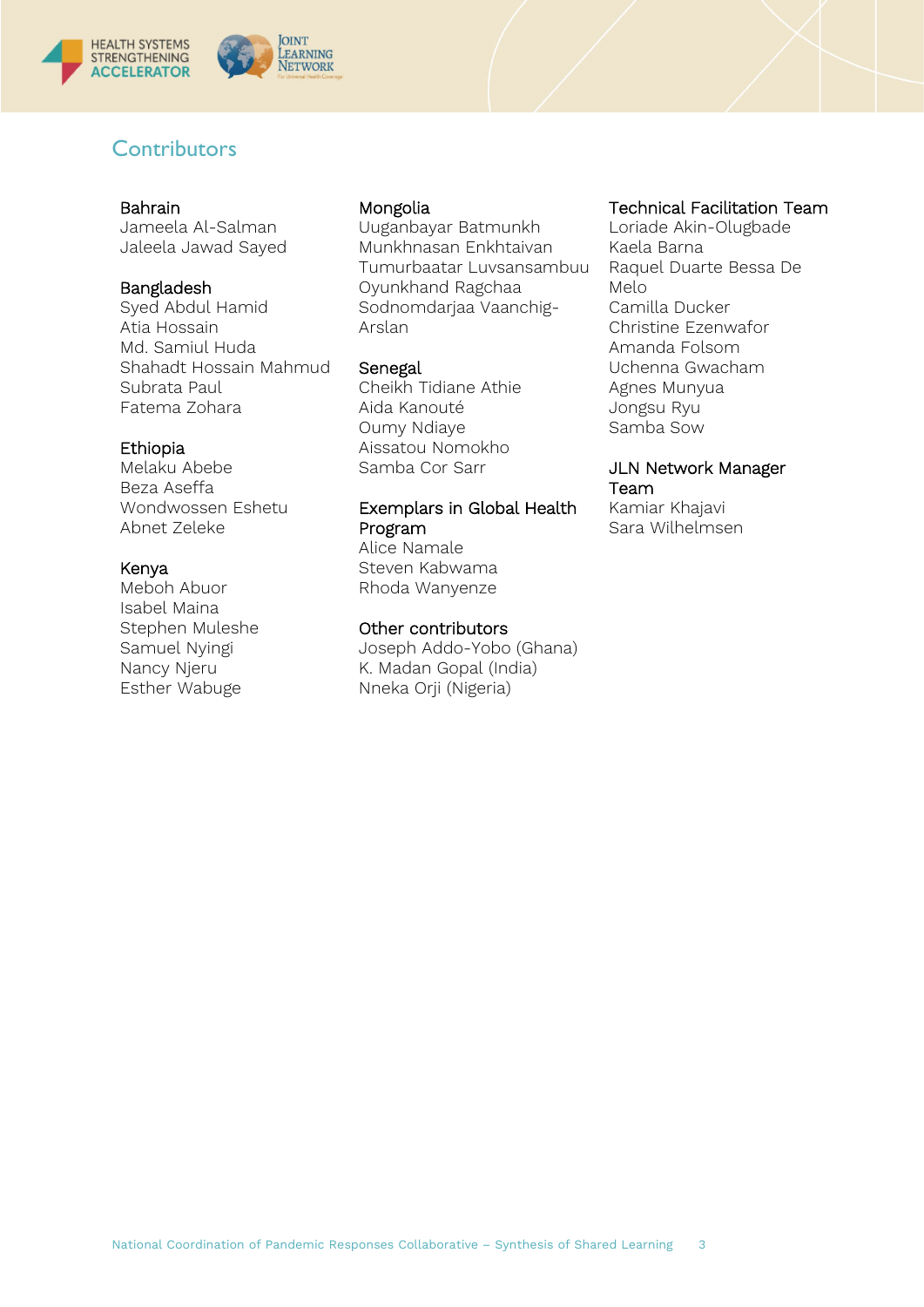



# **Contents**

| Best practices and key lessons learned on the coordination of pandemic responses9 |  |
|-----------------------------------------------------------------------------------|--|
|                                                                                   |  |
|                                                                                   |  |
|                                                                                   |  |
| Robust information technology systems to inform the public and generate high      |  |
|                                                                                   |  |
|                                                                                   |  |
| Building on existing systems helps accelerate deployment of the vaccine  15       |  |
| Countries are better prepared to respond to new COVID-19 variants16               |  |
| This pandemic experience can help build resilience for the next crisis 17         |  |
|                                                                                   |  |
|                                                                                   |  |
|                                                                                   |  |
| Annex I: Summary from the review of literature on the global knowledge base 21    |  |
| Annex II: Operational guidelines from the WHO and the World Bank 32               |  |
| Annex III: Collaborative members' COVID-19 coordination structures 33             |  |
| Annex IV: Participants in virtual events (December 2020 to February 2022) 35      |  |
| Annex V: Country COVID-19 pandemic response self-reflection in February-March     |  |
|                                                                                   |  |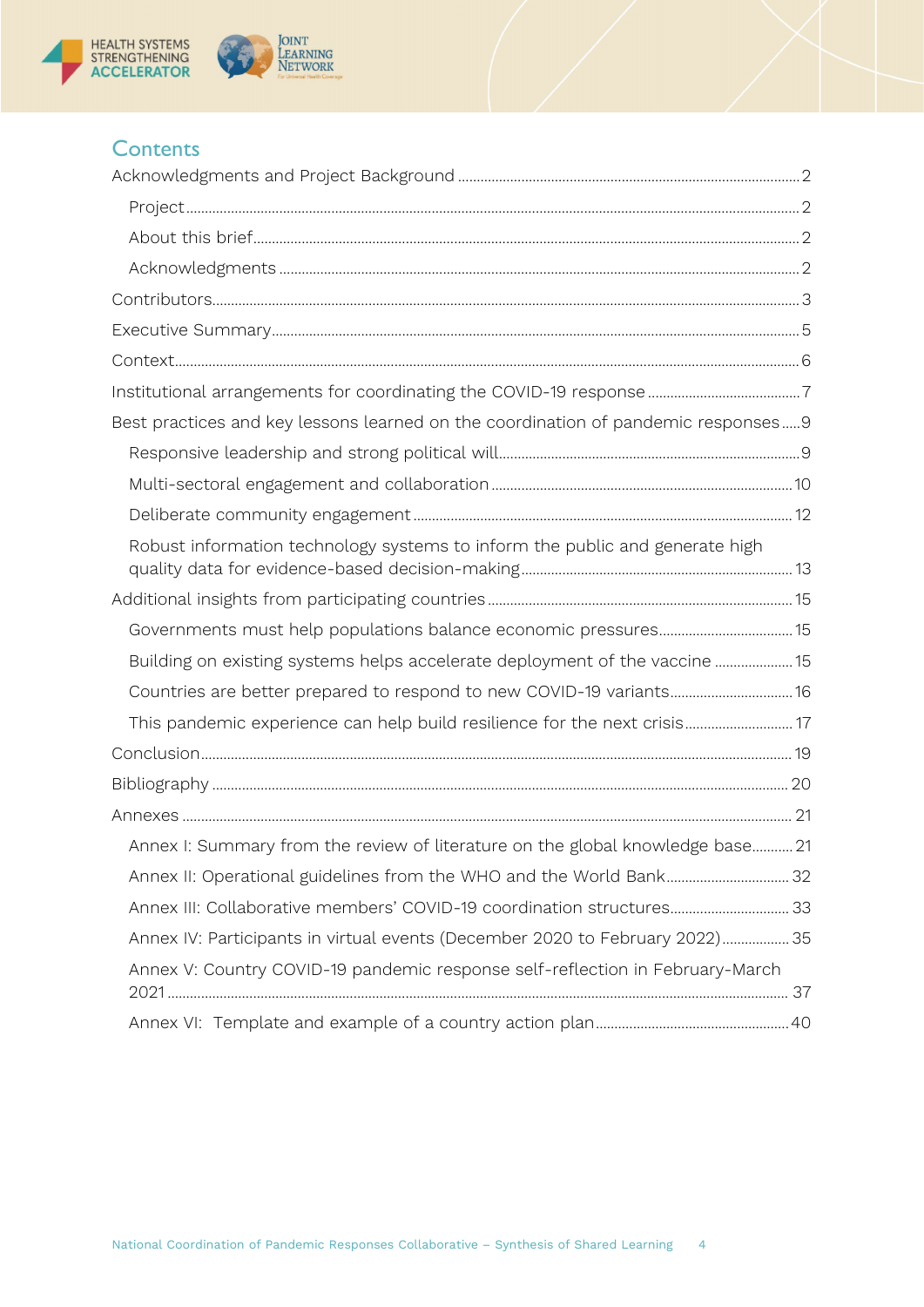

# <span id="page-4-0"></span>Executive Summary

The National Coordination of Pandemic Response Collaborative led by the Health Systems Strengthening Accelerator (Accelerator) and the Joint Learning Network for Universal Health Coverage (JLN) brought together multisectoral country teams for cross-country exchange and joint learning on coordination of COVID-19 pandemic responses between December 2020 and January 2022.

This document synthesizes the shared experience, lessons learned, and best practices from the collaborative's virtual learning engagements on strengthening leadership capabilities and functions for pandemic coordination and improved health system resilience to achieve universal health coverage (UHC). These lessons and best practices were supplemented by findings from parallel research conducted by the Exemplars in Global Health (EGH) on four thematic research sprints in the Democratic Republic of Congo (DRC), Nigeria, Senegal, and Uganda. Lessons and best practices coalesced around the following principles: (1) responsive leadership, (2) multisectoral collaboration, (3) deliberate community engagement and participation in the response, and (4) effective communication strategies. These principles are supported by robust data systems that provide high-quality data to inform evidence-based decision-making and adaptive approaches. The self-reflection and action planning tools (Annexes IV and V) developed for and used by collaborative members are shared in the annex as global public goods, along with highlights from the global knowledge base and gaps on national responses to pandemics.

The COVID-19 pandemic has continued to evolve and affect countries globally throughout 2021. The emergence of new strains, Delta and Omicron, has caused spikes in the number of infections and hospitalizations, and has forced countries previously on the path out of the pandemic to re-impose nonpharmaceutical interventions (NPIs). At the same time, countries also grappled with vaccine supply shortages, hesitancy, and misinformation which has prevented them from reaching their vaccination goals. These challenges and more were addressed through the Collaborative's events and activities, where six teams (Kingdom of Bahrain, Bangladesh, Ethiopia, Kenya, Mongolia, and Senegal) convened for joint learning and peer problem-solving. The teams each received tailored advice to address their most pressing pandemic-related challenges and developed action plans to navigate their countries out of the pandemic. The collaborative's work culminated in a final event in February 2022.

<span id="page-4-1"></span>The primary audience of the brief is JLN members, members of national and subnational pandemic response teams and committees, policy makers and other government officials, non-government and civil society organizations, and private sector actors involved in national responses to pandemics. This document may interest other sectors managing the non-health COVID-19 pandemic response to learn more about multisectoral country approaches to managing the pandemic.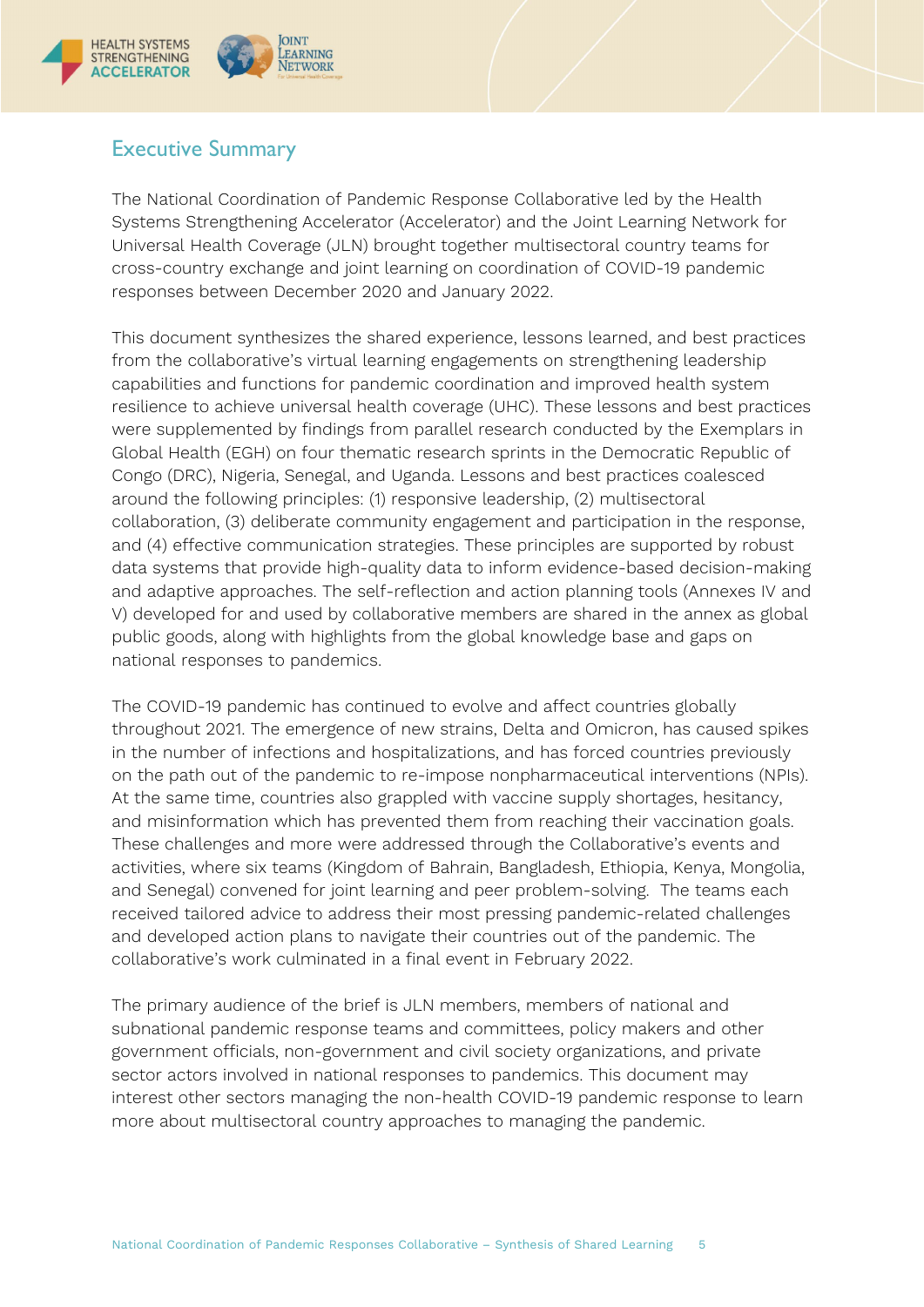

# **Context**

The COVID-19 outbreak was first recorded in Wuhan, Hubei Province, China, in December 2019 and declared a pandemic in March 2020. Many health systems globally were unprepared and grappled with unprecedented challenges posed by this virus. Countries rapidly established or re-activated pandemic response teams to manage the crisis and coordinate their COVID-19 response. As a novel pathogen, guidelines and information emerged rapidly, with many countries seeking to learn from other countries' best practices and/or mistakes. The COVID-19 pandemic has reemphasized that globalization facilitates the spread of diseases across borders. As such, success in managing a global scale infectious disease requires collective effort and collaboration across health systems. Before the COVID-19 outbreak, country health security and related capability indices were largely drawn from assessments such as the Global Health Security Index and the Joint External Evaluations. In the wake of the pandemic, it became evident that these assessments are not sufficient predictors of success. Resources cataloged by the technical facilitation team of the collaborative on national coordination of pandemic responses are included in Annex 5.1.

Through various scoping exercises and country engagements during the first year of the pandemic, the technical facilitation team identified demand for cross-country collaborative learning and problem solving around the COVID-19 pandemic response, with a focus on the role of multisectoral teams in coordinating an effective response. Teams from six countries (Bahrain, Bangladesh, Ethiopia, Kenya, Mongolia, and Senegal) participated in the first Phase of learning activities between December 2020 and April 2021. The experiences are synthesized in this brief. In the second Phase between July 2021 and February 2022, the Kenya, Bangladesh, and Ethiopia teams reconvened to engage in action-oriented joint learning and collaborative problem-solving. In this Phase, implementation teams exchanged experience and lessons with their peers and a larger "community of learners" through three key events: a virtual event where they articulated their key challenges, problem statement, and vision statement, a peer learning session where they received targeted feedback on their challenges from the community, and a final culminating event to reflect on their learnings and journeys in the collaborative. This methodology facilitated participants' ability to adapt and apply Phase I lessons to address specific challenges. The participating teams also received guidance from the technical facilitation team. They worked jointly with the facilitators to develop case studies on their experience and contribute to this final Synthesis of Shared Learning.

Throughout the second Phase of the collaborative, countries grappled with the emergence of new COVID-19 variants, Delta and Omicron. These variants, each more infectious than the last, added to the challenges the participating countries faced and elevated the need for quick and adaptive learning for an effective pandemic response. The swift and continued spread of the new strains was a sobering reality for countries worldwide, as the chances of overcoming the COVID-19 pandemic by year-end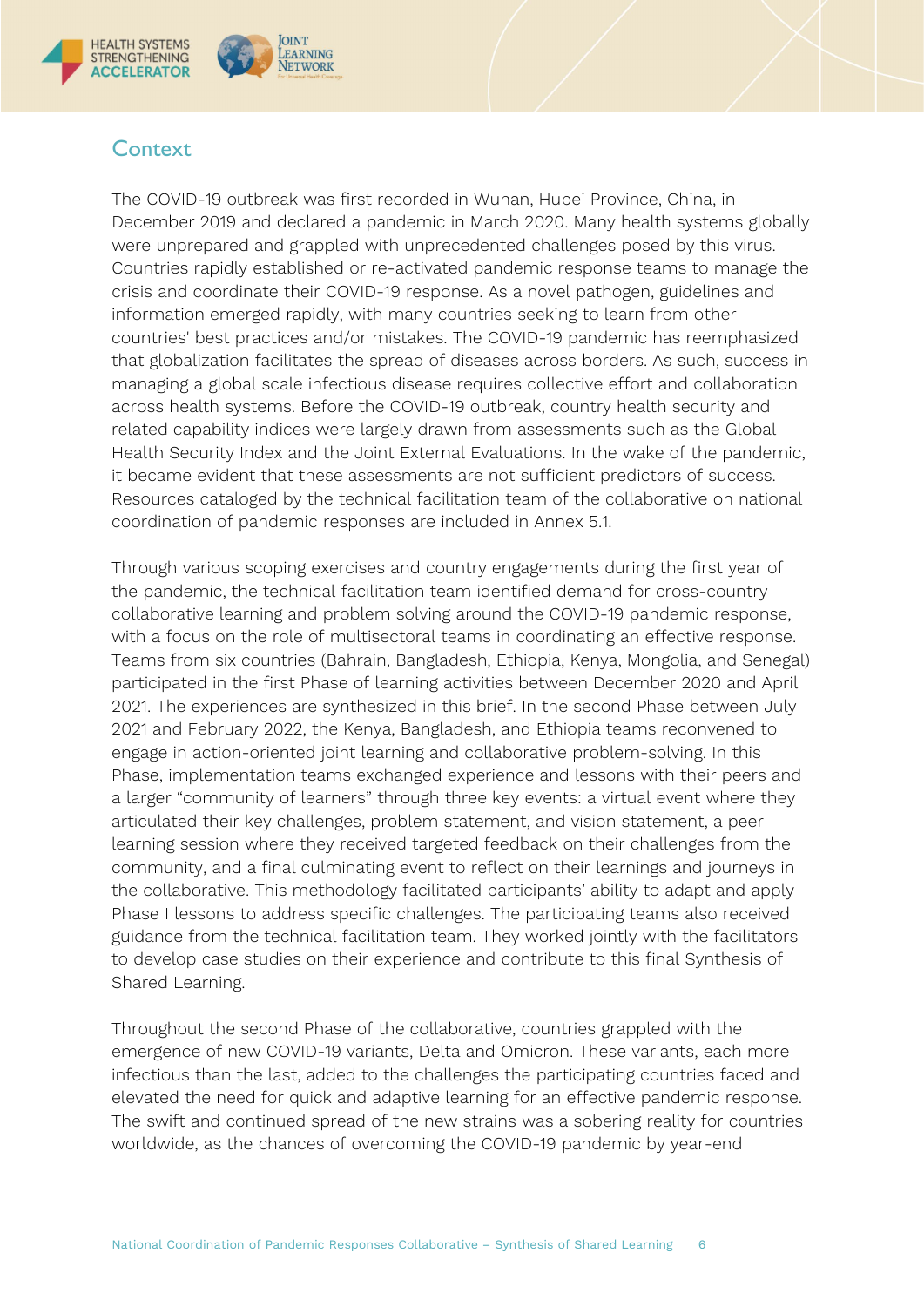

**OINT** 

LEARNING

NETWORK

vanished. These strains significantly altered the dynamic of the pandemic and further challenged countries to adapt their pandemic response strategies for the long term.

At the same time, as new variants were emerging, countries were working diligently to develop vaccine distribution plans, procure and deploy vaccines, and reach their vaccination coverage goals. Many countries faced vaccine supply shortages and delays in vaccine distribution. They increasingly found vaccine hesitancy to be a challenge, as their populations were plagued by misinformation and politicized media coverage. Challenges such as these were important points of discussion throughout the second Phase of the collaborative.

# <span id="page-6-0"></span>Institutional arrangements for coordinating COVID-19 responses

The COVID-19 pandemic met different countries at varying levels of preparedness. However, a common feature in most countries' responses was instituting a nationallevel coordination mechanism to facilitate the pandemic response. Collaborative members' national coordination mechanisms have four main core functions: (1) policysetting and decision-making through the established command centers, (2) operational coordination of the response, (3) information gathering/monitoring and evaluation, and (4) external communication. Vertical and horizontal coordination across sectors and levels of Government is critical for the success of the pandemic response. This is exemplified in the countries' COVID-19 coordination structures detailed in Annex III. Similarities and differences in the country coordination mechanisms are summarized below.

| Similarities                                                                                                                                                                  | <b>Differences</b>                                                                                                                                                                                                                                                                                                                  |
|-------------------------------------------------------------------------------------------------------------------------------------------------------------------------------|-------------------------------------------------------------------------------------------------------------------------------------------------------------------------------------------------------------------------------------------------------------------------------------------------------------------------------------|
| Responsive Leadership and Political Will                                                                                                                                      |                                                                                                                                                                                                                                                                                                                                     |
| Across all countries, the coordinating<br>mechanism had a direct reporting line to<br>the country's President or Prime Minister<br>or was established in the leader's office. | In unitary systems of Government<br>(Bahrain, Bangladesh, and Mongolia), the<br>coordinating mechanism provides the<br>policy direction and oversees                                                                                                                                                                                |
|                                                                                                                                                                               | implementation in the chosen strategic<br>priority areas.                                                                                                                                                                                                                                                                           |
|                                                                                                                                                                               | In devolved systems of Government<br>(Ethiopia, Kenya and Nigeria), the<br>national coordination mechanism<br>provides overall policy direction while<br>state/regional coordination mechanisms,<br>which mirror the national coordination<br>structure, have the autonomy to<br>implement national policies at the local<br>level. |

Table 1: Key Features of Collaborative Member Countries' COVID-19 Coordination Mechanisms (Similarities and Differences)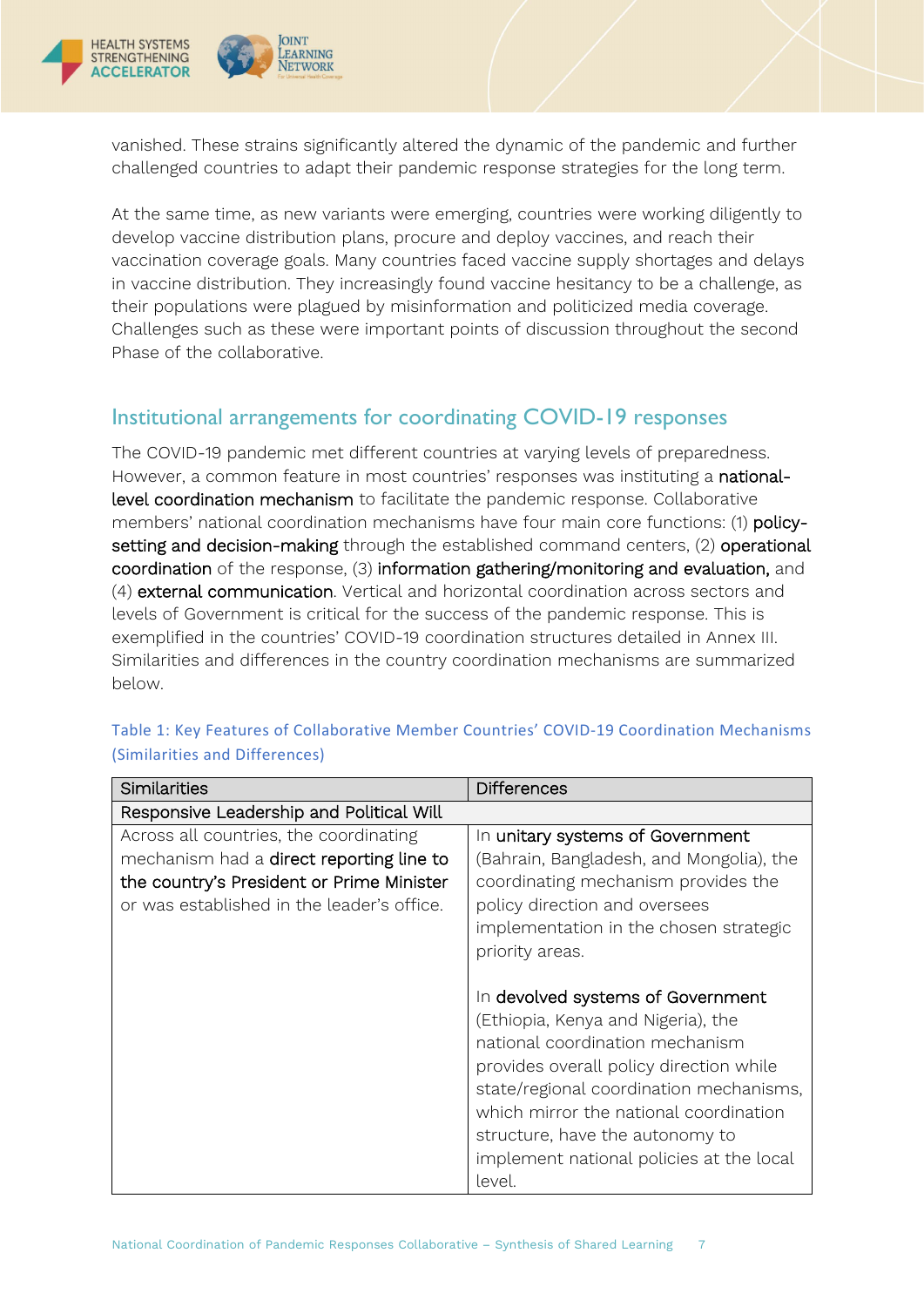



| Multisectoral and Multi-level Coordination                                                                                                                                                                                                                                           |                                                                                                                                                                                                                                                                                                                                              |
|--------------------------------------------------------------------------------------------------------------------------------------------------------------------------------------------------------------------------------------------------------------------------------------|----------------------------------------------------------------------------------------------------------------------------------------------------------------------------------------------------------------------------------------------------------------------------------------------------------------------------------------------|
| Coordination mechanisms had sub-<br>groups, sub-committees, or task forces<br>leading the four main core functions of<br>policy setting, operational coordination,<br>information gathering, and external<br>communication.                                                          | Bangladesh, Ethiopia, Kenya, Nigeria and<br>Senegal constituted regional<br>coordination mechanisms mirroring the<br>national coordination structure to<br>implement national policies at the local<br>level.                                                                                                                                |
|                                                                                                                                                                                                                                                                                      | Clear roles and responsibilities for each<br>of these units prevent overlaps in<br>functions, minimize conflicts on<br>responsibilities and provide a clear<br>mechanism to cascade decisions from<br>the national to the sub-national level.                                                                                                |
|                                                                                                                                                                                                                                                                                      | Coordination mechanisms should be set<br>in place at regional, district, and local<br>levels, for effective collection of<br>information and dissemination of<br>guidelines, policies, and resources.                                                                                                                                        |
| Coordination mechanisms had<br>representation from different ministries<br>and government agencies representing<br>other sectors<br>All countries set up a new coordination<br>mechanism linked to existing government<br>agencies for disease surveillance and<br>epidemic control. | Multisectoral coordination structures in<br>Bangladesh and Kenya included<br>representation from the private sector<br>and the devolved level of Government.<br>In Senegal, coordination structures were<br>inherited from the 2014 Ebola outbreak<br>and was already assimilated into the<br>National Committee for Epidemic<br>Management. |
| Deliberate Community Engagement                                                                                                                                                                                                                                                      |                                                                                                                                                                                                                                                                                                                                              |
| Countries incorporate community-level<br>data into their policy decision-making to<br>enhance responsiveness to changes in<br>the pandemic.                                                                                                                                          | Some countries such as Bahrain have<br>more significant information technology<br>systems in place to aid in the collection<br>of community-level data                                                                                                                                                                                       |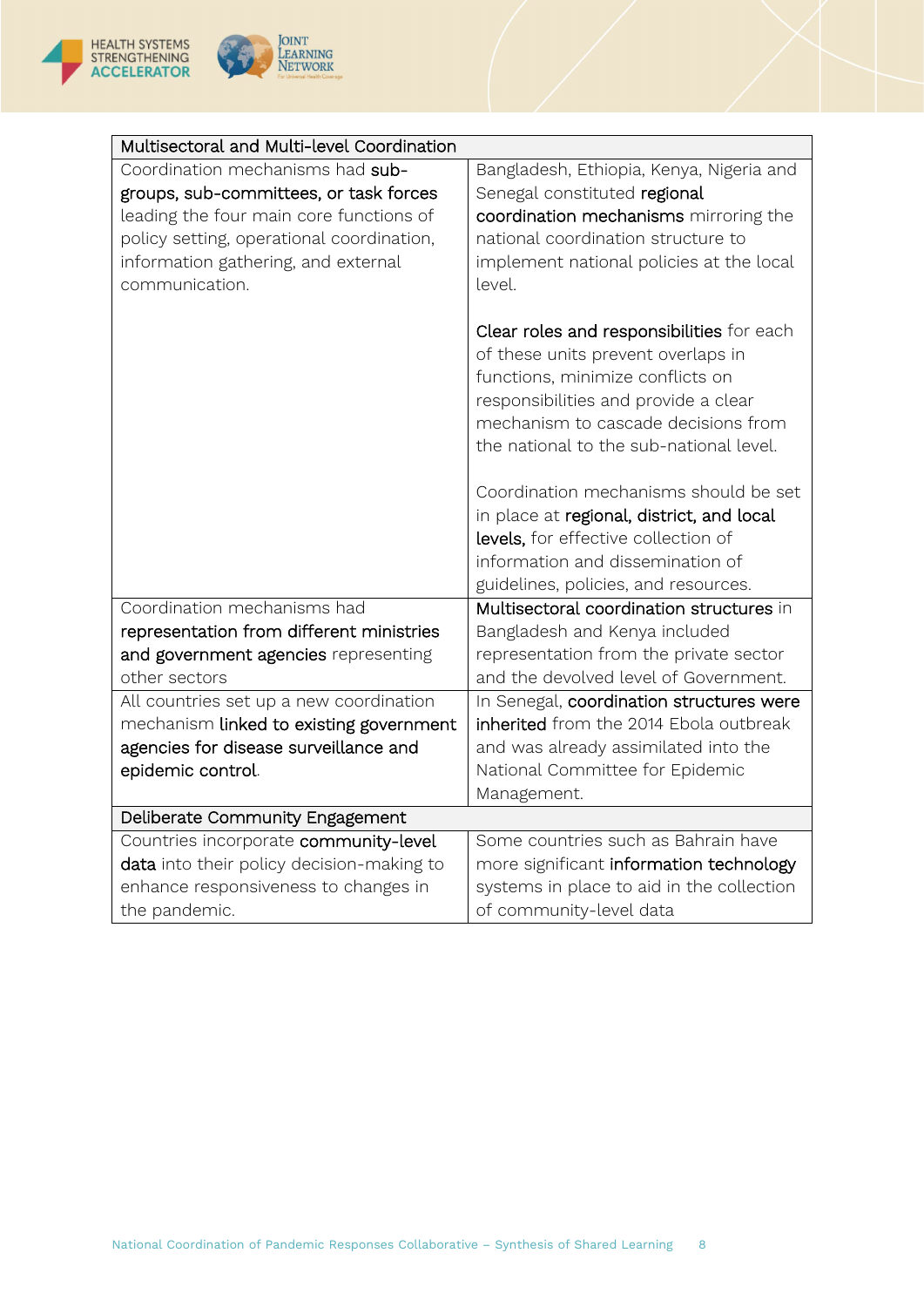

# <span id="page-8-0"></span>Best practices and lessons learned on the coordination of pandemic responses

Collaborative members' experiences revealed that a successful pandemic response involves well-synchronized multidisciplinary efforts combined with effective leadership, communication, evidence-based, collective decision-making, and a mechanism for continuous learning and adaption of approaches and pathways to accommodate the dynamic nature of the COVID-19 pandemic. Insights from country experience coalesced around three key success factors for the effective coordination of pandemic response: (1) responsive leadership and strong political will, (2) multisectoral collaboration, (3) deliberate community engagement and participation in the response, and effective communication strategies. These principles are supported by robust data systems that provide high-quality data to inform evidence-based decision-making and adaptive approaches.



### <span id="page-8-1"></span>**Responsive leadership and strong political will**

Across many countries, including those participating in this collaborative, the coordination of the COVID-19 response was led by the Head of Government's office, elevated in line with the perceived significant threat of the virus to both public health and other sectors of the economy. A common factor for countries that mounted a well-coordinated response, such as Germany, Israel, and New Zealand, is the commitment of the highest level of leadership leading the response, the coordination of sectors, and leading the communication for the effort, including daily press briefings for the public. This leadership was necessary to cut across silos and barriers created across different sectors of Government to develop and implement a coordinated response. For example in the Kingdom of Bahrain, the COVID-19 response in Bahrain is spear-headed by His Royal Highness (HRH), the Crown Prince. The response is coordinated through the National Team for Combating COVID-19 (NTCC-19), headed by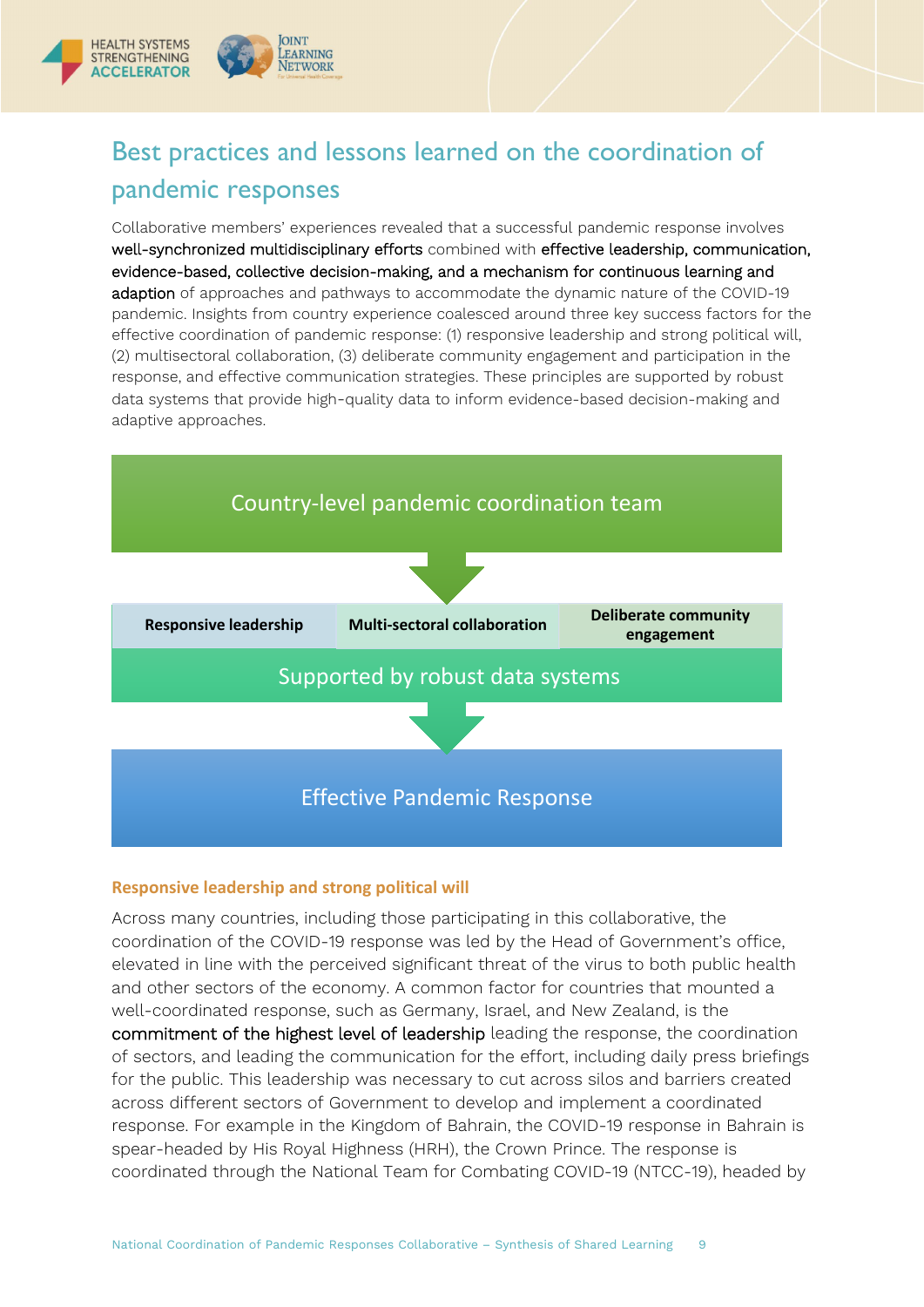

the chairman of the Supreme Council of Health, and includes representation from all health agencies in Bahrain. The NTCC-19 works with both public and private stakeholders.

In South Korea, an exemplar of the COVID-19 pandemic response, the national response unit includes representation from the President's office, the Ministries of Health, Education, and Foreign Affairs, and the Korea Disease Control and Prevention Agency (KDCA) (Kim , An, Oh , Oh , & Lee , 2021). In Vietnam, the Government quickly developed a strategy to respond to the pandemic before the country recorded the first case. Vietnam's health system managers and other associated ministries developed and widely disseminated the national COVID-19 Response Plan and Technical Treatment and Care Guidelines. A clear strategic response structure was overlaid on the foundation of a one-party government, and the major response strategies and policies were made at the central level and executed through a top-down process (Nguyen , Tran, & Phan, 2021). While the Ministry of Health was primarily responsible for case management and quarantine, military personnel were responsible for quarantine at the borders. In Taiwan, the Central Epidemic Command Centre coordinates the response by various ministries, including the ministries of transportation, economics, labor, and education, and the Environmental Protection Administration, among others, to address the crisis (Wang , Ng , & Brook, 2020). The leaders of Bahrain, Taiwan, Vietnam, and South Korea all made bold, sometimes unpopular, nonpharmacological interventions (NPIs) such as mandatory quarantine, lockdowns, curfews, business and school closures, tracking financial data and individuals' movements. These measures limited personal freedoms, but resulted in halting the spread of COVID-19 and saving lives.

Responsive leadership of the COVID-19 response also facilitates effective monitoring of the implementation of measures, reviews of the response, and incorporation of lessons learned for an adaptive response to the pandemic. In Kenya, halfway through the first year of the pandemic, the Government held a conference to review the country's pandemic response and take corrective measures. The conference, led by the President, had representation from multiple sectors and county governments. Recommendations from the conference have been applied to improve Kenya's pandemic response.

### <span id="page-9-0"></span>**Multisectoral engagement and collaboration**

The COVID-19 pandemic is a health crisis that has impacted multiple sectors as borders closed, businesses were disrupted, and livelihoods dramatically altered. A multisectoral response with well-aligned objectives across sectors is vital for an effective pandemic response in which all stakeholders are aligned around a shared vision and collaborate to implement health and non-health measures. In Bahrain, the NTCC-19 helps harmonize the response by bringing together multiple government institutions, including the office of HRH, The Crown Prince, Ministry of Health, Ministry of Interior, Royal Medical Services of the Ministry of Defense, Salmaniya Medical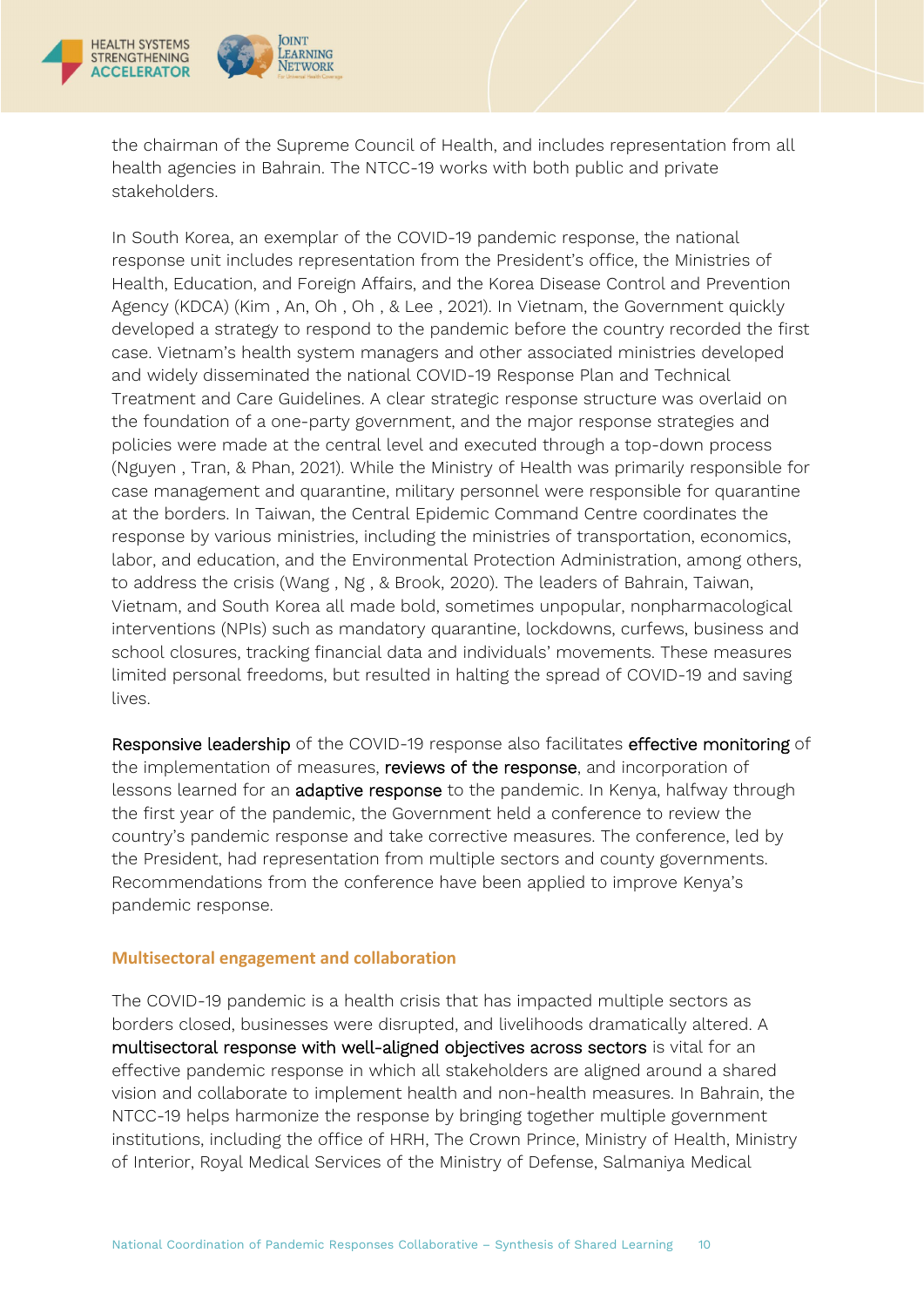

Complex, King Hamad University Hospital, primary care services, the National Health Regulatory Authority (NHRA), Public Health and the Center for Operations and Medical Equipment Directorate. The NTCC-19 leadership team ensures the implementation of a coherent strategy to fight COVID-19 across sectors.

In some countries, the COVID-19 coordination structure at the national level includes representation from entities at the sub-national level. This approach is particularly important in countries with devolved levels of Government where sub-national agencies have the autonomy to decide which measures to implement and how these measures will be implemented. In this case, the national-level coordination structure may be duplicated at the sub-national level with representation from all sectors and stakeholders at the regional/sub-national level. This situation adds a layer of complexity that requires more intentional coordination to align the visions at the national and sub-national levels, ensure consensus on measures, and streamline communication across levels of Government and the interface to the public.

In the Democratic Republic of Congo, a Multisectoral Response Committee led by the Prime Minister and with representatives across relevant ministries provides oversight of the response. The Ministry of Health is responsible for coordination with support from the Technical Secretariat, with members from academic partners, and an Advisory Committee, with members from private, non-government organizations, and academic sectors. Multisectoral engagement across levels of Government and partnerships, especially with donors, the private sector, academic institutions, and non-governmental organizations (NGOs), support funding, and critical supplies (EGH, 2021). Partnerships across sectors have contributed to the provision of test kits and supplies, lab personnel and healthcare workers training, COVID-19 surveillance personnel, and support for the emergency operations centre (EOC) at the central level (EGH, 2021).

In Ethiopia, the COVID-19 pandemic response is led by a multi-sectorial national task force chaired by the Vice Prime Minister and is directly accountable to the Prime Minister. The task force comprises the Ministry of Peace, Federal Attorney General, Ministry of Defense, Ministry of Foreign Affairs, Ministry of Health, and Ministry of Innovation and Technology. The group has sub-committees - communication, technology, diplomacy, security, and legal affairs - involving other relevant sectors. Similar coordination structures exist at the regional and sub-regional levels led by the regional presidents and sub-regional leadership, respectively.

In Kenya, the President established a National Emergency Response Committee (NERC) to develop responses and mobilize resources for combating COVID-19. Government ministries and the Council of Governors, which represents the sub-national level (counties) in Kenya, are part of NERC. County representation within the NERC ensures their voices are elevated to the national level, the diverse range of counties' concerns are addressed, and there is ownership and buy-in of NERC directives. The NERC is supported by technical task forces, including academics, development partners, line ministries, and county representation. These technical task forces review the available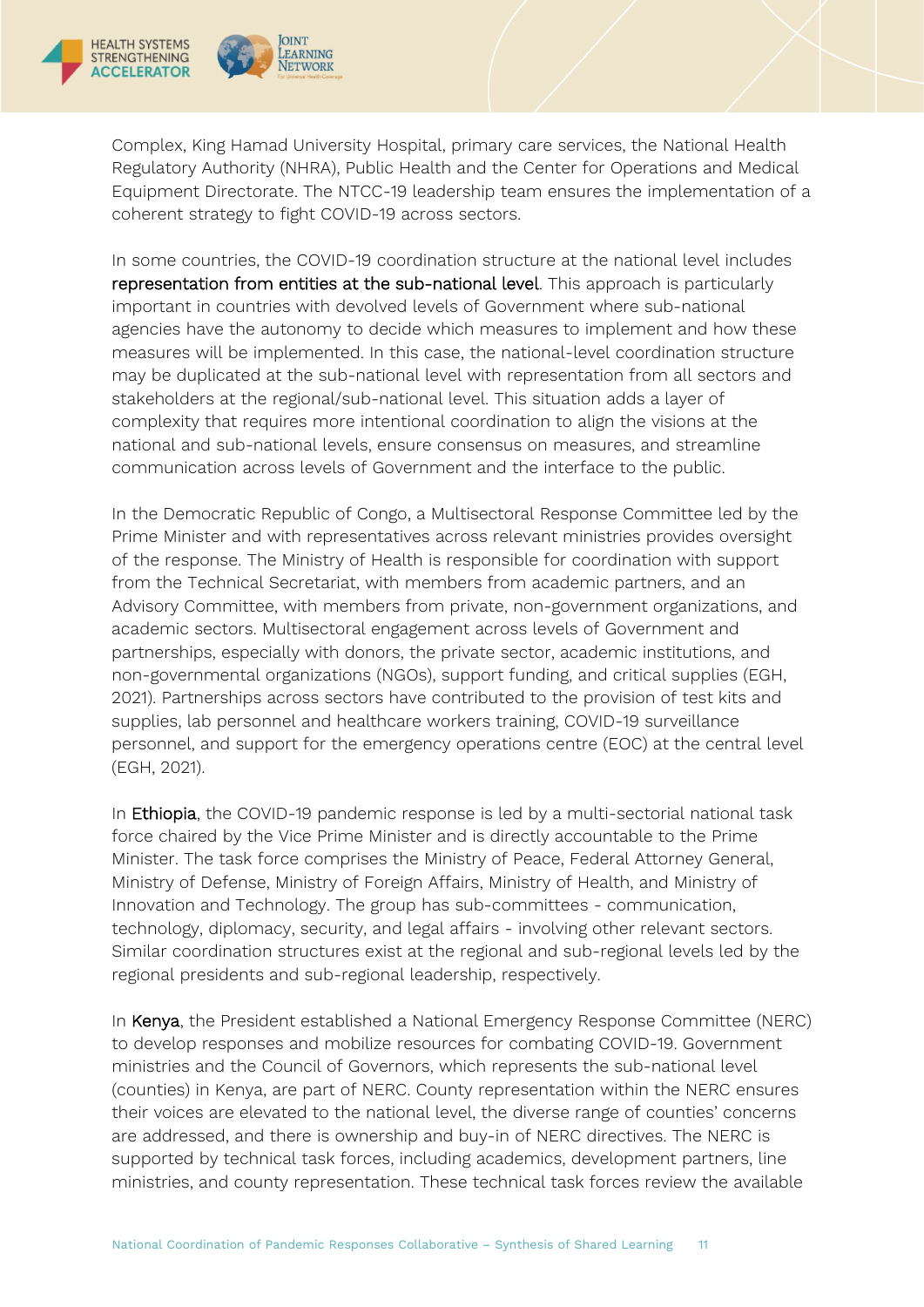



evidence and provide recommendations to the NERC on appropriate responses to the pandemic. The counties also have Response Committees with stakeholders to implement measures or directives from the NERC. Clear roles and responsibilities for each of these units prevent overlaps in functions, minimize conflicts on responsibilities and provide a clear mechanism to cascade decisions from the national to the subnational level.

Similarly, there were a clear delineation of the federal level task force and the state level organs in Nigeria. The President established the Presidential Task Force in March 2020 to coordinate the national COVID-19 response and transitioned to the Presidential Steering Committee (PSC) in April of 2020. The mandate of the PSC was to provide overall policy direction, guidance, coordination, and continuous support to the Public Health Emergency Operations Centre (PHEOC) and other ministries and government agencies involved in the response (EGH, 2021). Meanwhile, State Task Forces established in all 36 states (including the Federal Capital Territory) were set up when an index case was confirmed. These State Taskforces had the mandate to develop strategies and implement and mobilize stakeholders to ensure a multisectoral response to the pandemic at the state level (EGH, 2021).

Uganda activated the Public Health Emergency Operations Center (PHEOC) and National Task Force (NTF) in January 2020. The NTF is supported by a Scientific Advisory Committee with scientists from local universities. In late March 2020, after cases were identified in Uganda, the NTF entered emergency mode, and analogous groups were activated at the district level to guide the local response. At the national and district levels, committees were established to coordinate and provide guidance on service maintenance across pillars, including essential health services. For example, District Task Force sub-committees established on maintenance of essential health services worked with civil society organizations and bus companies to facilitate transportation of passengers and health workers to facilities and made decisions on how to effectively allocate health workers between frontline COVID-19 support and routine medical services (EGH, 2021).

# <span id="page-11-0"></span>**Deliberate community engagement**

Communities must be well informed and involved in the response to ensure their full cooperation and adherence to public health measures. Multi-medium, high frequency, proactive communication with communities helps check misinformation and creates a sense of partnership in combating the pandemic. Most countries adopted a multifaceted communications approach involving print, audio-visual, digital, and social media. Helplines, websites, chatbots, and mental health telephone services were created for greater citizens' outreach and support. Bahrain's communication strategy, #Commit4Bahrain, aimed to engage citizens as partners in the response and give them a sense of ownership and responsibility to comply with measures. Bahrain was quick to implement a communication strategy with a dedicated site for citizens to access information on health and non-health measures, a toll-free line to access a health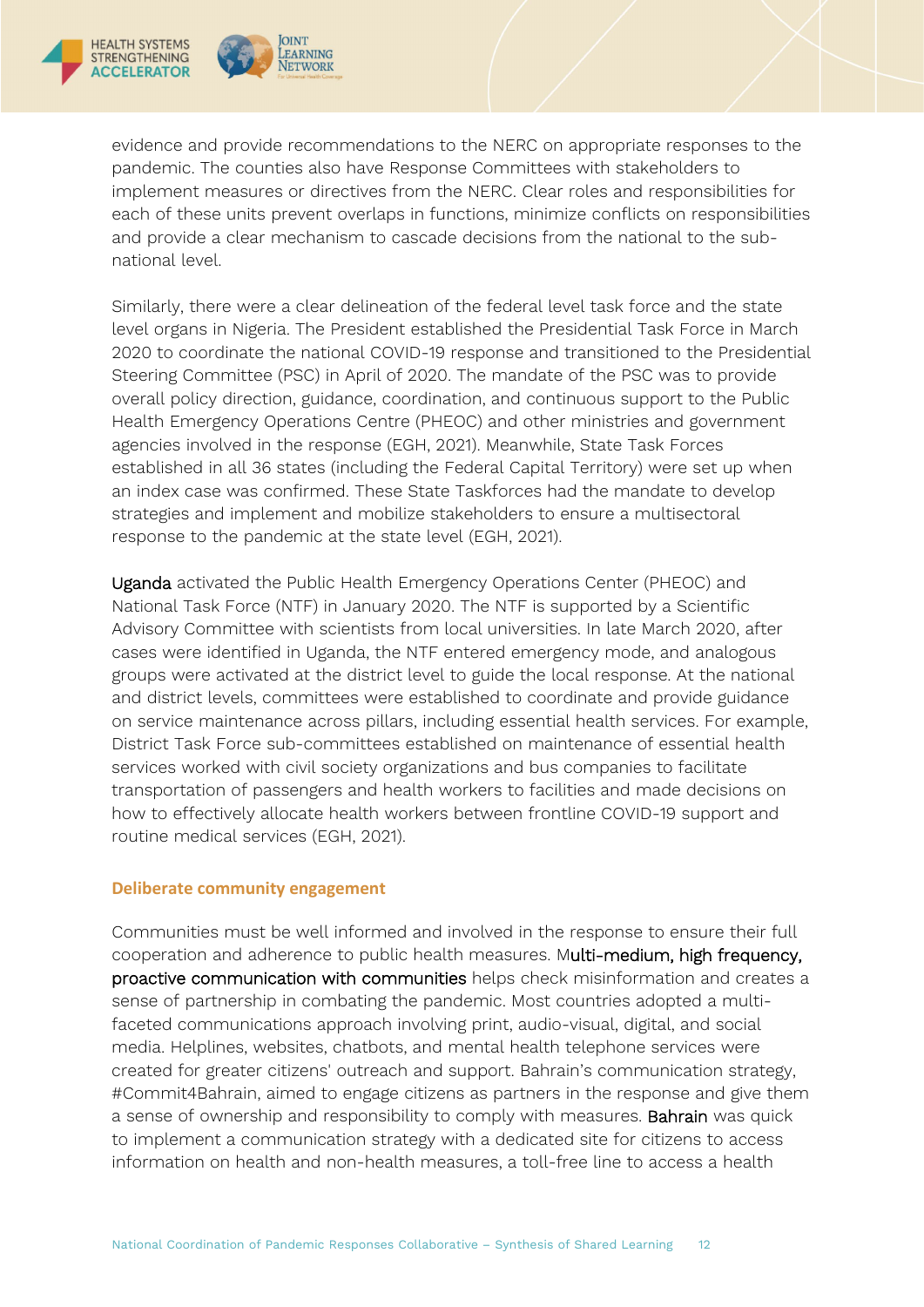



provider in case of symptoms, a mobile application to book vaccination appointments, and regular media briefings.

Some governments leveraged existing social and religious structures to sensitize citizens, promote behavior change, and encourage adherence to public health measures to address this challenge.

In Bangladesh and Senegal, both predominantly Muslim countries, religious leaders were called upon as trusted voices and influencers when there was non-compliance to protective measures such as wearing face masks, use of hand sanitizers, and adherence to social distancing measures among most rural dwellers. They helped their communities understand the need to abide by public health measures and motivated significant attitude and behavior changes. More recently, in Bangladesh, the leaders have been influential in motivating the uptake of the COVID-19 vaccine.

In Kenya, the Government engaged households through trained community volunteers who were deployed to visit homes and educate people on topics like proper hand washing, cough etiquette, social distance, amongst others. This approach was deployed concurrently with mainstream and social media to ensure wide reach. Community volunteers reached 67% of households in Kenya with public health prevention messages. One of the key challenges the community volunteer approach encountered was the resource-intensive nature of the strategy, which required a large amount of funding and trained human resources.

To aid response against new strains, governments also need a robust community-level response strategy. Governments must prioritize the decentralization of COVID-19 taskforces to the community level, where they are better equipped to collect information, and work with the local population. This is specifically important for vaccine-related initiatives and enhancing vaccination campaign success. To support the development of these community-level multisectoral taskforces, Government can proactively put together tool kits for local authorities to support their efforts to engage with communities and open the conversation about vaccination. These resources should be tailored to the community, visually appealing, and available in multiple languages. Additionally, government can proactively source contact persons from different agencies and sectors for local leaders to connect with and encourage network building and communication between them.

# <span id="page-12-0"></span>**Robust information technology systems to inform the public and generate high-quality data for evidence-based decision-making**

A well-integrated information technology system for evidence-based decision-making and accurate, timely data is critical for coordinating the pandemic response effectively. To coordinate the flow of information between the two government levels and overcome silos, Kenya harmonized data collection by creating a clear standard operating procedure on the indicators to be collected and reported daily. A dashboard was developed through which counties can upload this information. The dashboard is also accessible to national and county-level stakeholders. With this dashboard, decision-makers had timely access to national and county-level data on the pandemic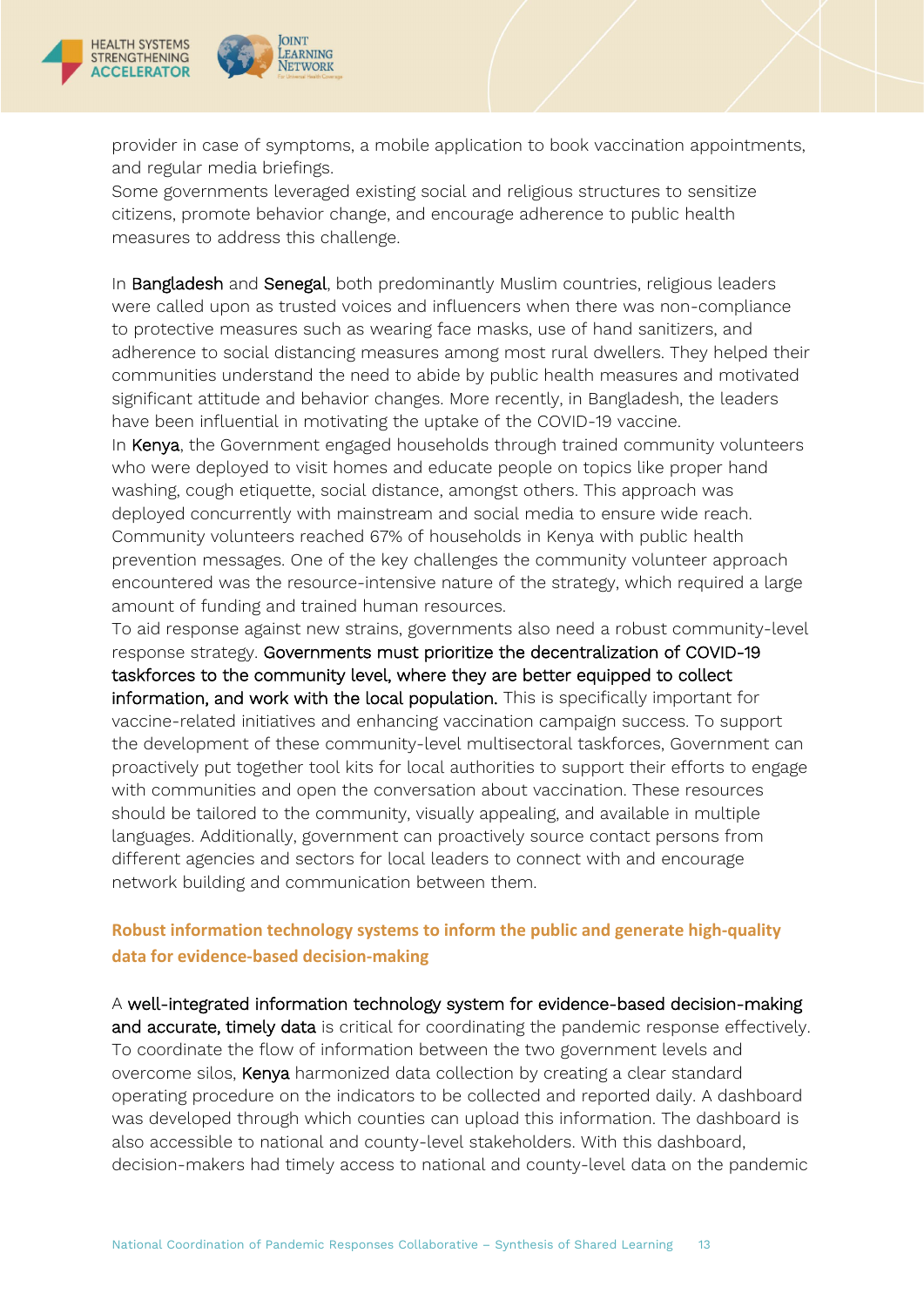

that is useful to the NERC and county response committees. This data was also available to the public and disseminated through media briefings on the status of the pandemic. In the DRC, Nigeria, Senegal, and Uganda, the Integrated Disease and Surveillance Response (IDSR) system was used to report on multiple diseases of interest, providing information to decision-makers weekly. The IDSR system was specifically leveraged as a foundation for COVID-19 surveillance in these countries. In Senegal, electronic versions of the tools are in use at the community level, which aggregates at the district, regional, and national levels (EGH, 2021).

The global literature confirms that leaders need high-quality, reliable, and timely data and must practice evidence-based decision-making. After the SARS and MERS outbreaks in Taiwan and South Korea, both countries instituted changes to boost their public health emergency and preparedness. The national health insurance databases were integrated with immigration and customs databases to enable big data analytics. By integrating these systems, the governments generated real-time alerts during clinical visits based on travel history and clinical symptoms to aid case identification (Wang , Ng , & Brook, 2020) (Kim , An, Oh , Oh , & Lee , 2021).

Mobile phone applications were used to communicate with the public, facilitate contact tracing, and track quarantined individuals. Taiwan used QR code scanning and online reporting of travel history and health symptoms to classify travelers' infectious risk level based on flight origin and travel history in the past 14 days. Similarly, credit card history, CCTV recordings, and mobile GPRS data were leveraged for contact tracing in South Korea (Kannan, Park, & Cho Hyunjin, 2021). The Government also proactively identified sources of misinformation through the Korea Communications Standards Commission with cooperation from major websites like Google and Facebook (Kim , An, Oh , Oh , & Lee , 2021) to ensure the public had access to timely and accurate information.

The Kingdom of Bahrain prioritized establishing an integrated system to gather all data on positive COVID-19 cases. The system allows the Government to prepare daily reports and analysis for data-driven decisions. The National Taskforce manages the information system to Combat COVID-19. This task force established a "war room" where multiple stakeholders are brought together to coordinate the pandemic response. Moreover, the Kingdom of Bahrain utilizes an app (BeAware) to track vaccination statuses, relay daily reports, and inform the public of resumption or suspension of activities.

Kenya utilizes geographic information systems (GIS) to gather, analyze, and visualize spatial data on COVID-19 for better decision-making. The Ministry of Health uses GIS to create online dashboards of COVID-19 cases, map distances for residents to reach health facilities, and estimate travel times to hospitals. [i](#page-40-0) This information is vital for the Multisectoral National COVID Task Force to make informed decisions. Information is then cascaded to multiple subcommittees that manage the disbursement of the central pandemic response fund.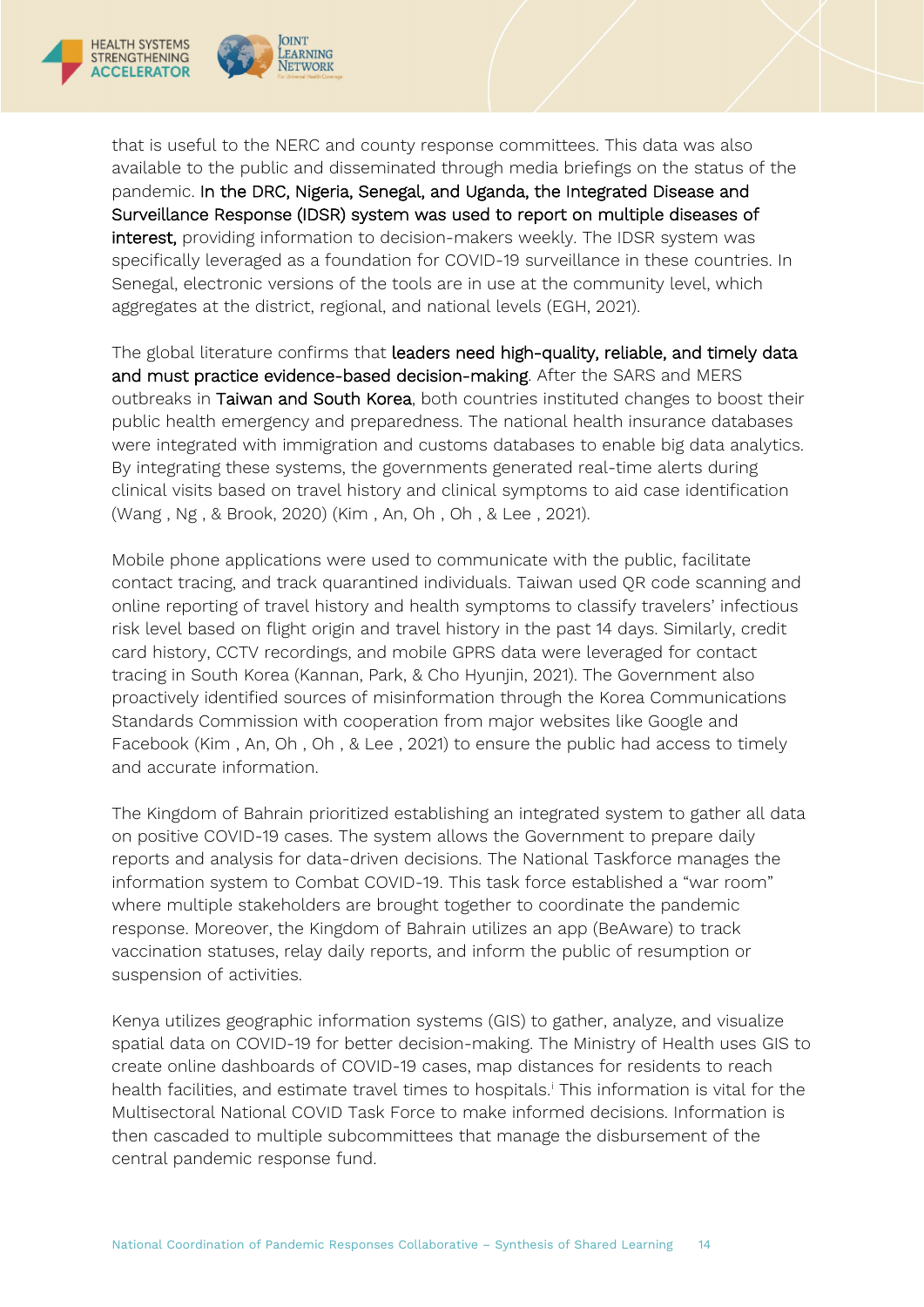

# <span id="page-14-0"></span>Additional insights from participating countries

**OINT** 

LEARNING

NETWORK

# <span id="page-14-1"></span>**Governments must help populations balance economic pressures**

The COVID-19 pandemic has been both deadly and costly. It slowed productivity, decreased spending, increased unemployment, heightened debt, and bankrupted many businesses. In low-and-middle-income countries (LMIC), the pandemic began reversing important poverty reduction and development achievements. As the spread of the virus and its variants put a strain on fragile health systems, citizens experienced malnutrition and food insecurity; governments implemented public health measures with high economic costs such as lockdowns; the closure of schools and universities created an education crisis; inequality rose. Populations faced high financial stress, and it became a challenge to comply with public health measures. Some governments recognized the economic challenge and adopted policies to support their citizens financially to mitigate the impact of the pandemic on their economies.

In **Bangladesh**, the Government responded to the economic and social crisis by approving over 20 stimulus packages to increase public expenditure, widen the social safety net, and increase monetary supply in a year. The Government prioritized support to small business owners, banks, low-income families, informal sector workers, healthcare personnel, and workers in the manufacturing sector. The stimulus packages included loans and cash payments as well as free healthcare, food, medicine, and books for students. The Government subsidized some businesses and encouraged collaboration between sectors to maximize available resources. For instance, university students whose classes were canceled were redeployed to support the agriculture sector. The Government of Bangladesh demonstrated the importance of good governance, resourcefulness, and responsiveness to new information and priorities in different phases of the pandemic. As the health crisis became an economic crisis, the Bangladeshi Government adopted an approach to protect citizens from financial ruin and ensure continued economic activity.

# <span id="page-14-2"></span>**Building on existing systems helps accelerate the deployment of the vaccine**

The Pfizer-BioNTech vaccine was the first vaccine approved for emergency use in December 2020, nine months after the World Health Organization declared COVID-19 a pandemic. Bahrain was the second country to approve it for local use. As of April 2021, at least six other vaccines have been approved for emergency or regular use in different countries. Despite an increase in vaccine options, vaccine deployment has been challenging due to production, cost, transport, storage, and quality control issues that have hindered efforts to ensure equitable distribution of vaccines across and within countries. These issues need to be addressed to make greater progress toward ending the pandemic, particularly in LMIC.

In Bahrain, the Government had the leadership, organizational, technical, and logistical capacities to coordinate an effective vaccine deployment strategy. A vaccination campaign was launched early to encourage a large portion of the population to get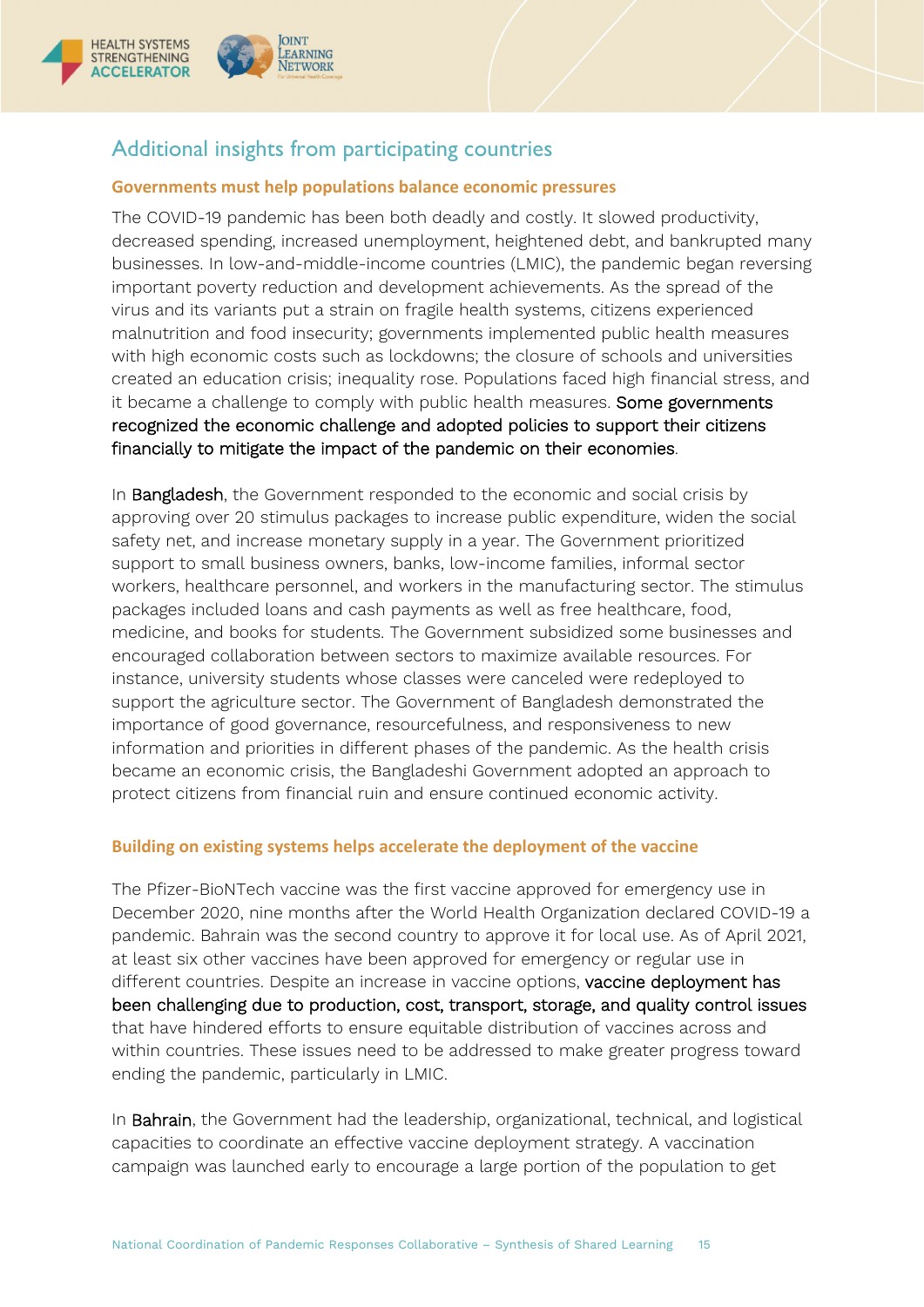

**OINT** 

LEARNING

NETWORK

vaccinated in a clinical trial. HRH The Crown Prince participated in the vaccine clinical trial and was vaccinated publicly. Several high-profile figures followed suit. The National Health Regulatory Authority quickly approved five vaccines to give citizens and residents many choices. Citizens and residents can book vaccine appointments on the Ministry of Health's website or the "BeAware" mobile app, which was developed to facilitate contact tracing and improve communication between the population and the Government. The Government of Bahrain also maintains a hotline to keep the population informed and address vaccine acceptance, misinformation, and access issues. As a result, Bahrain has achieved a high rate of COVID-19 vaccination.

The COVID-19 Vaccines Global Access (COVAX) initiative and the Africa Centers for Disease Control and Prevention provided the first vaccines in Kenya. The National COVID-19 Vaccine Deployment and Vaccination Steering Committee and National COVID-19 Deployment and Vaccination Task Force are coordinating the local vaccine roll-out. They intend to vaccinate 30% of the population by June 2023. The Government is using a phased approach due to the limited availability of vaccines. In Phase 1, which ended in June of 2021, healthcare worker vaccination was prioritized over other population groups. Healthcare workers registered for the vaccine online, and data collected from this site fed into a national dashboard to track national vaccination rates and vaccine stocks. In Phase 2, other vulnerable populations (the elderly and others at risk of developing a severe illness) received the vaccines. In phase 3, hospitality and the tourism industry staff will be prioritized to allow the country to open its tourism industry, which is critical for the economy. The tourism and hospitality sector is a large source of employment and the country's largest nonagricultural foreign exchange earner.

In **Ethiopia**, the Ministry of Health has partnered with stakeholder organizations to enhance the Government's capacity to reach, educate, and open dialogue with the public on vaccination. For example, the Government is working with the Interreligious Council of Ethiopia to enhance its effort to address vaccine hesitancy. Cross-sectoral partnerships such as this allow the Government to tap into the benefits of other sectors. Religious organizations can meaningfully connect with their consumers, making them a logical partner for governments looking to convince their populations of vaccine safety and efficacy. Religious organizations can also play a significant role in vaccination campaigns by developing their own marketing materials or elevating the Government's communications efforts. Collaboration with different sectors is also necessary to distribute vaccines. By having existing partnerships in place, the Government of Ethiopia can more easily develop plans and initiatives in the future.

### <span id="page-15-0"></span>**Countries are better prepared to respond to new COVID-19 variants**

Countries can utilize their COVID-19 response structures to combat the emergence of new COVID-19 variants. The Delta variant was first detected in India in December 2020 and quickly spread around the globe. Delta was twice as virulent and more likely to hospitalize infected individuals than the previous strain (Katella, 2021). The Omicron strain was later detected in November 2021 in Botswana with a virulence two to three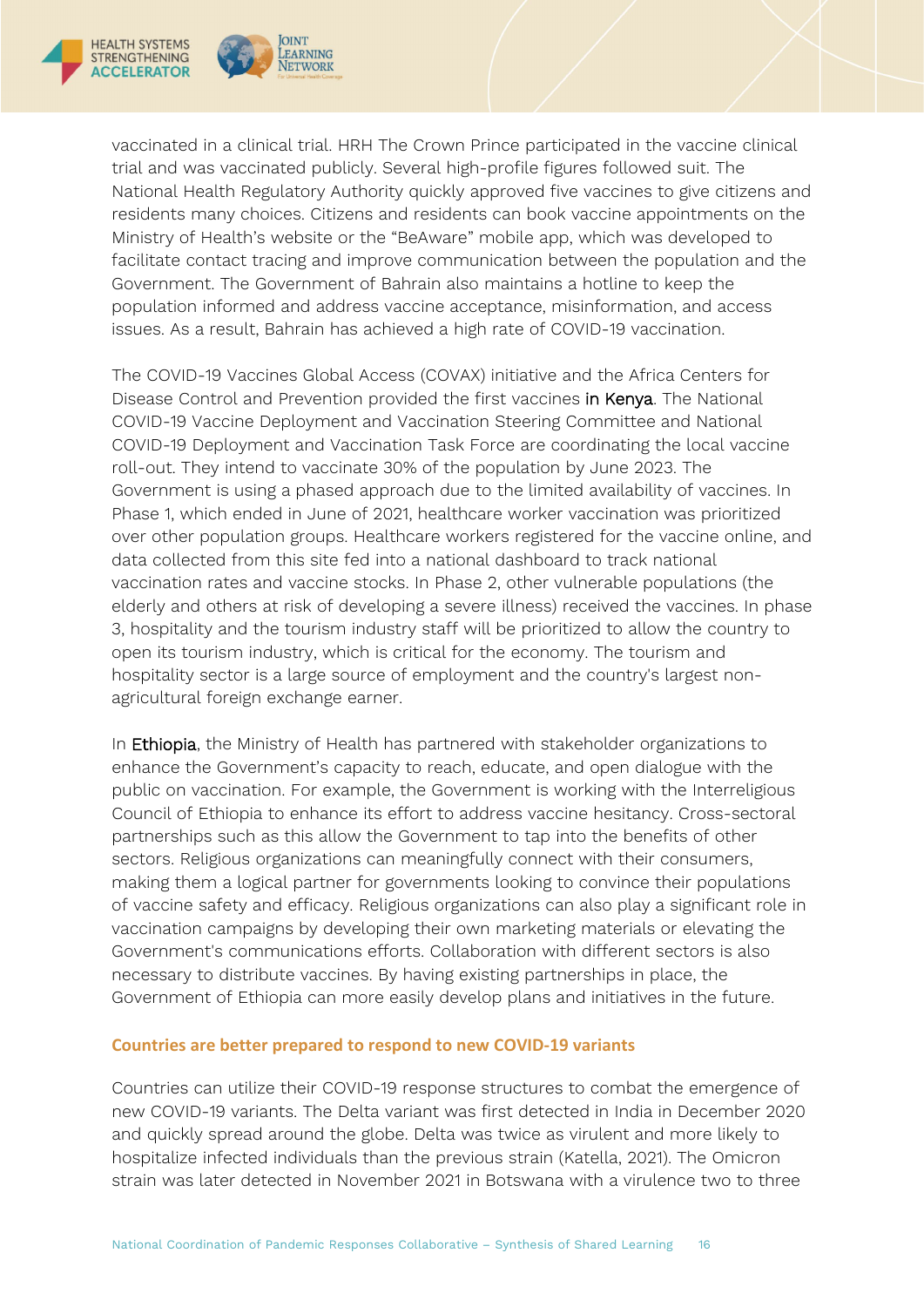

times that of Delta but with a lower percentage of infected individuals needing to be hospitalized.<sup>[ii](#page-40-1)</sup> The spread of new strains increases the number of infections, strains healthcare resources and creates political and social unrest. Governments must be able to quickly identify and track the spread of new strains, coordinate their taskforces to establish updated protocols, manage public concern, and notify the public of policy changes. This requires extensive coordination and management from the Government which is supported by established coordination structures and policies.

In October 2021, Implementation Teams from Kenya, Bangladesh, and Ethiopia convened to discuss their responses to the Delta strain of COVID-19, their vaccination plans, and finalize their Phase II action plans. The teams all identified increasing their vaccination rate as a key strategy to combat the continued development of COVID-19. However, they have struggled to overcome vaccine hesitancy and operational challenges. In Ethiopia's action plan development session, participants learned about South Korea's National Health Insurance Center that collects individual vaccination status, date, and injection time. This allows Korea to measure vaccination rate progress carefully, inform policy decision-making, and help hasten response time to changes in the COVID-19 virus. This is an example of why countries need sufficient data collection mechanisms for data-driven decision-making. Moreover, robust data collection mechanisms are also required to identify new strains. South Africa's significant virus sample testing allowed them to identify the new COVID-19 strain, Omicron, quickly. This allowed them to swiftly initiate a scientific response and alert the global community about the new strain.

To effectively respond to new COVID-19 variants, countries must be able to enforce NPIs such as quarantining, social distancing, and mask-wearing. In the Collaborative's October virtual event, the community of learners discussed the need for Government to have sufficient capacity to rapidly modify policies related to NPI, implement them, and inform the public about changes. Ministries of Health and their agency equivalents are typically key stakeholders in developing NPI policy changes and leading their implementation. However, these agencies do not typically have the legal authority or capacity to enforce changes. Ministries must have strong coordination with law enforcement agencies such as the Attorney General Office, the Police, and other security-related agencies. Close coordination between these stakeholders will maximize NPI interventions to reduce COVID-19 infections.

#### <span id="page-16-0"></span>**This pandemic response can help build resilience for the next crisis**

Governments need adaptive approaches because pandemics can evolve in unexpected and unpredictable ways. Taiwan and South Korea have demonstrated how to build resilience over time by creating institutions and systems that prepare them to respond to the next epidemic. After the SARS outbreak in 2004, the Taiwan government established the National Health Command Center (NHCC). This disaster management center focuses on large-outbreak response and acts as the operational command for direct communications among central, regional, and local authorities. The NHCC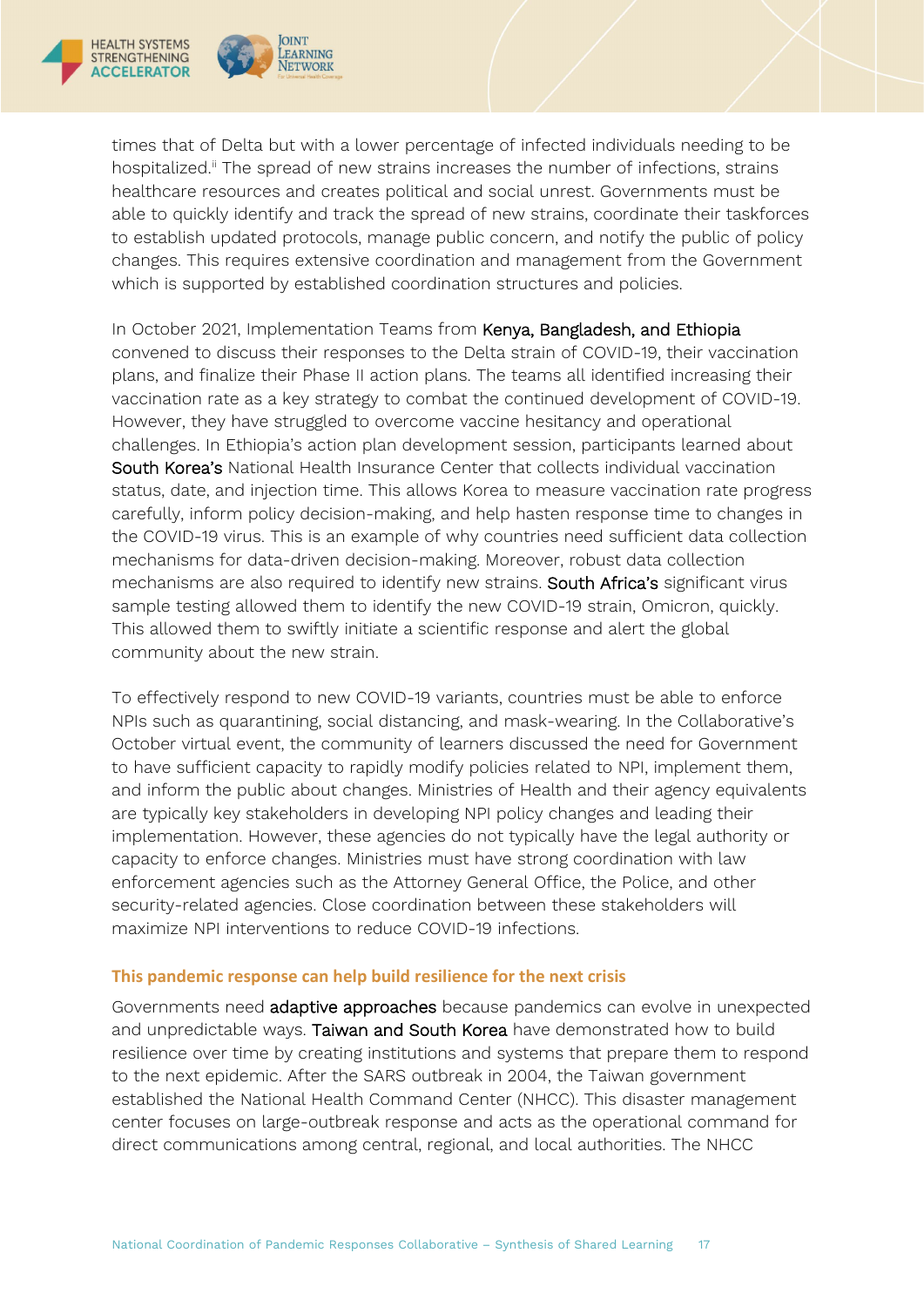

**IOINT** 

EARNING

NETWORK

unified a central command system that includes other allied disease control agencies (Wang , Ng , & Brook, 2020).

Israel leveraged adaptive approaches to quickly roll out their vaccination program and attain herd immunity, allowing them to safely re-open their economy. Israel used its well-developed information systems and adapted its comprehensive population-based childhood web-based immunization registry to support the COVID-19 vaccine campaign. They took advantage of the single unique identifier for each Israeli resident that is used in all health care facilities. The registry allows follow-up and assessment of post-vaccination adverse events and provides real-time vaccine effectiveness data (McKee & Rajan, 2021).

In the Democratic Republic of Congo (DRC), COVID-19 emerged when an Ebola Viral Disease (EVD) epidemic was ongoing in the Eastern part of the country. DRC repurposed the EVD incident management structure to form a Multisectoral Response Committee headed by the Prime Minister and with representatives across relevant ministries (EGH, 2021).

Leveraging learning and infrastructure from previous outbreaks (Lassa fever, Ebola, cholera, and monkeypox), Nigeria's Centre for Disease Control established a multisectoral National Coronavirus Preparedness Group in January 2020 with representatives from the Nigeria Centre for Disease Control, Port Health Services, and Federal Ministry of Health, among others before the first case was reported in Nigeria. The PHEOC structure and operations built on the Incidence Management System (IMS) used in the 2014 Ebola outbreak was activated across seven major pillars: laboratory, case management, risk communication, logistics, point of entry, and coordination (EGH, 2021). This was also a multi-stakeholder effort involving UNICEF, the Clinton Health Access Initiative, and the WHO.

In **Senegal**, the coordination structures were inherited from the 2014 Ebola outbreak and included the National Committee for Epidemic Management (CGNE) (EGH, 2021). CGNE is parallel to the presidential task forces set up in other countries, and it coordinates across sectors, including NGOs, academic institutes, and private companies. Senegal also activated its Public Health Emergency Operations Center (COUS) in March 2020. Incident Management Systems (IMS) were set up in all 14 regions in addition to the national IMS. Further, coordination structures were set in place at regional, district, and local levels (EGH, 2021).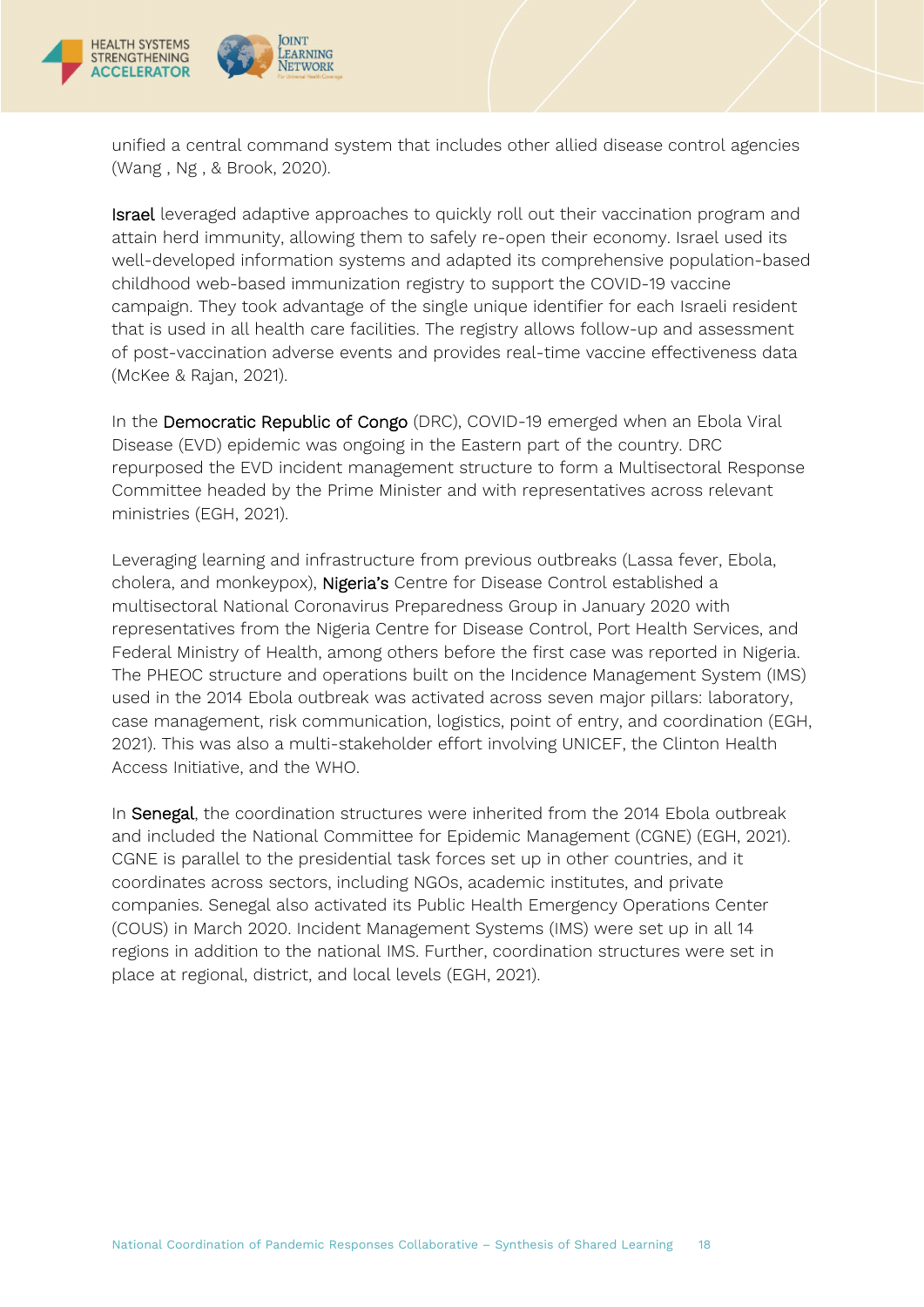

# <span id="page-18-0"></span>**Conclusion**

The Collaborative presented an opportunity for knowledge exchange and learning as countries managed different stages of their pandemic response. Participants in the Collaborative valued the opportunity to share experiential knowledge and receive peer feedback and problem-solving support while coordinating a rapidly changing COVID-19 outbreak response.

Three countries in particular – Bangladesh, Ethiopia, and Kenya – received tailored feedback and engaged in action-oriented learning to address their most pressing COVID-19 coordination challenges, with support from the collaborative's technical facilitation team and Community of Learners. The three implementation teams participated in a series of virtual peer-learning sessions that demonstrated the value of joint learning and enhanced the countries' ability to respond to future pandemics. The collaborative's work culminated in a final event in February 2022 where participating country implementation teams and the Community of Learners gathered to share their key learnings and reflect on their learning journies. All collaborative products are available on the [JLN](https://www.jointlearningnetwork.org/) and [Accelerator](https://www.acceleratehss.org/) websites to support ongoing COVID-19 and future pandemic response efforts.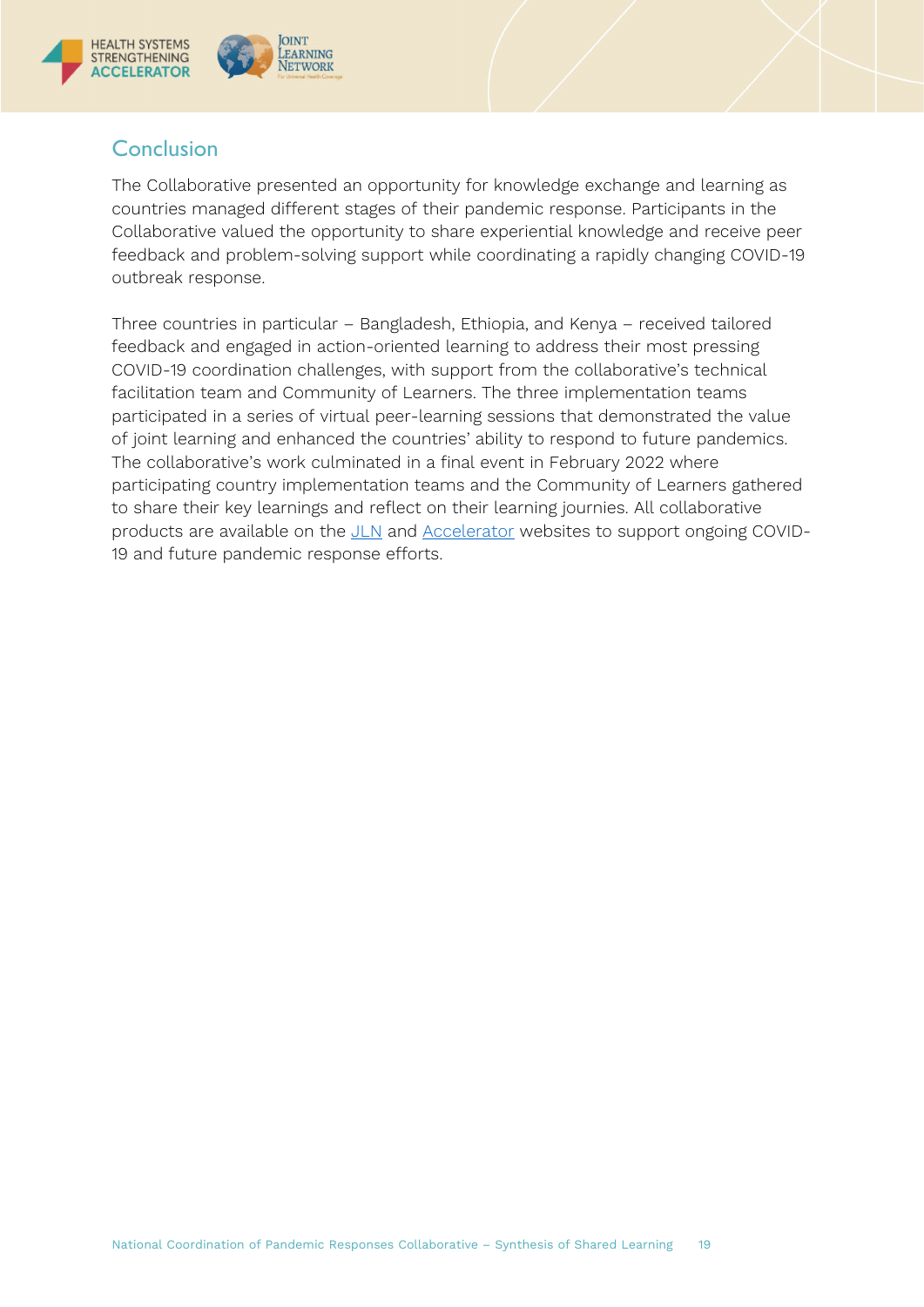

# <span id="page-19-0"></span>**Bibliography**

- EGH. (2021). [Exemplars in COVID-19 response.](file:///C:%5CUsers%5Cafolsom%5CAppData%5CLocal%5CMicrosoft%5CWindows%5CINetCache%5CContent.Outlook%5CJ1Q2A3GQ%5CEGH.%20(2021).%20Exemplars%20in%20COVID-19%20response.%20Exemplars%20in%20Global%20Health.%20https:%5Cwww.exemplars.health%5Cemerging-topics%5CecrHosany,%20A.%20F.,%20Ganesan%20,%20S.,%20Al%20Memari,%20S.,%20Al%20Mazrouei%20,%20S.,%20Ahamed,%20F.,%20Koshy,%20A.,%20&%20Zaher,%20W.%20(2021).%20Response%20to%20COVID-19%20pandemic%20in%20the%20UAE:%20A%20public%20health%20perspective.%20J%20Glbo%20Health,%2011(0305).%20Retrieved%20from%20https:%5Cwww.ncbi.nlm.nih.gov%5Cpmc%5Carticles%5CPMC8005306%5Cpdf%5Cjogh-11-03050.pdfKannan,%20N.,%20Park,%20H.,%20&%20Cho%20Hyunjin.%20(2021,%20March%2025).%20Primary%20Health%20Care%20Financing%20and%20Payment:%20Lessons%20and%20Best%20Practices%20from%20the%20COVID-19%20Pandemic.%20Retrieved%20from%20Joint%20Learning%20Network:%20https:%5Cwww.jointlearningnetwork.org%5Cwp-content%5Cuploads%5C2021%5C03%5CRepublicofKorea-JLNPHCFinancingandPaymentCaseStudies.pdfKim%20,%20J.-H.,%20An,%20J.%20A.-R.,%20Oh%20,%20S.%20J.,%20Oh%20,%20J.,%20&%20Lee%20,%20J.-K.%20(2021,%20March%205).%20Emerging%20COVID-19%20success%20story:%20South%20Korea%20learned%20the%20lessons%20of%20MERS.%20Retrieved%20from%20Exemplars%20in%20Global%20Health:%20https:%5Cwww.exemplars.health%5CMcKee%20,%20M.,%20&%20Rajan,%20S.%20(2021).%20What%20can%20we%20learn%20from%20Israel%E2%80%99s%20rapid%20roll%20out%20of%20COVID%2019%20vaccination?%20Isr%20J%20Health%20Policy%20Res,%2010(5).Nguyen%20,%20T.%20V.,%20Tran,%20Q.%20D.,%20&%20Phan,%20L.%20T.%20(2021).%20In%20the%20interest%20of%20public%20safety:%20rapid%20response%20to%20the%20COVID-19%20epidemic%20in%20Vietnam.%20BMJ%20Global%20Health,%206:e004100.%20doi:doi:10.1136%5C%20bmjgh-2020-004100Wang%20,%20C.%20J.,%20Ng%20,%20C.%20Y.,%20&%20Brook,%20R.%20H.%20(2020).%20Response%20to%20COVID-19%20in%20Taiwan:%20Big%20Data%20Analytics,%20New%20Technology,%20and%20Proactive%20Testing.%20JAMA,%20323(14),%201341%E2%80%931342.%20doi:doi:10.1001%5Cjama.2020.3151) Exemplars in Global Health. [https://www.exemplars.health/emerging-topics/ecr](file:///C:%5CUsers%5Cafolsom%5CAppData%5CLocal%5CMicrosoft%5CWindows%5CINetCache%5CContent.Outlook%5CJ1Q2A3GQ%5CEGH.%20(2021).%20Exemplars%20in%20COVID-19%20response.%20Exemplars%20in%20Global%20Health.%20https:%5Cwww.exemplars.health%5Cemerging-topics%5CecrHosany,%20A.%20F.,%20Ganesan%20,%20S.,%20Al%20Memari,%20S.,%20Al%20Mazrouei%20,%20S.,%20Ahamed,%20F.,%20Koshy,%20A.,%20&%20Zaher,%20W.%20(2021).%20Response%20to%20COVID-19%20pandemic%20in%20the%20UAE:%20A%20public%20health%20perspective.%20J%20Glbo%20Health,%2011(0305).%20Retrieved%20from%20https:%5Cwww.ncbi.nlm.nih.gov%5Cpmc%5Carticles%5CPMC8005306%5Cpdf%5Cjogh-11-03050.pdfKannan,%20N.,%20Park,%20H.,%20&%20Cho%20Hyunjin.%20(2021,%20March%2025).%20Primary%20Health%20Care%20Financing%20and%20Payment:%20Lessons%20and%20Best%20Practices%20from%20the%20COVID-19%20Pandemic.%20Retrieved%20from%20Joint%20Learning%20Network:%20https:%5Cwww.jointlearningnetwork.org%5Cwp-content%5Cuploads%5C2021%5C03%5CRepublicofKorea-JLNPHCFinancingandPaymentCaseStudies.pdfKim%20,%20J.-H.,%20An,%20J.%20A.-R.,%20Oh%20,%20S.%20J.,%20Oh%20,%20J.,%20&%20Lee%20,%20J.-K.%20(2021,%20March%205).%20Emerging%20COVID-19%20success%20story:%20South%20Korea%20learned%20the%20lessons%20of%20MERS.%20Retrieved%20from%20Exemplars%20in%20Global%20Health:%20https:%5Cwww.exemplars.health%5CMcKee%20,%20M.,%20&%20Rajan,%20S.%20(2021).%20What%20can%20we%20learn%20from%20Israel%E2%80%99s%20rapid%20roll%20out%20of%20COVID%2019%20vaccination?%20Isr%20J%20Health%20Policy%20Res,%2010(5).Nguyen%20,%20T.%20V.,%20Tran,%20Q.%20D.,%20&%20Phan,%20L.%20T.%20(2021).%20In%20the%20interest%20of%20public%20safety:%20rapid%20response%20to%20the%20COVID-19%20epidemic%20in%20Vietnam.%20BMJ%20Global%20Health,%206:e004100.%20doi:doi:10.1136%5C%20bmjgh-2020-004100Wang%20,%20C.%20J.,%20Ng%20,%20C.%20Y.,%20&%20Brook,%20R.%20H.%20(2020).%20Response%20to%20COVID-19%20in%20Taiwan:%20Big%20Data%20Analytics,%20New%20Technology,%20and%20Proactive%20Testing.%20JAMA,%20323(14),%201341%E2%80%931342.%20doi:doi:10.1001%5Cjama.2020.3151) [Hosany, A. F., Ganesan , S., Al Memari, S., Al Mazrouei , S., Ahamed, F., Koshy, A., &](file:///C:%5CUsers%5Cafolsom%5CAppData%5CLocal%5CMicrosoft%5CWindows%5CINetCache%5CContent.Outlook%5CJ1Q2A3GQ%5CEGH.%20(2021).%20Exemplars%20in%20COVID-19%20response.%20Exemplars%20in%20Global%20Health.%20https:%5Cwww.exemplars.health%5Cemerging-topics%5CecrHosany,%20A.%20F.,%20Ganesan%20,%20S.,%20Al%20Memari,%20S.,%20Al%20Mazrouei%20,%20S.,%20Ahamed,%20F.,%20Koshy,%20A.,%20&%20Zaher,%20W.%20(2021).%20Response%20to%20COVID-19%20pandemic%20in%20the%20UAE:%20A%20public%20health%20perspective.%20J%20Glbo%20Health,%2011(0305).%20Retrieved%20from%20https:%5Cwww.ncbi.nlm.nih.gov%5Cpmc%5Carticles%5CPMC8005306%5Cpdf%5Cjogh-11-03050.pdfKannan,%20N.,%20Park,%20H.,%20&%20Cho%20Hyunjin.%20(2021,%20March%2025).%20Primary%20Health%20Care%20Financing%20and%20Payment:%20Lessons%20and%20Best%20Practices%20from%20the%20COVID-19%20Pandemic.%20Retrieved%20from%20Joint%20Learning%20Network:%20https:%5Cwww.jointlearningnetwork.org%5Cwp-content%5Cuploads%5C2021%5C03%5CRepublicofKorea-JLNPHCFinancingandPaymentCaseStudies.pdfKim%20,%20J.-H.,%20An,%20J.%20A.-R.,%20Oh%20,%20S.%20J.,%20Oh%20,%20J.,%20&%20Lee%20,%20J.-K.%20(2021,%20March%205).%20Emerging%20COVID-19%20success%20story:%20South%20Korea%20learned%20the%20lessons%20of%20MERS.%20Retrieved%20from%20Exemplars%20in%20Global%20Health:%20https:%5Cwww.exemplars.health%5CMcKee%20,%20M.,%20&%20Rajan,%20S.%20(2021).%20What%20can%20we%20learn%20from%20Israel%E2%80%99s%20rapid%20roll%20out%20of%20COVID%2019%20vaccination?%20Isr%20J%20Health%20Policy%20Res,%2010(5).Nguyen%20,%20T.%20V.,%20Tran,%20Q.%20D.,%20&%20Phan,%20L.%20T.%20(2021).%20In%20the%20interest%20of%20public%20safety:%20rapid%20response%20to%20the%20COVID-19%20epidemic%20in%20Vietnam.%20BMJ%20Global%20Health,%206:e004100.%20doi:doi:10.1136%5C%20bmjgh-2020-004100Wang%20,%20C.%20J.,%20Ng%20,%20C.%20Y.,%20&%20Brook,%20R.%20H.%20(2020).%20Response%20to%20COVID-19%20in%20Taiwan:%20Big%20Data%20Analytics,%20New%20Technology,%20and%20Proactive%20Testing.%20JAMA,%20323(14),%201341%E2%80%931342.%20doi:doi:10.1001%5Cjama.2020.3151)  [Zaher, W. \(2021\). Response to COVID-19 pandemic in the UAE: A public health](file:///C:%5CUsers%5Cafolsom%5CAppData%5CLocal%5CMicrosoft%5CWindows%5CINetCache%5CContent.Outlook%5CJ1Q2A3GQ%5CEGH.%20(2021).%20Exemplars%20in%20COVID-19%20response.%20Exemplars%20in%20Global%20Health.%20https:%5Cwww.exemplars.health%5Cemerging-topics%5CecrHosany,%20A.%20F.,%20Ganesan%20,%20S.,%20Al%20Memari,%20S.,%20Al%20Mazrouei%20,%20S.,%20Ahamed,%20F.,%20Koshy,%20A.,%20&%20Zaher,%20W.%20(2021).%20Response%20to%20COVID-19%20pandemic%20in%20the%20UAE:%20A%20public%20health%20perspective.%20J%20Glbo%20Health,%2011(0305).%20Retrieved%20from%20https:%5Cwww.ncbi.nlm.nih.gov%5Cpmc%5Carticles%5CPMC8005306%5Cpdf%5Cjogh-11-03050.pdfKannan,%20N.,%20Park,%20H.,%20&%20Cho%20Hyunjin.%20(2021,%20March%2025).%20Primary%20Health%20Care%20Financing%20and%20Payment:%20Lessons%20and%20Best%20Practices%20from%20the%20COVID-19%20Pandemic.%20Retrieved%20from%20Joint%20Learning%20Network:%20https:%5Cwww.jointlearningnetwork.org%5Cwp-content%5Cuploads%5C2021%5C03%5CRepublicofKorea-JLNPHCFinancingandPaymentCaseStudies.pdfKim%20,%20J.-H.,%20An,%20J.%20A.-R.,%20Oh%20,%20S.%20J.,%20Oh%20,%20J.,%20&%20Lee%20,%20J.-K.%20(2021,%20March%205).%20Emerging%20COVID-19%20success%20story:%20South%20Korea%20learned%20the%20lessons%20of%20MERS.%20Retrieved%20from%20Exemplars%20in%20Global%20Health:%20https:%5Cwww.exemplars.health%5CMcKee%20,%20M.,%20&%20Rajan,%20S.%20(2021).%20What%20can%20we%20learn%20from%20Israel%E2%80%99s%20rapid%20roll%20out%20of%20COVID%2019%20vaccination?%20Isr%20J%20Health%20Policy%20Res,%2010(5).Nguyen%20,%20T.%20V.,%20Tran,%20Q.%20D.,%20&%20Phan,%20L.%20T.%20(2021).%20In%20the%20interest%20of%20public%20safety:%20rapid%20response%20to%20the%20COVID-19%20epidemic%20in%20Vietnam.%20BMJ%20Global%20Health,%206:e004100.%20doi:doi:10.1136%5C%20bmjgh-2020-004100Wang%20,%20C.%20J.,%20Ng%20,%20C.%20Y.,%20&%20Brook,%20R.%20H.%20(2020).%20Response%20to%20COVID-19%20in%20Taiwan:%20Big%20Data%20Analytics,%20New%20Technology,%20and%20Proactive%20Testing.%20JAMA,%20323(14),%201341%E2%80%931342.%20doi:doi:10.1001%5Cjama.2020.3151) 
	- perspective. J Glbo Health, 11[\(0305\). Retrieved from](file:///C:%5CUsers%5Cafolsom%5CAppData%5CLocal%5CMicrosoft%5CWindows%5CINetCache%5CContent.Outlook%5CJ1Q2A3GQ%5CEGH.%20(2021).%20Exemplars%20in%20COVID-19%20response.%20Exemplars%20in%20Global%20Health.%20https:%5Cwww.exemplars.health%5Cemerging-topics%5CecrHosany,%20A.%20F.,%20Ganesan%20,%20S.,%20Al%20Memari,%20S.,%20Al%20Mazrouei%20,%20S.,%20Ahamed,%20F.,%20Koshy,%20A.,%20&%20Zaher,%20W.%20(2021).%20Response%20to%20COVID-19%20pandemic%20in%20the%20UAE:%20A%20public%20health%20perspective.%20J%20Glbo%20Health,%2011(0305).%20Retrieved%20from%20https:%5Cwww.ncbi.nlm.nih.gov%5Cpmc%5Carticles%5CPMC8005306%5Cpdf%5Cjogh-11-03050.pdfKannan,%20N.,%20Park,%20H.,%20&%20Cho%20Hyunjin.%20(2021,%20March%2025).%20Primary%20Health%20Care%20Financing%20and%20Payment:%20Lessons%20and%20Best%20Practices%20from%20the%20COVID-19%20Pandemic.%20Retrieved%20from%20Joint%20Learning%20Network:%20https:%5Cwww.jointlearningnetwork.org%5Cwp-content%5Cuploads%5C2021%5C03%5CRepublicofKorea-JLNPHCFinancingandPaymentCaseStudies.pdfKim%20,%20J.-H.,%20An,%20J.%20A.-R.,%20Oh%20,%20S.%20J.,%20Oh%20,%20J.,%20&%20Lee%20,%20J.-K.%20(2021,%20March%205).%20Emerging%20COVID-19%20success%20story:%20South%20Korea%20learned%20the%20lessons%20of%20MERS.%20Retrieved%20from%20Exemplars%20in%20Global%20Health:%20https:%5Cwww.exemplars.health%5CMcKee%20,%20M.,%20&%20Rajan,%20S.%20(2021).%20What%20can%20we%20learn%20from%20Israel%E2%80%99s%20rapid%20roll%20out%20of%20COVID%2019%20vaccination?%20Isr%20J%20Health%20Policy%20Res,%2010(5).Nguyen%20,%20T.%20V.,%20Tran,%20Q.%20D.,%20&%20Phan,%20L.%20T.%20(2021).%20In%20the%20interest%20of%20public%20safety:%20rapid%20response%20to%20the%20COVID-19%20epidemic%20in%20Vietnam.%20BMJ%20Global%20Health,%206:e004100.%20doi:doi:10.1136%5C%20bmjgh-2020-004100Wang%20,%20C.%20J.,%20Ng%20,%20C.%20Y.,%20&%20Brook,%20R.%20H.%20(2020).%20Response%20to%20COVID-19%20in%20Taiwan:%20Big%20Data%20Analytics,%20New%20Technology,%20and%20Proactive%20Testing.%20JAMA,%20323(14),%201341%E2%80%931342.%20doi:doi:10.1001%5Cjama.2020.3151)  [https://www.ncbi.nlm.nih.gov/pmc/articles/PMC8005306/pdf/jogh-11-03050.pdf](file:///C:%5CUsers%5Cafolsom%5CAppData%5CLocal%5CMicrosoft%5CWindows%5CINetCache%5CContent.Outlook%5CJ1Q2A3GQ%5CEGH.%20(2021).%20Exemplars%20in%20COVID-19%20response.%20Exemplars%20in%20Global%20Health.%20https:%5Cwww.exemplars.health%5Cemerging-topics%5CecrHosany,%20A.%20F.,%20Ganesan%20,%20S.,%20Al%20Memari,%20S.,%20Al%20Mazrouei%20,%20S.,%20Ahamed,%20F.,%20Koshy,%20A.,%20&%20Zaher,%20W.%20(2021).%20Response%20to%20COVID-19%20pandemic%20in%20the%20UAE:%20A%20public%20health%20perspective.%20J%20Glbo%20Health,%2011(0305).%20Retrieved%20from%20https:%5Cwww.ncbi.nlm.nih.gov%5Cpmc%5Carticles%5CPMC8005306%5Cpdf%5Cjogh-11-03050.pdfKannan,%20N.,%20Park,%20H.,%20&%20Cho%20Hyunjin.%20(2021,%20March%2025).%20Primary%20Health%20Care%20Financing%20and%20Payment:%20Lessons%20and%20Best%20Practices%20from%20the%20COVID-19%20Pandemic.%20Retrieved%20from%20Joint%20Learning%20Network:%20https:%5Cwww.jointlearningnetwork.org%5Cwp-content%5Cuploads%5C2021%5C03%5CRepublicofKorea-JLNPHCFinancingandPaymentCaseStudies.pdfKim%20,%20J.-H.,%20An,%20J.%20A.-R.,%20Oh%20,%20S.%20J.,%20Oh%20,%20J.,%20&%20Lee%20,%20J.-K.%20(2021,%20March%205).%20Emerging%20COVID-19%20success%20story:%20South%20Korea%20learned%20the%20lessons%20of%20MERS.%20Retrieved%20from%20Exemplars%20in%20Global%20Health:%20https:%5Cwww.exemplars.health%5CMcKee%20,%20M.,%20&%20Rajan,%20S.%20(2021).%20What%20can%20we%20learn%20from%20Israel%E2%80%99s%20rapid%20roll%20out%20of%20COVID%2019%20vaccination?%20Isr%20J%20Health%20Policy%20Res,%2010(5).Nguyen%20,%20T.%20V.,%20Tran,%20Q.%20D.,%20&%20Phan,%20L.%20T.%20(2021).%20In%20the%20interest%20of%20public%20safety:%20rapid%20response%20to%20the%20COVID-19%20epidemic%20in%20Vietnam.%20BMJ%20Global%20Health,%206:e004100.%20doi:doi:10.1136%5C%20bmjgh-2020-004100Wang%20,%20C.%20J.,%20Ng%20,%20C.%20Y.,%20&%20Brook,%20R.%20H.%20(2020).%20Response%20to%20COVID-19%20in%20Taiwan:%20Big%20Data%20Analytics,%20New%20Technology,%20and%20Proactive%20Testing.%20JAMA,%20323(14),%201341%E2%80%931342.%20doi:doi:10.1001%5Cjama.2020.3151)
- [Kannan, N., Park, H., & Cho Hyunjin. \(2021, March 25\).](file:///C:%5CUsers%5Cafolsom%5CAppData%5CLocal%5CMicrosoft%5CWindows%5CINetCache%5CContent.Outlook%5CJ1Q2A3GQ%5CEGH.%20(2021).%20Exemplars%20in%20COVID-19%20response.%20Exemplars%20in%20Global%20Health.%20https:%5Cwww.exemplars.health%5Cemerging-topics%5CecrHosany,%20A.%20F.,%20Ganesan%20,%20S.,%20Al%20Memari,%20S.,%20Al%20Mazrouei%20,%20S.,%20Ahamed,%20F.,%20Koshy,%20A.,%20&%20Zaher,%20W.%20(2021).%20Response%20to%20COVID-19%20pandemic%20in%20the%20UAE:%20A%20public%20health%20perspective.%20J%20Glbo%20Health,%2011(0305).%20Retrieved%20from%20https:%5Cwww.ncbi.nlm.nih.gov%5Cpmc%5Carticles%5CPMC8005306%5Cpdf%5Cjogh-11-03050.pdfKannan,%20N.,%20Park,%20H.,%20&%20Cho%20Hyunjin.%20(2021,%20March%2025).%20Primary%20Health%20Care%20Financing%20and%20Payment:%20Lessons%20and%20Best%20Practices%20from%20the%20COVID-19%20Pandemic.%20Retrieved%20from%20Joint%20Learning%20Network:%20https:%5Cwww.jointlearningnetwork.org%5Cwp-content%5Cuploads%5C2021%5C03%5CRepublicofKorea-JLNPHCFinancingandPaymentCaseStudies.pdfKim%20,%20J.-H.,%20An,%20J.%20A.-R.,%20Oh%20,%20S.%20J.,%20Oh%20,%20J.,%20&%20Lee%20,%20J.-K.%20(2021,%20March%205).%20Emerging%20COVID-19%20success%20story:%20South%20Korea%20learned%20the%20lessons%20of%20MERS.%20Retrieved%20from%20Exemplars%20in%20Global%20Health:%20https:%5Cwww.exemplars.health%5CMcKee%20,%20M.,%20&%20Rajan,%20S.%20(2021).%20What%20can%20we%20learn%20from%20Israel%E2%80%99s%20rapid%20roll%20out%20of%20COVID%2019%20vaccination?%20Isr%20J%20Health%20Policy%20Res,%2010(5).Nguyen%20,%20T.%20V.,%20Tran,%20Q.%20D.,%20&%20Phan,%20L.%20T.%20(2021).%20In%20the%20interest%20of%20public%20safety:%20rapid%20response%20to%20the%20COVID-19%20epidemic%20in%20Vietnam.%20BMJ%20Global%20Health,%206:e004100.%20doi:doi:10.1136%5C%20bmjgh-2020-004100Wang%20,%20C.%20J.,%20Ng%20,%20C.%20Y.,%20&%20Brook,%20R.%20H.%20(2020).%20Response%20to%20COVID-19%20in%20Taiwan:%20Big%20Data%20Analytics,%20New%20Technology,%20and%20Proactive%20Testing.%20JAMA,%20323(14),%201341%E2%80%931342.%20doi:doi:10.1001%5Cjama.2020.3151) Primary Health Care Financing and [Payment: Lessons and Best Practices from the COVID-19 Pandemic.](file:///C:%5CUsers%5Cafolsom%5CAppData%5CLocal%5CMicrosoft%5CWindows%5CINetCache%5CContent.Outlook%5CJ1Q2A3GQ%5CEGH.%20(2021).%20Exemplars%20in%20COVID-19%20response.%20Exemplars%20in%20Global%20Health.%20https:%5Cwww.exemplars.health%5Cemerging-topics%5CecrHosany,%20A.%20F.,%20Ganesan%20,%20S.,%20Al%20Memari,%20S.,%20Al%20Mazrouei%20,%20S.,%20Ahamed,%20F.,%20Koshy,%20A.,%20&%20Zaher,%20W.%20(2021).%20Response%20to%20COVID-19%20pandemic%20in%20the%20UAE:%20A%20public%20health%20perspective.%20J%20Glbo%20Health,%2011(0305).%20Retrieved%20from%20https:%5Cwww.ncbi.nlm.nih.gov%5Cpmc%5Carticles%5CPMC8005306%5Cpdf%5Cjogh-11-03050.pdfKannan,%20N.,%20Park,%20H.,%20&%20Cho%20Hyunjin.%20(2021,%20March%2025).%20Primary%20Health%20Care%20Financing%20and%20Payment:%20Lessons%20and%20Best%20Practices%20from%20the%20COVID-19%20Pandemic.%20Retrieved%20from%20Joint%20Learning%20Network:%20https:%5Cwww.jointlearningnetwork.org%5Cwp-content%5Cuploads%5C2021%5C03%5CRepublicofKorea-JLNPHCFinancingandPaymentCaseStudies.pdfKim%20,%20J.-H.,%20An,%20J.%20A.-R.,%20Oh%20,%20S.%20J.,%20Oh%20,%20J.,%20&%20Lee%20,%20J.-K.%20(2021,%20March%205).%20Emerging%20COVID-19%20success%20story:%20South%20Korea%20learned%20the%20lessons%20of%20MERS.%20Retrieved%20from%20Exemplars%20in%20Global%20Health:%20https:%5Cwww.exemplars.health%5CMcKee%20,%20M.,%20&%20Rajan,%20S.%20(2021).%20What%20can%20we%20learn%20from%20Israel%E2%80%99s%20rapid%20roll%20out%20of%20COVID%2019%20vaccination?%20Isr%20J%20Health%20Policy%20Res,%2010(5).Nguyen%20,%20T.%20V.,%20Tran,%20Q.%20D.,%20&%20Phan,%20L.%20T.%20(2021).%20In%20the%20interest%20of%20public%20safety:%20rapid%20response%20to%20the%20COVID-19%20epidemic%20in%20Vietnam.%20BMJ%20Global%20Health,%206:e004100.%20doi:doi:10.1136%5C%20bmjgh-2020-004100Wang%20,%20C.%20J.,%20Ng%20,%20C.%20Y.,%20&%20Brook,%20R.%20H.%20(2020).%20Response%20to%20COVID-19%20in%20Taiwan:%20Big%20Data%20Analytics,%20New%20Technology,%20and%20Proactive%20Testing.%20JAMA,%20323(14),%201341%E2%80%931342.%20doi:doi:10.1001%5Cjama.2020.3151) Retrieved [from Joint Learning Network: https://www.jointlearningnetwork.org/wp](file:///C:%5CUsers%5Cafolsom%5CAppData%5CLocal%5CMicrosoft%5CWindows%5CINetCache%5CContent.Outlook%5CJ1Q2A3GQ%5CEGH.%20(2021).%20Exemplars%20in%20COVID-19%20response.%20Exemplars%20in%20Global%20Health.%20https:%5Cwww.exemplars.health%5Cemerging-topics%5CecrHosany,%20A.%20F.,%20Ganesan%20,%20S.,%20Al%20Memari,%20S.,%20Al%20Mazrouei%20,%20S.,%20Ahamed,%20F.,%20Koshy,%20A.,%20&%20Zaher,%20W.%20(2021).%20Response%20to%20COVID-19%20pandemic%20in%20the%20UAE:%20A%20public%20health%20perspective.%20J%20Glbo%20Health,%2011(0305).%20Retrieved%20from%20https:%5Cwww.ncbi.nlm.nih.gov%5Cpmc%5Carticles%5CPMC8005306%5Cpdf%5Cjogh-11-03050.pdfKannan,%20N.,%20Park,%20H.,%20&%20Cho%20Hyunjin.%20(2021,%20March%2025).%20Primary%20Health%20Care%20Financing%20and%20Payment:%20Lessons%20and%20Best%20Practices%20from%20the%20COVID-19%20Pandemic.%20Retrieved%20from%20Joint%20Learning%20Network:%20https:%5Cwww.jointlearningnetwork.org%5Cwp-content%5Cuploads%5C2021%5C03%5CRepublicofKorea-JLNPHCFinancingandPaymentCaseStudies.pdfKim%20,%20J.-H.,%20An,%20J.%20A.-R.,%20Oh%20,%20S.%20J.,%20Oh%20,%20J.,%20&%20Lee%20,%20J.-K.%20(2021,%20March%205).%20Emerging%20COVID-19%20success%20story:%20South%20Korea%20learned%20the%20lessons%20of%20MERS.%20Retrieved%20from%20Exemplars%20in%20Global%20Health:%20https:%5Cwww.exemplars.health%5CMcKee%20,%20M.,%20&%20Rajan,%20S.%20(2021).%20What%20can%20we%20learn%20from%20Israel%E2%80%99s%20rapid%20roll%20out%20of%20COVID%2019%20vaccination?%20Isr%20J%20Health%20Policy%20Res,%2010(5).Nguyen%20,%20T.%20V.,%20Tran,%20Q.%20D.,%20&%20Phan,%20L.%20T.%20(2021).%20In%20the%20interest%20of%20public%20safety:%20rapid%20response%20to%20the%20COVID-19%20epidemic%20in%20Vietnam.%20BMJ%20Global%20Health,%206:e004100.%20doi:doi:10.1136%5C%20bmjgh-2020-004100Wang%20,%20C.%20J.,%20Ng%20,%20C.%20Y.,%20&%20Brook,%20R.%20H.%20(2020).%20Response%20to%20COVID-19%20in%20Taiwan:%20Big%20Data%20Analytics,%20New%20Technology,%20and%20Proactive%20Testing.%20JAMA,%20323(14),%201341%E2%80%931342.%20doi:doi:10.1001%5Cjama.2020.3151)[content/uploads/2021/03/RepublicofKorea-](file:///C:%5CUsers%5Cafolsom%5CAppData%5CLocal%5CMicrosoft%5CWindows%5CINetCache%5CContent.Outlook%5CJ1Q2A3GQ%5CEGH.%20(2021).%20Exemplars%20in%20COVID-19%20response.%20Exemplars%20in%20Global%20Health.%20https:%5Cwww.exemplars.health%5Cemerging-topics%5CecrHosany,%20A.%20F.,%20Ganesan%20,%20S.,%20Al%20Memari,%20S.,%20Al%20Mazrouei%20,%20S.,%20Ahamed,%20F.,%20Koshy,%20A.,%20&%20Zaher,%20W.%20(2021).%20Response%20to%20COVID-19%20pandemic%20in%20the%20UAE:%20A%20public%20health%20perspective.%20J%20Glbo%20Health,%2011(0305).%20Retrieved%20from%20https:%5Cwww.ncbi.nlm.nih.gov%5Cpmc%5Carticles%5CPMC8005306%5Cpdf%5Cjogh-11-03050.pdfKannan,%20N.,%20Park,%20H.,%20&%20Cho%20Hyunjin.%20(2021,%20March%2025).%20Primary%20Health%20Care%20Financing%20and%20Payment:%20Lessons%20and%20Best%20Practices%20from%20the%20COVID-19%20Pandemic.%20Retrieved%20from%20Joint%20Learning%20Network:%20https:%5Cwww.jointlearningnetwork.org%5Cwp-content%5Cuploads%5C2021%5C03%5CRepublicofKorea-JLNPHCFinancingandPaymentCaseStudies.pdfKim%20,%20J.-H.,%20An,%20J.%20A.-R.,%20Oh%20,%20S.%20J.,%20Oh%20,%20J.,%20&%20Lee%20,%20J.-K.%20(2021,%20March%205).%20Emerging%20COVID-19%20success%20story:%20South%20Korea%20learned%20the%20lessons%20of%20MERS.%20Retrieved%20from%20Exemplars%20in%20Global%20Health:%20https:%5Cwww.exemplars.health%5CMcKee%20,%20M.,%20&%20Rajan,%20S.%20(2021).%20What%20can%20we%20learn%20from%20Israel%E2%80%99s%20rapid%20roll%20out%20of%20COVID%2019%20vaccination?%20Isr%20J%20Health%20Policy%20Res,%2010(5).Nguyen%20,%20T.%20V.,%20Tran,%20Q.%20D.,%20&%20Phan,%20L.%20T.%20(2021).%20In%20the%20interest%20of%20public%20safety:%20rapid%20response%20to%20the%20COVID-19%20epidemic%20in%20Vietnam.%20BMJ%20Global%20Health,%206:e004100.%20doi:doi:10.1136%5C%20bmjgh-2020-004100Wang%20,%20C.%20J.,%20Ng%20,%20C.%20Y.,%20&%20Brook,%20R.%20H.%20(2020).%20Response%20to%20COVID-19%20in%20Taiwan:%20Big%20Data%20Analytics,%20New%20Technology,%20and%20Proactive%20Testing.%20JAMA,%20323(14),%201341%E2%80%931342.%20doi:doi:10.1001%5Cjama.2020.3151)[JLNPHCFinancingandPaymentCaseStudies.pdf](file:///C:%5CUsers%5Cafolsom%5CAppData%5CLocal%5CMicrosoft%5CWindows%5CINetCache%5CContent.Outlook%5CJ1Q2A3GQ%5CEGH.%20(2021).%20Exemplars%20in%20COVID-19%20response.%20Exemplars%20in%20Global%20Health.%20https:%5Cwww.exemplars.health%5Cemerging-topics%5CecrHosany,%20A.%20F.,%20Ganesan%20,%20S.,%20Al%20Memari,%20S.,%20Al%20Mazrouei%20,%20S.,%20Ahamed,%20F.,%20Koshy,%20A.,%20&%20Zaher,%20W.%20(2021).%20Response%20to%20COVID-19%20pandemic%20in%20the%20UAE:%20A%20public%20health%20perspective.%20J%20Glbo%20Health,%2011(0305).%20Retrieved%20from%20https:%5Cwww.ncbi.nlm.nih.gov%5Cpmc%5Carticles%5CPMC8005306%5Cpdf%5Cjogh-11-03050.pdfKannan,%20N.,%20Park,%20H.,%20&%20Cho%20Hyunjin.%20(2021,%20March%2025).%20Primary%20Health%20Care%20Financing%20and%20Payment:%20Lessons%20and%20Best%20Practices%20from%20the%20COVID-19%20Pandemic.%20Retrieved%20from%20Joint%20Learning%20Network:%20https:%5Cwww.jointlearningnetwork.org%5Cwp-content%5Cuploads%5C2021%5C03%5CRepublicofKorea-JLNPHCFinancingandPaymentCaseStudies.pdfKim%20,%20J.-H.,%20An,%20J.%20A.-R.,%20Oh%20,%20S.%20J.,%20Oh%20,%20J.,%20&%20Lee%20,%20J.-K.%20(2021,%20March%205).%20Emerging%20COVID-19%20success%20story:%20South%20Korea%20learned%20the%20lessons%20of%20MERS.%20Retrieved%20from%20Exemplars%20in%20Global%20Health:%20https:%5Cwww.exemplars.health%5CMcKee%20,%20M.,%20&%20Rajan,%20S.%20(2021).%20What%20can%20we%20learn%20from%20Israel%E2%80%99s%20rapid%20roll%20out%20of%20COVID%2019%20vaccination?%20Isr%20J%20Health%20Policy%20Res,%2010(5).Nguyen%20,%20T.%20V.,%20Tran,%20Q.%20D.,%20&%20Phan,%20L.%20T.%20(2021).%20In%20the%20interest%20of%20public%20safety:%20rapid%20response%20to%20the%20COVID-19%20epidemic%20in%20Vietnam.%20BMJ%20Global%20Health,%206:e004100.%20doi:doi:10.1136%5C%20bmjgh-2020-004100Wang%20,%20C.%20J.,%20Ng%20,%20C.%20Y.,%20&%20Brook,%20R.%20H.%20(2020).%20Response%20to%20COVID-19%20in%20Taiwan:%20Big%20Data%20Analytics,%20New%20Technology,%20and%20Proactive%20Testing.%20JAMA,%20323(14),%201341%E2%80%931342.%20doi:doi:10.1001%5Cjama.2020.3151)
- [Kim , J.-H., An, J. A.-R., Oh , S. J., Oh , J., & Lee , J.-K. \(2021, March 5\).](file:///C:%5CUsers%5Cafolsom%5CAppData%5CLocal%5CMicrosoft%5CWindows%5CINetCache%5CContent.Outlook%5CJ1Q2A3GQ%5CEGH.%20(2021).%20Exemplars%20in%20COVID-19%20response.%20Exemplars%20in%20Global%20Health.%20https:%5Cwww.exemplars.health%5Cemerging-topics%5CecrHosany,%20A.%20F.,%20Ganesan%20,%20S.,%20Al%20Memari,%20S.,%20Al%20Mazrouei%20,%20S.,%20Ahamed,%20F.,%20Koshy,%20A.,%20&%20Zaher,%20W.%20(2021).%20Response%20to%20COVID-19%20pandemic%20in%20the%20UAE:%20A%20public%20health%20perspective.%20J%20Glbo%20Health,%2011(0305).%20Retrieved%20from%20https:%5Cwww.ncbi.nlm.nih.gov%5Cpmc%5Carticles%5CPMC8005306%5Cpdf%5Cjogh-11-03050.pdfKannan,%20N.,%20Park,%20H.,%20&%20Cho%20Hyunjin.%20(2021,%20March%2025).%20Primary%20Health%20Care%20Financing%20and%20Payment:%20Lessons%20and%20Best%20Practices%20from%20the%20COVID-19%20Pandemic.%20Retrieved%20from%20Joint%20Learning%20Network:%20https:%5Cwww.jointlearningnetwork.org%5Cwp-content%5Cuploads%5C2021%5C03%5CRepublicofKorea-JLNPHCFinancingandPaymentCaseStudies.pdfKim%20,%20J.-H.,%20An,%20J.%20A.-R.,%20Oh%20,%20S.%20J.,%20Oh%20,%20J.,%20&%20Lee%20,%20J.-K.%20(2021,%20March%205).%20Emerging%20COVID-19%20success%20story:%20South%20Korea%20learned%20the%20lessons%20of%20MERS.%20Retrieved%20from%20Exemplars%20in%20Global%20Health:%20https:%5Cwww.exemplars.health%5CMcKee%20,%20M.,%20&%20Rajan,%20S.%20(2021).%20What%20can%20we%20learn%20from%20Israel%E2%80%99s%20rapid%20roll%20out%20of%20COVID%2019%20vaccination?%20Isr%20J%20Health%20Policy%20Res,%2010(5).Nguyen%20,%20T.%20V.,%20Tran,%20Q.%20D.,%20&%20Phan,%20L.%20T.%20(2021).%20In%20the%20interest%20of%20public%20safety:%20rapid%20response%20to%20the%20COVID-19%20epidemic%20in%20Vietnam.%20BMJ%20Global%20Health,%206:e004100.%20doi:doi:10.1136%5C%20bmjgh-2020-004100Wang%20,%20C.%20J.,%20Ng%20,%20C.%20Y.,%20&%20Brook,%20R.%20H.%20(2020).%20Response%20to%20COVID-19%20in%20Taiwan:%20Big%20Data%20Analytics,%20New%20Technology,%20and%20Proactive%20Testing.%20JAMA,%20323(14),%201341%E2%80%931342.%20doi:doi:10.1001%5Cjama.2020.3151) Emerging COVID-[19 success story: South Korea learned the lessons of MERS](file:///C:%5CUsers%5Cafolsom%5CAppData%5CLocal%5CMicrosoft%5CWindows%5CINetCache%5CContent.Outlook%5CJ1Q2A3GQ%5CEGH.%20(2021).%20Exemplars%20in%20COVID-19%20response.%20Exemplars%20in%20Global%20Health.%20https:%5Cwww.exemplars.health%5Cemerging-topics%5CecrHosany,%20A.%20F.,%20Ganesan%20,%20S.,%20Al%20Memari,%20S.,%20Al%20Mazrouei%20,%20S.,%20Ahamed,%20F.,%20Koshy,%20A.,%20&%20Zaher,%20W.%20(2021).%20Response%20to%20COVID-19%20pandemic%20in%20the%20UAE:%20A%20public%20health%20perspective.%20J%20Glbo%20Health,%2011(0305).%20Retrieved%20from%20https:%5Cwww.ncbi.nlm.nih.gov%5Cpmc%5Carticles%5CPMC8005306%5Cpdf%5Cjogh-11-03050.pdfKannan,%20N.,%20Park,%20H.,%20&%20Cho%20Hyunjin.%20(2021,%20March%2025).%20Primary%20Health%20Care%20Financing%20and%20Payment:%20Lessons%20and%20Best%20Practices%20from%20the%20COVID-19%20Pandemic.%20Retrieved%20from%20Joint%20Learning%20Network:%20https:%5Cwww.jointlearningnetwork.org%5Cwp-content%5Cuploads%5C2021%5C03%5CRepublicofKorea-JLNPHCFinancingandPaymentCaseStudies.pdfKim%20,%20J.-H.,%20An,%20J.%20A.-R.,%20Oh%20,%20S.%20J.,%20Oh%20,%20J.,%20&%20Lee%20,%20J.-K.%20(2021,%20March%205).%20Emerging%20COVID-19%20success%20story:%20South%20Korea%20learned%20the%20lessons%20of%20MERS.%20Retrieved%20from%20Exemplars%20in%20Global%20Health:%20https:%5Cwww.exemplars.health%5CMcKee%20,%20M.,%20&%20Rajan,%20S.%20(2021).%20What%20can%20we%20learn%20from%20Israel%E2%80%99s%20rapid%20roll%20out%20of%20COVID%2019%20vaccination?%20Isr%20J%20Health%20Policy%20Res,%2010(5).Nguyen%20,%20T.%20V.,%20Tran,%20Q.%20D.,%20&%20Phan,%20L.%20T.%20(2021).%20In%20the%20interest%20of%20public%20safety:%20rapid%20response%20to%20the%20COVID-19%20epidemic%20in%20Vietnam.%20BMJ%20Global%20Health,%206:e004100.%20doi:doi:10.1136%5C%20bmjgh-2020-004100Wang%20,%20C.%20J.,%20Ng%20,%20C.%20Y.,%20&%20Brook,%20R.%20H.%20(2020).%20Response%20to%20COVID-19%20in%20Taiwan:%20Big%20Data%20Analytics,%20New%20Technology,%20and%20Proactive%20Testing.%20JAMA,%20323(14),%201341%E2%80%931342.%20doi:doi:10.1001%5Cjama.2020.3151). Retrieved from [Exemplars in Global Health: https://www.exemplars.health/](file:///C:%5CUsers%5Cafolsom%5CAppData%5CLocal%5CMicrosoft%5CWindows%5CINetCache%5CContent.Outlook%5CJ1Q2A3GQ%5CEGH.%20(2021).%20Exemplars%20in%20COVID-19%20response.%20Exemplars%20in%20Global%20Health.%20https:%5Cwww.exemplars.health%5Cemerging-topics%5CecrHosany,%20A.%20F.,%20Ganesan%20,%20S.,%20Al%20Memari,%20S.,%20Al%20Mazrouei%20,%20S.,%20Ahamed,%20F.,%20Koshy,%20A.,%20&%20Zaher,%20W.%20(2021).%20Response%20to%20COVID-19%20pandemic%20in%20the%20UAE:%20A%20public%20health%20perspective.%20J%20Glbo%20Health,%2011(0305).%20Retrieved%20from%20https:%5Cwww.ncbi.nlm.nih.gov%5Cpmc%5Carticles%5CPMC8005306%5Cpdf%5Cjogh-11-03050.pdfKannan,%20N.,%20Park,%20H.,%20&%20Cho%20Hyunjin.%20(2021,%20March%2025).%20Primary%20Health%20Care%20Financing%20and%20Payment:%20Lessons%20and%20Best%20Practices%20from%20the%20COVID-19%20Pandemic.%20Retrieved%20from%20Joint%20Learning%20Network:%20https:%5Cwww.jointlearningnetwork.org%5Cwp-content%5Cuploads%5C2021%5C03%5CRepublicofKorea-JLNPHCFinancingandPaymentCaseStudies.pdfKim%20,%20J.-H.,%20An,%20J.%20A.-R.,%20Oh%20,%20S.%20J.,%20Oh%20,%20J.,%20&%20Lee%20,%20J.-K.%20(2021,%20March%205).%20Emerging%20COVID-19%20success%20story:%20South%20Korea%20learned%20the%20lessons%20of%20MERS.%20Retrieved%20from%20Exemplars%20in%20Global%20Health:%20https:%5Cwww.exemplars.health%5CMcKee%20,%20M.,%20&%20Rajan,%20S.%20(2021).%20What%20can%20we%20learn%20from%20Israel%E2%80%99s%20rapid%20roll%20out%20of%20COVID%2019%20vaccination?%20Isr%20J%20Health%20Policy%20Res,%2010(5).Nguyen%20,%20T.%20V.,%20Tran,%20Q.%20D.,%20&%20Phan,%20L.%20T.%20(2021).%20In%20the%20interest%20of%20public%20safety:%20rapid%20response%20to%20the%20COVID-19%20epidemic%20in%20Vietnam.%20BMJ%20Global%20Health,%206:e004100.%20doi:doi:10.1136%5C%20bmjgh-2020-004100Wang%20,%20C.%20J.,%20Ng%20,%20C.%20Y.,%20&%20Brook,%20R.%20H.%20(2020).%20Response%20to%20COVID-19%20in%20Taiwan:%20Big%20Data%20Analytics,%20New%20Technology,%20and%20Proactive%20Testing.%20JAMA,%20323(14),%201341%E2%80%931342.%20doi:doi:10.1001%5Cjama.2020.3151)
- [McKee , M., & Rajan, S. \(2021\). What can we learn from Israel's rapid roll out of COVID 19](file:///C:%5CUsers%5Cafolsom%5CAppData%5CLocal%5CMicrosoft%5CWindows%5CINetCache%5CContent.Outlook%5CJ1Q2A3GQ%5CEGH.%20(2021).%20Exemplars%20in%20COVID-19%20response.%20Exemplars%20in%20Global%20Health.%20https:%5Cwww.exemplars.health%5Cemerging-topics%5CecrHosany,%20A.%20F.,%20Ganesan%20,%20S.,%20Al%20Memari,%20S.,%20Al%20Mazrouei%20,%20S.,%20Ahamed,%20F.,%20Koshy,%20A.,%20&%20Zaher,%20W.%20(2021).%20Response%20to%20COVID-19%20pandemic%20in%20the%20UAE:%20A%20public%20health%20perspective.%20J%20Glbo%20Health,%2011(0305).%20Retrieved%20from%20https:%5Cwww.ncbi.nlm.nih.gov%5Cpmc%5Carticles%5CPMC8005306%5Cpdf%5Cjogh-11-03050.pdfKannan,%20N.,%20Park,%20H.,%20&%20Cho%20Hyunjin.%20(2021,%20March%2025).%20Primary%20Health%20Care%20Financing%20and%20Payment:%20Lessons%20and%20Best%20Practices%20from%20the%20COVID-19%20Pandemic.%20Retrieved%20from%20Joint%20Learning%20Network:%20https:%5Cwww.jointlearningnetwork.org%5Cwp-content%5Cuploads%5C2021%5C03%5CRepublicofKorea-JLNPHCFinancingandPaymentCaseStudies.pdfKim%20,%20J.-H.,%20An,%20J.%20A.-R.,%20Oh%20,%20S.%20J.,%20Oh%20,%20J.,%20&%20Lee%20,%20J.-K.%20(2021,%20March%205).%20Emerging%20COVID-19%20success%20story:%20South%20Korea%20learned%20the%20lessons%20of%20MERS.%20Retrieved%20from%20Exemplars%20in%20Global%20Health:%20https:%5Cwww.exemplars.health%5CMcKee%20,%20M.,%20&%20Rajan,%20S.%20(2021).%20What%20can%20we%20learn%20from%20Israel%E2%80%99s%20rapid%20roll%20out%20of%20COVID%2019%20vaccination?%20Isr%20J%20Health%20Policy%20Res,%2010(5).Nguyen%20,%20T.%20V.,%20Tran,%20Q.%20D.,%20&%20Phan,%20L.%20T.%20(2021).%20In%20the%20interest%20of%20public%20safety:%20rapid%20response%20to%20the%20COVID-19%20epidemic%20in%20Vietnam.%20BMJ%20Global%20Health,%206:e004100.%20doi:doi:10.1136%5C%20bmjgh-2020-004100Wang%20,%20C.%20J.,%20Ng%20,%20C.%20Y.,%20&%20Brook,%20R.%20H.%20(2020).%20Response%20to%20COVID-19%20in%20Taiwan:%20Big%20Data%20Analytics,%20New%20Technology,%20and%20Proactive%20Testing.%20JAMA,%20323(14),%201341%E2%80%931342.%20doi:doi:10.1001%5Cjama.2020.3151)  [vaccination?](file:///C:%5CUsers%5Cafolsom%5CAppData%5CLocal%5CMicrosoft%5CWindows%5CINetCache%5CContent.Outlook%5CJ1Q2A3GQ%5CEGH.%20(2021).%20Exemplars%20in%20COVID-19%20response.%20Exemplars%20in%20Global%20Health.%20https:%5Cwww.exemplars.health%5Cemerging-topics%5CecrHosany,%20A.%20F.,%20Ganesan%20,%20S.,%20Al%20Memari,%20S.,%20Al%20Mazrouei%20,%20S.,%20Ahamed,%20F.,%20Koshy,%20A.,%20&%20Zaher,%20W.%20(2021).%20Response%20to%20COVID-19%20pandemic%20in%20the%20UAE:%20A%20public%20health%20perspective.%20J%20Glbo%20Health,%2011(0305).%20Retrieved%20from%20https:%5Cwww.ncbi.nlm.nih.gov%5Cpmc%5Carticles%5CPMC8005306%5Cpdf%5Cjogh-11-03050.pdfKannan,%20N.,%20Park,%20H.,%20&%20Cho%20Hyunjin.%20(2021,%20March%2025).%20Primary%20Health%20Care%20Financing%20and%20Payment:%20Lessons%20and%20Best%20Practices%20from%20the%20COVID-19%20Pandemic.%20Retrieved%20from%20Joint%20Learning%20Network:%20https:%5Cwww.jointlearningnetwork.org%5Cwp-content%5Cuploads%5C2021%5C03%5CRepublicofKorea-JLNPHCFinancingandPaymentCaseStudies.pdfKim%20,%20J.-H.,%20An,%20J.%20A.-R.,%20Oh%20,%20S.%20J.,%20Oh%20,%20J.,%20&%20Lee%20,%20J.-K.%20(2021,%20March%205).%20Emerging%20COVID-19%20success%20story:%20South%20Korea%20learned%20the%20lessons%20of%20MERS.%20Retrieved%20from%20Exemplars%20in%20Global%20Health:%20https:%5Cwww.exemplars.health%5CMcKee%20,%20M.,%20&%20Rajan,%20S.%20(2021).%20What%20can%20we%20learn%20from%20Israel%E2%80%99s%20rapid%20roll%20out%20of%20COVID%2019%20vaccination?%20Isr%20J%20Health%20Policy%20Res,%2010(5).Nguyen%20,%20T.%20V.,%20Tran,%20Q.%20D.,%20&%20Phan,%20L.%20T.%20(2021).%20In%20the%20interest%20of%20public%20safety:%20rapid%20response%20to%20the%20COVID-19%20epidemic%20in%20Vietnam.%20BMJ%20Global%20Health,%206:e004100.%20doi:doi:10.1136%5C%20bmjgh-2020-004100Wang%20,%20C.%20J.,%20Ng%20,%20C.%20Y.,%20&%20Brook,%20R.%20H.%20(2020).%20Response%20to%20COVID-19%20in%20Taiwan:%20Big%20Data%20Analytics,%20New%20Technology,%20and%20Proactive%20Testing.%20JAMA,%20323(14),%201341%E2%80%931342.%20doi:doi:10.1001%5Cjama.2020.3151) Isr J Health Policy Res, 10(5).
- [Nguyen , T. V., Tran, Q. D., & Phan, L. T. \(2021\). In the interest of public safety: rapid](file:///C:%5CUsers%5Cafolsom%5CAppData%5CLocal%5CMicrosoft%5CWindows%5CINetCache%5CContent.Outlook%5CJ1Q2A3GQ%5CEGH.%20(2021).%20Exemplars%20in%20COVID-19%20response.%20Exemplars%20in%20Global%20Health.%20https:%5Cwww.exemplars.health%5Cemerging-topics%5CecrHosany,%20A.%20F.,%20Ganesan%20,%20S.,%20Al%20Memari,%20S.,%20Al%20Mazrouei%20,%20S.,%20Ahamed,%20F.,%20Koshy,%20A.,%20&%20Zaher,%20W.%20(2021).%20Response%20to%20COVID-19%20pandemic%20in%20the%20UAE:%20A%20public%20health%20perspective.%20J%20Glbo%20Health,%2011(0305).%20Retrieved%20from%20https:%5Cwww.ncbi.nlm.nih.gov%5Cpmc%5Carticles%5CPMC8005306%5Cpdf%5Cjogh-11-03050.pdfKannan,%20N.,%20Park,%20H.,%20&%20Cho%20Hyunjin.%20(2021,%20March%2025).%20Primary%20Health%20Care%20Financing%20and%20Payment:%20Lessons%20and%20Best%20Practices%20from%20the%20COVID-19%20Pandemic.%20Retrieved%20from%20Joint%20Learning%20Network:%20https:%5Cwww.jointlearningnetwork.org%5Cwp-content%5Cuploads%5C2021%5C03%5CRepublicofKorea-JLNPHCFinancingandPaymentCaseStudies.pdfKim%20,%20J.-H.,%20An,%20J.%20A.-R.,%20Oh%20,%20S.%20J.,%20Oh%20,%20J.,%20&%20Lee%20,%20J.-K.%20(2021,%20March%205).%20Emerging%20COVID-19%20success%20story:%20South%20Korea%20learned%20the%20lessons%20of%20MERS.%20Retrieved%20from%20Exemplars%20in%20Global%20Health:%20https:%5Cwww.exemplars.health%5CMcKee%20,%20M.,%20&%20Rajan,%20S.%20(2021).%20What%20can%20we%20learn%20from%20Israel%E2%80%99s%20rapid%20roll%20out%20of%20COVID%2019%20vaccination?%20Isr%20J%20Health%20Policy%20Res,%2010(5).Nguyen%20,%20T.%20V.,%20Tran,%20Q.%20D.,%20&%20Phan,%20L.%20T.%20(2021).%20In%20the%20interest%20of%20public%20safety:%20rapid%20response%20to%20the%20COVID-19%20epidemic%20in%20Vietnam.%20BMJ%20Global%20Health,%206:e004100.%20doi:doi:10.1136%5C%20bmjgh-2020-004100Wang%20,%20C.%20J.,%20Ng%20,%20C.%20Y.,%20&%20Brook,%20R.%20H.%20(2020).%20Response%20to%20COVID-19%20in%20Taiwan:%20Big%20Data%20Analytics,%20New%20Technology,%20and%20Proactive%20Testing.%20JAMA,%20323(14),%201341%E2%80%931342.%20doi:doi:10.1001%5Cjama.2020.3151)  [response to the COVID-19 epidemic in Vietnam.](file:///C:%5CUsers%5Cafolsom%5CAppData%5CLocal%5CMicrosoft%5CWindows%5CINetCache%5CContent.Outlook%5CJ1Q2A3GQ%5CEGH.%20(2021).%20Exemplars%20in%20COVID-19%20response.%20Exemplars%20in%20Global%20Health.%20https:%5Cwww.exemplars.health%5Cemerging-topics%5CecrHosany,%20A.%20F.,%20Ganesan%20,%20S.,%20Al%20Memari,%20S.,%20Al%20Mazrouei%20,%20S.,%20Ahamed,%20F.,%20Koshy,%20A.,%20&%20Zaher,%20W.%20(2021).%20Response%20to%20COVID-19%20pandemic%20in%20the%20UAE:%20A%20public%20health%20perspective.%20J%20Glbo%20Health,%2011(0305).%20Retrieved%20from%20https:%5Cwww.ncbi.nlm.nih.gov%5Cpmc%5Carticles%5CPMC8005306%5Cpdf%5Cjogh-11-03050.pdfKannan,%20N.,%20Park,%20H.,%20&%20Cho%20Hyunjin.%20(2021,%20March%2025).%20Primary%20Health%20Care%20Financing%20and%20Payment:%20Lessons%20and%20Best%20Practices%20from%20the%20COVID-19%20Pandemic.%20Retrieved%20from%20Joint%20Learning%20Network:%20https:%5Cwww.jointlearningnetwork.org%5Cwp-content%5Cuploads%5C2021%5C03%5CRepublicofKorea-JLNPHCFinancingandPaymentCaseStudies.pdfKim%20,%20J.-H.,%20An,%20J.%20A.-R.,%20Oh%20,%20S.%20J.,%20Oh%20,%20J.,%20&%20Lee%20,%20J.-K.%20(2021,%20March%205).%20Emerging%20COVID-19%20success%20story:%20South%20Korea%20learned%20the%20lessons%20of%20MERS.%20Retrieved%20from%20Exemplars%20in%20Global%20Health:%20https:%5Cwww.exemplars.health%5CMcKee%20,%20M.,%20&%20Rajan,%20S.%20(2021).%20What%20can%20we%20learn%20from%20Israel%E2%80%99s%20rapid%20roll%20out%20of%20COVID%2019%20vaccination?%20Isr%20J%20Health%20Policy%20Res,%2010(5).Nguyen%20,%20T.%20V.,%20Tran,%20Q.%20D.,%20&%20Phan,%20L.%20T.%20(2021).%20In%20the%20interest%20of%20public%20safety:%20rapid%20response%20to%20the%20COVID-19%20epidemic%20in%20Vietnam.%20BMJ%20Global%20Health,%206:e004100.%20doi:doi:10.1136%5C%20bmjgh-2020-004100Wang%20,%20C.%20J.,%20Ng%20,%20C.%20Y.,%20&%20Brook,%20R.%20H.%20(2020).%20Response%20to%20COVID-19%20in%20Taiwan:%20Big%20Data%20Analytics,%20New%20Technology,%20and%20Proactive%20Testing.%20JAMA,%20323(14),%201341%E2%80%931342.%20doi:doi:10.1001%5Cjama.2020.3151) BMJ Global Health, 6:e004100. [doi:doi:10.1136/ bmjgh-2020-004100](file:///C:%5CUsers%5Cafolsom%5CAppData%5CLocal%5CMicrosoft%5CWindows%5CINetCache%5CContent.Outlook%5CJ1Q2A3GQ%5CEGH.%20(2021).%20Exemplars%20in%20COVID-19%20response.%20Exemplars%20in%20Global%20Health.%20https:%5Cwww.exemplars.health%5Cemerging-topics%5CecrHosany,%20A.%20F.,%20Ganesan%20,%20S.,%20Al%20Memari,%20S.,%20Al%20Mazrouei%20,%20S.,%20Ahamed,%20F.,%20Koshy,%20A.,%20&%20Zaher,%20W.%20(2021).%20Response%20to%20COVID-19%20pandemic%20in%20the%20UAE:%20A%20public%20health%20perspective.%20J%20Glbo%20Health,%2011(0305).%20Retrieved%20from%20https:%5Cwww.ncbi.nlm.nih.gov%5Cpmc%5Carticles%5CPMC8005306%5Cpdf%5Cjogh-11-03050.pdfKannan,%20N.,%20Park,%20H.,%20&%20Cho%20Hyunjin.%20(2021,%20March%2025).%20Primary%20Health%20Care%20Financing%20and%20Payment:%20Lessons%20and%20Best%20Practices%20from%20the%20COVID-19%20Pandemic.%20Retrieved%20from%20Joint%20Learning%20Network:%20https:%5Cwww.jointlearningnetwork.org%5Cwp-content%5Cuploads%5C2021%5C03%5CRepublicofKorea-JLNPHCFinancingandPaymentCaseStudies.pdfKim%20,%20J.-H.,%20An,%20J.%20A.-R.,%20Oh%20,%20S.%20J.,%20Oh%20,%20J.,%20&%20Lee%20,%20J.-K.%20(2021,%20March%205).%20Emerging%20COVID-19%20success%20story:%20South%20Korea%20learned%20the%20lessons%20of%20MERS.%20Retrieved%20from%20Exemplars%20in%20Global%20Health:%20https:%5Cwww.exemplars.health%5CMcKee%20,%20M.,%20&%20Rajan,%20S.%20(2021).%20What%20can%20we%20learn%20from%20Israel%E2%80%99s%20rapid%20roll%20out%20of%20COVID%2019%20vaccination?%20Isr%20J%20Health%20Policy%20Res,%2010(5).Nguyen%20,%20T.%20V.,%20Tran,%20Q.%20D.,%20&%20Phan,%20L.%20T.%20(2021).%20In%20the%20interest%20of%20public%20safety:%20rapid%20response%20to%20the%20COVID-19%20epidemic%20in%20Vietnam.%20BMJ%20Global%20Health,%206:e004100.%20doi:doi:10.1136%5C%20bmjgh-2020-004100Wang%20,%20C.%20J.,%20Ng%20,%20C.%20Y.,%20&%20Brook,%20R.%20H.%20(2020).%20Response%20to%20COVID-19%20in%20Taiwan:%20Big%20Data%20Analytics,%20New%20Technology,%20and%20Proactive%20Testing.%20JAMA,%20323(14),%201341%E2%80%931342.%20doi:doi:10.1001%5Cjama.2020.3151)
- Wang , C. J., Ng , C. Y., & Brook, [R. H. \(2020\). Response to COVID-19 in Taiwan: Big Data](file:///C:%5CUsers%5Cafolsom%5CAppData%5CLocal%5CMicrosoft%5CWindows%5CINetCache%5CContent.Outlook%5CJ1Q2A3GQ%5CEGH.%20(2021).%20Exemplars%20in%20COVID-19%20response.%20Exemplars%20in%20Global%20Health.%20https:%5Cwww.exemplars.health%5Cemerging-topics%5CecrHosany,%20A.%20F.,%20Ganesan%20,%20S.,%20Al%20Memari,%20S.,%20Al%20Mazrouei%20,%20S.,%20Ahamed,%20F.,%20Koshy,%20A.,%20&%20Zaher,%20W.%20(2021).%20Response%20to%20COVID-19%20pandemic%20in%20the%20UAE:%20A%20public%20health%20perspective.%20J%20Glbo%20Health,%2011(0305).%20Retrieved%20from%20https:%5Cwww.ncbi.nlm.nih.gov%5Cpmc%5Carticles%5CPMC8005306%5Cpdf%5Cjogh-11-03050.pdfKannan,%20N.,%20Park,%20H.,%20&%20Cho%20Hyunjin.%20(2021,%20March%2025).%20Primary%20Health%20Care%20Financing%20and%20Payment:%20Lessons%20and%20Best%20Practices%20from%20the%20COVID-19%20Pandemic.%20Retrieved%20from%20Joint%20Learning%20Network:%20https:%5Cwww.jointlearningnetwork.org%5Cwp-content%5Cuploads%5C2021%5C03%5CRepublicofKorea-JLNPHCFinancingandPaymentCaseStudies.pdfKim%20,%20J.-H.,%20An,%20J.%20A.-R.,%20Oh%20,%20S.%20J.,%20Oh%20,%20J.,%20&%20Lee%20,%20J.-K.%20(2021,%20March%205).%20Emerging%20COVID-19%20success%20story:%20South%20Korea%20learned%20the%20lessons%20of%20MERS.%20Retrieved%20from%20Exemplars%20in%20Global%20Health:%20https:%5Cwww.exemplars.health%5CMcKee%20,%20M.,%20&%20Rajan,%20S.%20(2021).%20What%20can%20we%20learn%20from%20Israel%E2%80%99s%20rapid%20roll%20out%20of%20COVID%2019%20vaccination?%20Isr%20J%20Health%20Policy%20Res,%2010(5).Nguyen%20,%20T.%20V.,%20Tran,%20Q.%20D.,%20&%20Phan,%20L.%20T.%20(2021).%20In%20the%20interest%20of%20public%20safety:%20rapid%20response%20to%20the%20COVID-19%20epidemic%20in%20Vietnam.%20BMJ%20Global%20Health,%206:e004100.%20doi:doi:10.1136%5C%20bmjgh-2020-004100Wang%20,%20C.%20J.,%20Ng%20,%20C.%20Y.,%20&%20Brook,%20R.%20H.%20(2020).%20Response%20to%20COVID-19%20in%20Taiwan:%20Big%20Data%20Analytics,%20New%20Technology,%20and%20Proactive%20Testing.%20JAMA,%20323(14),%201341%E2%80%931342.%20doi:doi:10.1001%5Cjama.2020.3151)  [Analytics, New Technology, and Proactive Testing.](file:///C:%5CUsers%5Cafolsom%5CAppData%5CLocal%5CMicrosoft%5CWindows%5CINetCache%5CContent.Outlook%5CJ1Q2A3GQ%5CEGH.%20(2021).%20Exemplars%20in%20COVID-19%20response.%20Exemplars%20in%20Global%20Health.%20https:%5Cwww.exemplars.health%5Cemerging-topics%5CecrHosany,%20A.%20F.,%20Ganesan%20,%20S.,%20Al%20Memari,%20S.,%20Al%20Mazrouei%20,%20S.,%20Ahamed,%20F.,%20Koshy,%20A.,%20&%20Zaher,%20W.%20(2021).%20Response%20to%20COVID-19%20pandemic%20in%20the%20UAE:%20A%20public%20health%20perspective.%20J%20Glbo%20Health,%2011(0305).%20Retrieved%20from%20https:%5Cwww.ncbi.nlm.nih.gov%5Cpmc%5Carticles%5CPMC8005306%5Cpdf%5Cjogh-11-03050.pdfKannan,%20N.,%20Park,%20H.,%20&%20Cho%20Hyunjin.%20(2021,%20March%2025).%20Primary%20Health%20Care%20Financing%20and%20Payment:%20Lessons%20and%20Best%20Practices%20from%20the%20COVID-19%20Pandemic.%20Retrieved%20from%20Joint%20Learning%20Network:%20https:%5Cwww.jointlearningnetwork.org%5Cwp-content%5Cuploads%5C2021%5C03%5CRepublicofKorea-JLNPHCFinancingandPaymentCaseStudies.pdfKim%20,%20J.-H.,%20An,%20J.%20A.-R.,%20Oh%20,%20S.%20J.,%20Oh%20,%20J.,%20&%20Lee%20,%20J.-K.%20(2021,%20March%205).%20Emerging%20COVID-19%20success%20story:%20South%20Korea%20learned%20the%20lessons%20of%20MERS.%20Retrieved%20from%20Exemplars%20in%20Global%20Health:%20https:%5Cwww.exemplars.health%5CMcKee%20,%20M.,%20&%20Rajan,%20S.%20(2021).%20What%20can%20we%20learn%20from%20Israel%E2%80%99s%20rapid%20roll%20out%20of%20COVID%2019%20vaccination?%20Isr%20J%20Health%20Policy%20Res,%2010(5).Nguyen%20,%20T.%20V.,%20Tran,%20Q.%20D.,%20&%20Phan,%20L.%20T.%20(2021).%20In%20the%20interest%20of%20public%20safety:%20rapid%20response%20to%20the%20COVID-19%20epidemic%20in%20Vietnam.%20BMJ%20Global%20Health,%206:e004100.%20doi:doi:10.1136%5C%20bmjgh-2020-004100Wang%20,%20C.%20J.,%20Ng%20,%20C.%20Y.,%20&%20Brook,%20R.%20H.%20(2020).%20Response%20to%20COVID-19%20in%20Taiwan:%20Big%20Data%20Analytics,%20New%20Technology,%20and%20Proactive%20Testing.%20JAMA,%20323(14),%201341%E2%80%931342.%20doi:doi:10.1001%5Cjama.2020.3151) JAMA, 323(14), 1341–1342. [doi:doi:10.1001/jama.2020.3151](file:///C:%5CUsers%5Cafolsom%5CAppData%5CLocal%5CMicrosoft%5CWindows%5CINetCache%5CContent.Outlook%5CJ1Q2A3GQ%5CEGH.%20(2021).%20Exemplars%20in%20COVID-19%20response.%20Exemplars%20in%20Global%20Health.%20https:%5Cwww.exemplars.health%5Cemerging-topics%5CecrHosany,%20A.%20F.,%20Ganesan%20,%20S.,%20Al%20Memari,%20S.,%20Al%20Mazrouei%20,%20S.,%20Ahamed,%20F.,%20Koshy,%20A.,%20&%20Zaher,%20W.%20(2021).%20Response%20to%20COVID-19%20pandemic%20in%20the%20UAE:%20A%20public%20health%20perspective.%20J%20Glbo%20Health,%2011(0305).%20Retrieved%20from%20https:%5Cwww.ncbi.nlm.nih.gov%5Cpmc%5Carticles%5CPMC8005306%5Cpdf%5Cjogh-11-03050.pdfKannan,%20N.,%20Park,%20H.,%20&%20Cho%20Hyunjin.%20(2021,%20March%2025).%20Primary%20Health%20Care%20Financing%20and%20Payment:%20Lessons%20and%20Best%20Practices%20from%20the%20COVID-19%20Pandemic.%20Retrieved%20from%20Joint%20Learning%20Network:%20https:%5Cwww.jointlearningnetwork.org%5Cwp-content%5Cuploads%5C2021%5C03%5CRepublicofKorea-JLNPHCFinancingandPaymentCaseStudies.pdfKim%20,%20J.-H.,%20An,%20J.%20A.-R.,%20Oh%20,%20S.%20J.,%20Oh%20,%20J.,%20&%20Lee%20,%20J.-K.%20(2021,%20March%205).%20Emerging%20COVID-19%20success%20story:%20South%20Korea%20learned%20the%20lessons%20of%20MERS.%20Retrieved%20from%20Exemplars%20in%20Global%20Health:%20https:%5Cwww.exemplars.health%5CMcKee%20,%20M.,%20&%20Rajan,%20S.%20(2021).%20What%20can%20we%20learn%20from%20Israel%E2%80%99s%20rapid%20roll%20out%20of%20COVID%2019%20vaccination?%20Isr%20J%20Health%20Policy%20Res,%2010(5).Nguyen%20,%20T.%20V.,%20Tran,%20Q.%20D.,%20&%20Phan,%20L.%20T.%20(2021).%20In%20the%20interest%20of%20public%20safety:%20rapid%20response%20to%20the%20COVID-19%20epidemic%20in%20Vietnam.%20BMJ%20Global%20Health,%206:e004100.%20doi:doi:10.1136%5C%20bmjgh-2020-004100Wang%20,%20C.%20J.,%20Ng%20,%20C.%20Y.,%20&%20Brook,%20R.%20H.%20(2020).%20Response%20to%20COVID-19%20in%20Taiwan:%20Big%20Data%20Analytics,%20New%20Technology,%20and%20Proactive%20Testing.%20JAMA,%20323(14),%201341%E2%80%931342.%20doi:doi:10.1001%5Cjama.2020.3151)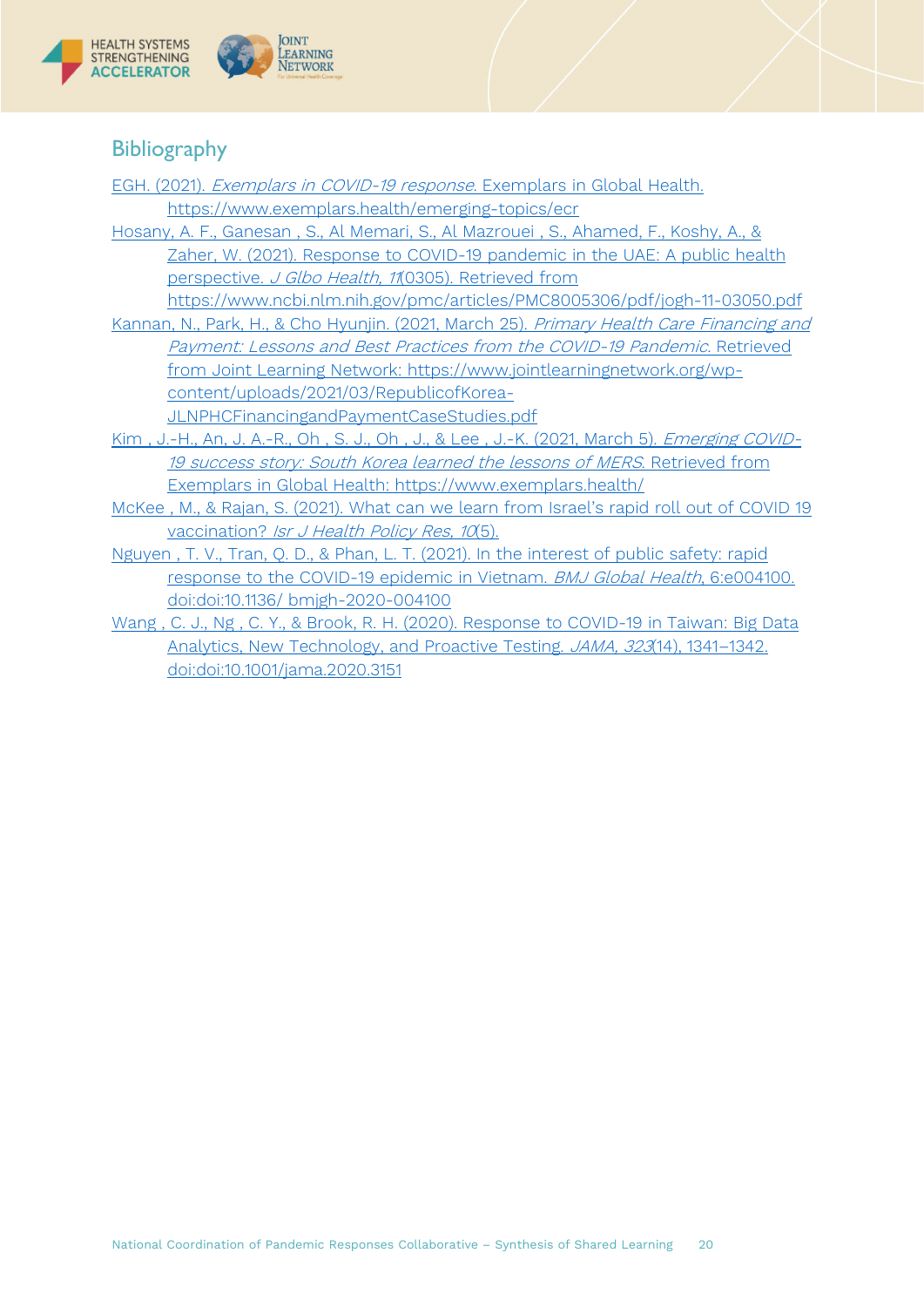

# <span id="page-20-0"></span>Annexes

### <span id="page-20-1"></span>**Annex I: Summary from the review of literature on the global knowledge base**

Our literature review in September 2020 highlighted challenges countries faced coordinating COVID-19 testing, containment, and treatment. Assessments such as the Global Health Security Index and the Joint External Evaluations had limited predictive value for how this novel pathogen may impact their health system[ii].

While it was too early to rank country performance in responding to the pandemic at this point, countries sought tested solutions and emerging insights to guide their response to this new pathogen. The World Health Organization played a critical role in providing useful guidelines and frameworks to aid country preparedness and initial response to the pandemic. Having country-level coordination as the first of nine pillars of the WHO COVID-19 strategic Preparedness and Response plan[iii] underscores the importance of an effective coordination in shaping the overall country response to the outbreak. The inadequate outcomes of the 2015 South Korean response to the Middle East respiratory syndrome (MERS)[iv] among others serve as eaxamples of how poor coordination could lead to ineffective responses.

Due to proximity to China, countries in Asia were among the first countries to experience the COVID-19 pandemic and demonstrated several lessons for other countries as they prepared for their response. South Korea mounted an impressive response which relied heavily on the learning and epidemic response structures strengthened by the MERS outbreak. South Korea was able to quickly flatten the epidemic curve without closing businesses or shutting down their economy like other high-income countries. By leveraging public-private partnerships, developing diagnostic kits even before the first recorded case and ensuring accessibility of testing South Korea maintained a high testing rate. They also leveraged several innovative strategies including GPS tracking, integrated data systems, and severity risk assessment system to aid containment and treatment[v]. Similarly, in Vietnam the insights from the severe acute respiratory syndrome (SARS) outbreak in 2003 and the subsequent outbreaks of avian influenza (2004 – 2010) shaped their approach to testing, containment, and treatment in the early days of the pandemic[vi]. To achieve the quick containment of the initial outbreak, Vietnam deployed a targeted approach to testing, and had a proactive comprehensive contact tracing mechanism targeting an impressive three degrees of contact[vii].

Prior to the initial convening of the collaborative, several countries globally were still bracing for impact while others were working to execute their country strategic plan in the first few months of their country outbreak. Countries sought to learn lessons from settings which appear to have done better by indices such as mortality rate, number of tests per population, rate of spread etc. Due to the complex nature of the pandemic, it was difficult for experts to assess country performance at this point and available assessment frameworks utilized different yardsticks.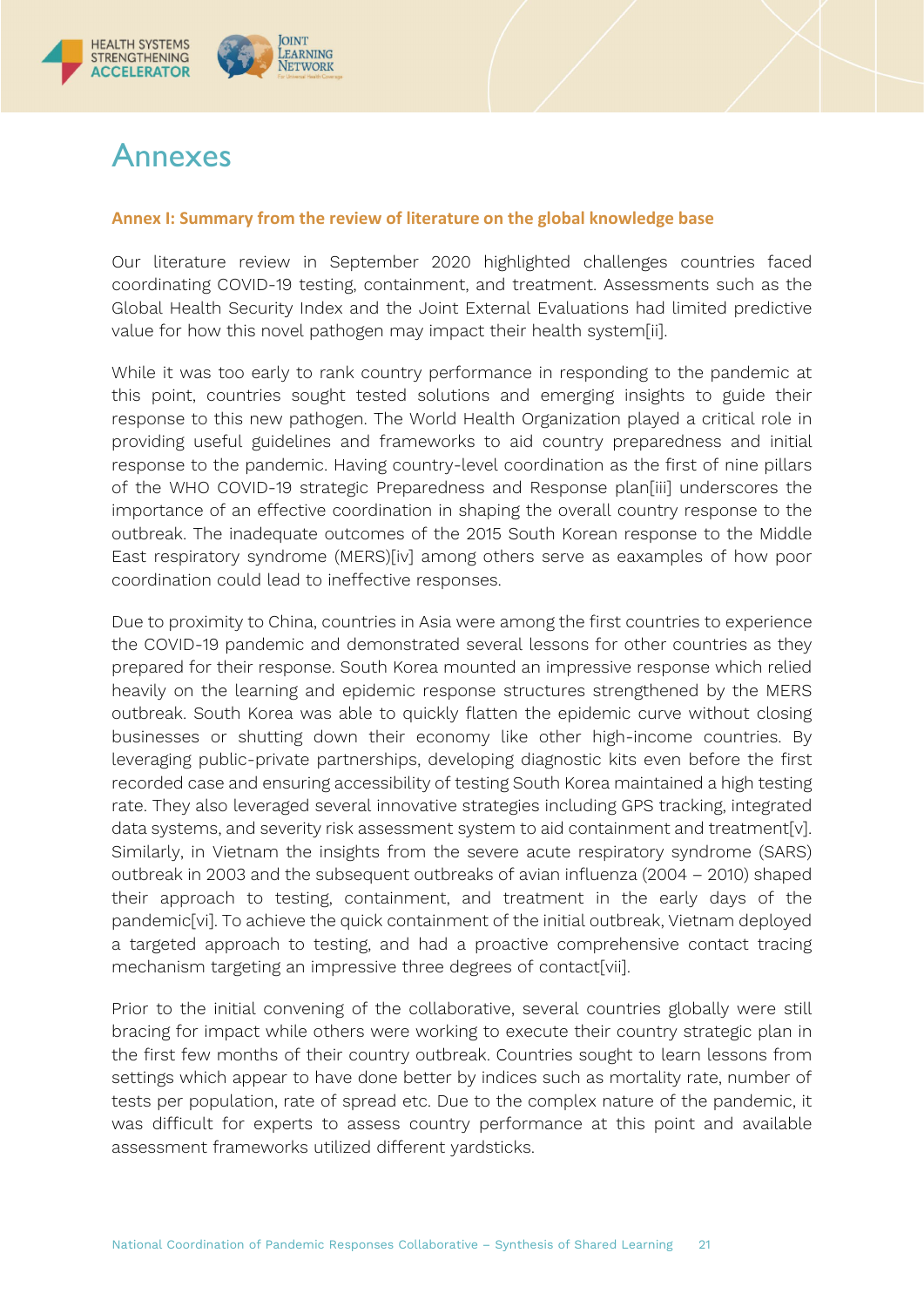

The Fischer et al., (2020) framework suggested seven domains for assessing national performance in responding to the pandemic, all of which require an effective coordination of multiple stakeholder groups and actors. These domains include:

- 1. Ability to detect and break transmission chains.
- 2. Ability to minimize deaths and severe complications.
- 3. Minimize hospital-acquired COVID-19.
- 4. Fiscal support for individuals and companies.
- 5. Maintenance of food and medicine supply chains
- 6. Protection and support for vulnerable and neglected populations in the community
- 7. Maintenance of usual health services

To identify emerging success stories in the fight against the pandemic, Exemplars in Global Health (EGH) utilized indicators within three domains: Ability to detect, contain and treat infected patients (see table 1). They also explored strategies and qualitative insights emerging from three countries considered to be successful in responding to the early Phase of the pandemic in their respective countries.

| Prevention | Detection                          | Containment          | Treatment          |
|------------|------------------------------------|----------------------|--------------------|
|            | Test per capita                    | Cases per capita     | Case fatality rate |
|            | Test per confirmed case            | Deaths per capita    |                    |
|            | confirmed<br>Test<br>per<br>deaths | Deaths doubling time |                    |

### Table 2: Exemplars in Global Health Assessment Domains

In the earliest known multi-country assessment of the response to the Coronavirus pandemic in October 2020, Yicai Research Institute, Yicai Global and the Pan-Asia Research Institute of Digital Economy identified five distinguishing factors for the top performing of the 108 countries assessed for their national response to the pandemic[viii]. These factors include:

- A swift response and timely warning
- Established national-level special institutions to coordinate epidemic prevention and control efforts
- Effective implementation of complete quarantine measures to cut off the source of infection
- Effective supply of medical supplies and improving testing capacity and treatment levels
- Providing prompt, accurate and transparent disclosure of information.

Other factors associated with early success of COVID-19 response and economic recovery were: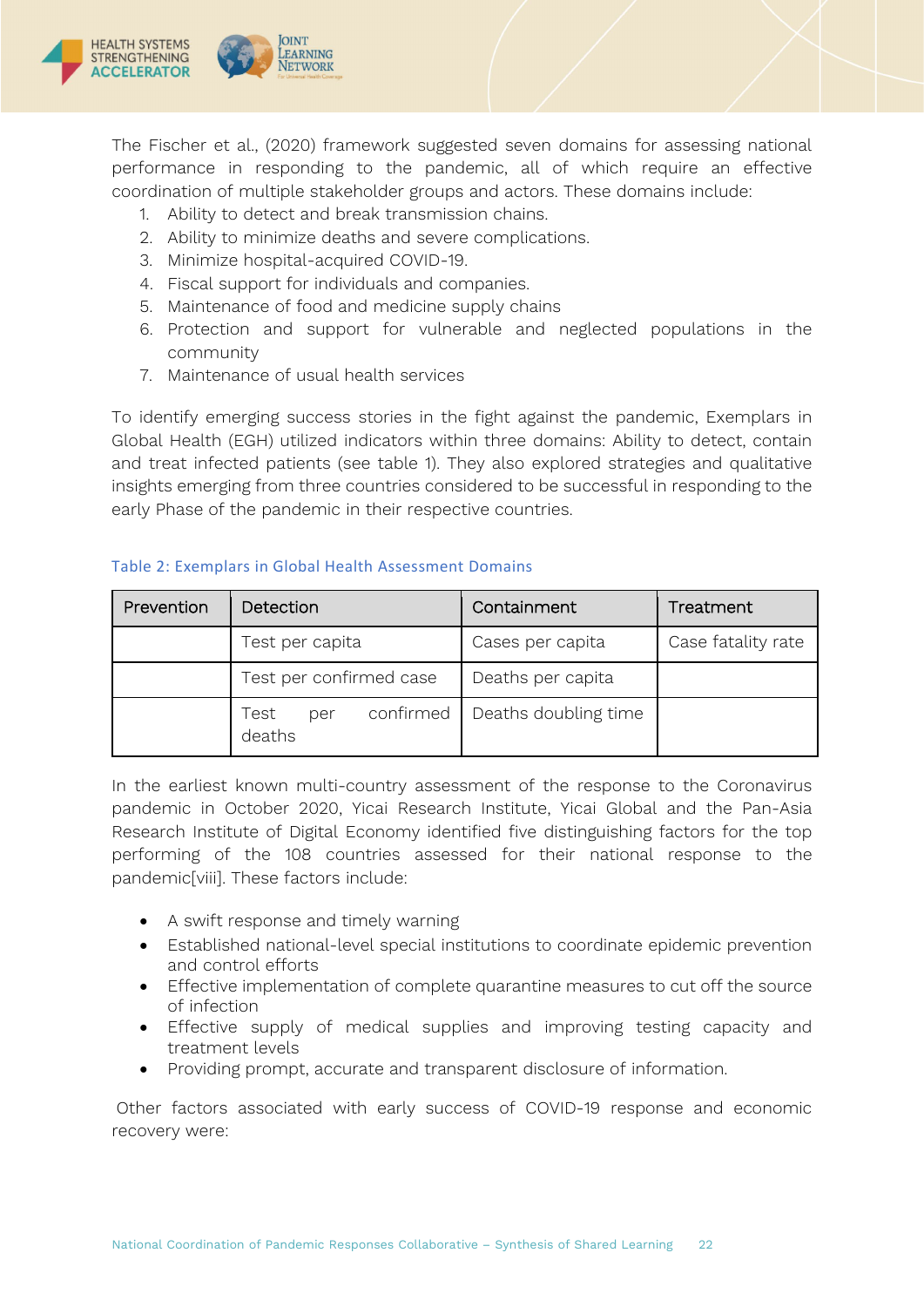



- Timing of policy institution and level of public cooperation
- Leveraging digital technology in response and coordination
- Well-coordinated economic bailout plans (increased public spending, tax reliefs, liquidity support etc.)
- Viable economic recovery plan which weighs the trade-offs between health and economic policies.
- Effective international cooperation

**OINT** 

LEARNING

**NETWORK** 

The table below summarizes best practices on national coordination from DRC, Israel, South Korea, Taiwan, the United Arab Emirates (UAE) and Vietnam from available literature.

| Country                                     | Information of the effective coordination of the<br>national COVID response                                                                                                                                                                                                                                                                                                                                                                                                                                                                                                                                                                                                                                                                                                                                                                                                                                                                                                                                                                                                                                                                                                                                                                                                                                              | References                                                            |
|---------------------------------------------|--------------------------------------------------------------------------------------------------------------------------------------------------------------------------------------------------------------------------------------------------------------------------------------------------------------------------------------------------------------------------------------------------------------------------------------------------------------------------------------------------------------------------------------------------------------------------------------------------------------------------------------------------------------------------------------------------------------------------------------------------------------------------------------------------------------------------------------------------------------------------------------------------------------------------------------------------------------------------------------------------------------------------------------------------------------------------------------------------------------------------------------------------------------------------------------------------------------------------------------------------------------------------------------------------------------------------|-----------------------------------------------------------------------|
| Democratic<br>Republic of<br>Congo<br>(DRC) | DRC is plagued by chronic armed conflicts, and<br>internally displaced persons. DRC has had 11 Ebola<br>Virus Disease (EVD) outbreaks since 1976. Over time,<br>DRC has developed institutional infrastructure to<br>identify and respond to epidemics, with a public<br>health surveillance system based on Integrated<br>Disease Surveillance and Response (IDSR) framework<br>which monitors reporting of over 20 diseases.<br>COVID 19 emerged when EVD was ongoing in the<br>Eastern part of the country. DRC repurposed the EVD<br>incident management structure to form a<br>Multisectoral Response Committee headed by the<br>Prime Minister.<br>Multisectoral engagement across levels of<br>Government and partnerships, especially with donors<br>and NGOs, supported funding and critical supplies.<br>Partnerships across sectors contributed to provision<br>of test kits and supplies; training of lab personnel and<br>healthcare workers; training for COVID-19 surveillance<br>personnel and support for the emergency operations<br>centre (EOC) at the central level with regular<br>publication of a COVID-19 Epidemiological Bulletin.<br>Screening procedures were built on existing EVD<br>screening infrastructure enabling a quicker roll out of<br>the testing and surveillance for COVID 19. | DRC Overview.<br>Research<br>sprint:<br>Exemplars in<br>Global Health |
| Israel                                      | "Additional factors that have helped Israel achieve<br>relatively high rates of vaccination include early<br>access to a steady supply of vaccines, a tradition of                                                                                                                                                                                                                                                                                                                                                                                                                                                                                                                                                                                                                                                                                                                                                                                                                                                                                                                                                                                                                                                                                                                                                       | "Lessons In<br>COVID-19<br>Vaccination                                |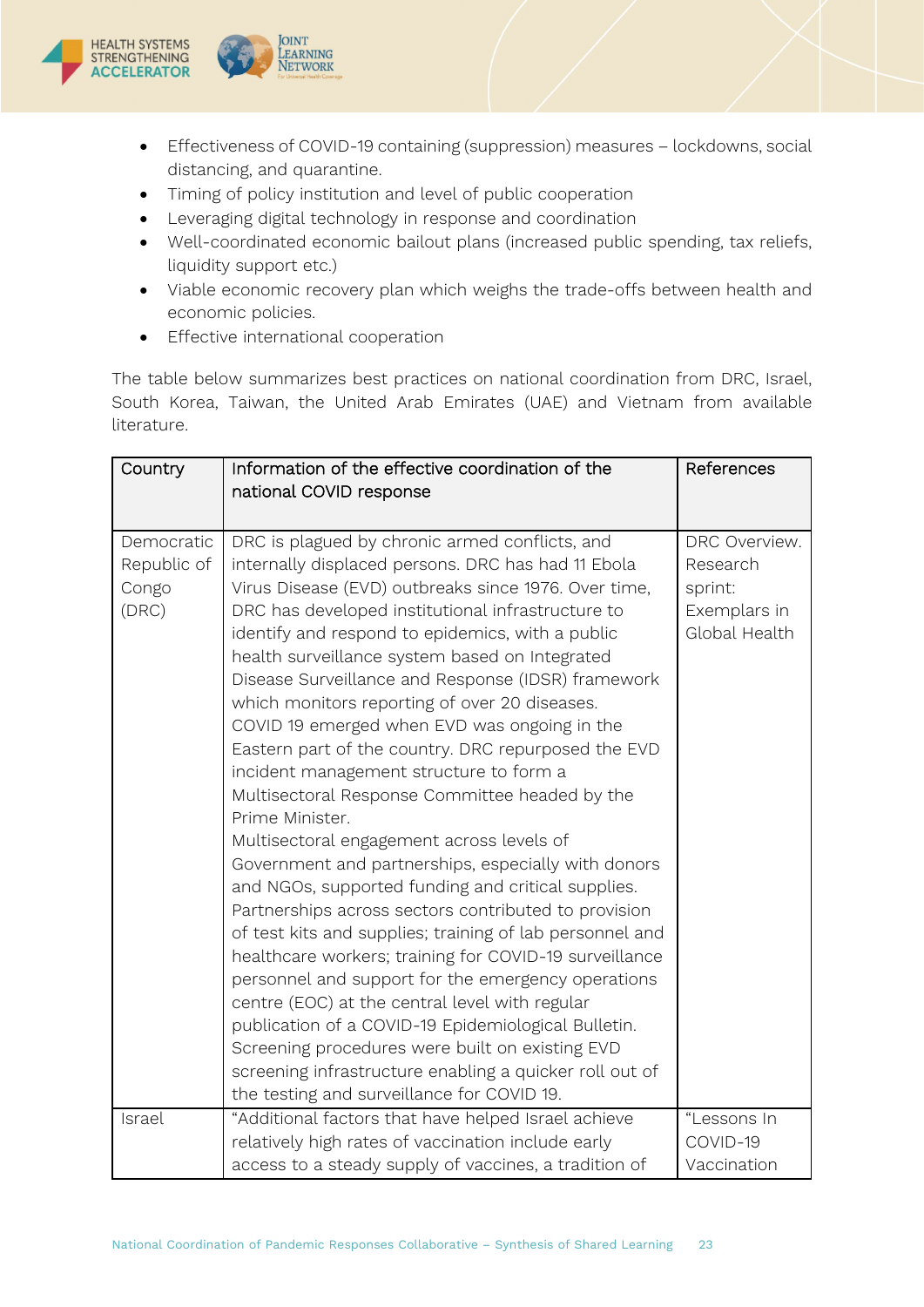|        | periodic emergency preparedness exercises that<br>included well-trained community-based health care<br>providers, and highly developed electronic health<br>records systems capable of both identifying high-risk<br>persons and reaching out to them in a seamless<br>fashion."<br>"On December 16, 2020, Israel's Ministry of Health<br>decided that the initial target groups for vaccination<br>would be people ages 60 and older, nursing home<br>residents, other people at high risk due to serious<br>medical conditions, and frontline health care workers.<br>The responsibility for vaccinating each of these groups<br>was also clearly defined at that time. Israel's four<br>competing nonprofit health plans were assigned the<br>primary responsibility for vaccinating the general<br>population older than age 60 and people at risk due<br>to preexisting medical conditions. Responsibility for<br>vaccinating nursing home residents was assigned<br>primarily to Israel's national medical emergency<br>services organization-Magen David Adom.<br>Responsibility for vaccinating frontline health workers<br>was assigned to the hospitals and health plans with<br>whom they work. Consequently, everyone in the<br>target groups knew exactly who was responsible for<br>vaccinating them."<br>"One of the other takeaways is the importance of<br>central planning and guidance in pandemic response.<br>In Israel, the state has central authority on health care<br>policy making (especially on vaccine policy and<br>prioritization), and delivery and local authorities play<br>only a limited role." | From Israel"<br>by Bruce<br>Rosen, Sarah<br>Dine and<br>Nadav<br>Davidovitch<br>published by<br><b>Health Affairs</b><br>(here)                                                                                             |
|--------|--------------------------------------------------------------------------------------------------------------------------------------------------------------------------------------------------------------------------------------------------------------------------------------------------------------------------------------------------------------------------------------------------------------------------------------------------------------------------------------------------------------------------------------------------------------------------------------------------------------------------------------------------------------------------------------------------------------------------------------------------------------------------------------------------------------------------------------------------------------------------------------------------------------------------------------------------------------------------------------------------------------------------------------------------------------------------------------------------------------------------------------------------------------------------------------------------------------------------------------------------------------------------------------------------------------------------------------------------------------------------------------------------------------------------------------------------------------------------------------------------------------------------------------------------------------------------------------------------------------------------------------|-----------------------------------------------------------------------------------------------------------------------------------------------------------------------------------------------------------------------------|
| Israel | "One obvious factor in Israel's success has been the<br>presence of a mass vaccination plan. [] While other<br>countries focused initially on the acquisition of the<br>stocks of vaccine, it is now apparent that many failed<br>to understand the importance of putting in place all<br>of the structures and processes necessary to move<br>the vaccines from warehouses into people's arms. []<br>Crucially, these elements of a complex system are<br>not self-organising. Somebody needs to be in charge<br>with a clear vision of what they want to achieve."<br>"A second consideration is the high degree of<br>preparedness, not just for a pandemic, but for other<br>threats to health."                                                                                                                                                                                                                                                                                                                                                                                                                                                                                                                                                                                                                                                                                                                                                                                                                                                                                                                                 | McKee, M.,<br>Rajan, S. What<br>can we learn<br>from Israel's<br>rapid roll out<br>of COVID 19<br>vaccination?<br>Isr J Health<br>Policy Res 10,<br>5 (2021).<br>https://doi.org<br>/10.1186/s1358<br>$4 - 021 - 00441 - 5$ |

JOINT<br>LEARNING<br>NETWORK

HEALTH SYSTEMS<br>STRENGTHENING<br>**ACCELERATOR**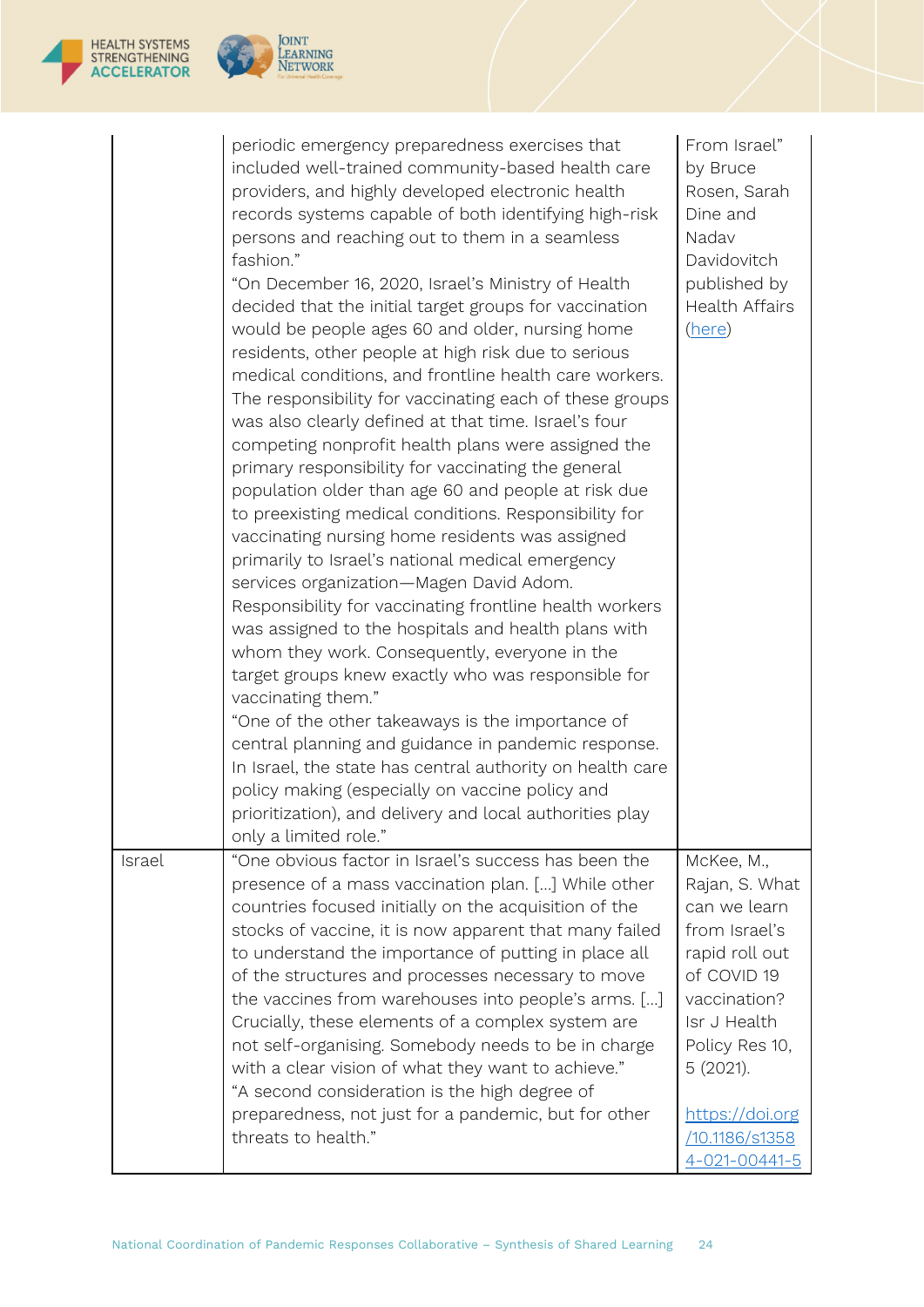|                | "Again, Israel has an advantage that is not available to<br>some other countries, in that it has very well<br>developed information systems, so that the different<br>organisations involved in vaccination can identify<br>those for whom they are responsible and follow them<br>up as necessary. Notably, Israel is one of the few<br>countries with a comprehensive population-based<br>childhood web-based immunization registry. The<br>platform of the national registry was rapidly adapted<br>to the COVID19 vaccine campaign, taking advantage of<br>the single unique identifier for each Israeli resident<br>that is used in all health care facilities. The registry<br>also allows follow up and assessment of post<br>vaccination adverse events as well as providing real-<br>world vaccine effectiveness data."<br>"Again, Israel has the advantage of a cadre of well-<br>trained community nurses with long experience in<br>vaccination."                                                                                                                                                                                                                                                                                                                                                                                                                                                                           |                                                                                                                                                                                                                                                                                   |
|----------------|-----------------------------------------------------------------------------------------------------------------------------------------------------------------------------------------------------------------------------------------------------------------------------------------------------------------------------------------------------------------------------------------------------------------------------------------------------------------------------------------------------------------------------------------------------------------------------------------------------------------------------------------------------------------------------------------------------------------------------------------------------------------------------------------------------------------------------------------------------------------------------------------------------------------------------------------------------------------------------------------------------------------------------------------------------------------------------------------------------------------------------------------------------------------------------------------------------------------------------------------------------------------------------------------------------------------------------------------------------------------------------------------------------------------------------------------|-----------------------------------------------------------------------------------------------------------------------------------------------------------------------------------------------------------------------------------------------------------------------------------|
| South<br>Korea | "Building on its experience handling Middle East<br>respiratory syndrome (MERS), South Korea was able<br>to flatten the epidemic curve quickly without closing<br>businesses, issuing stay-at-home orders, or<br>implementing many of the stricter measures adopted<br>by other high-income countries until late 2020. It<br>achieved this success by developing clear guidelines<br>for the public, conducting comprehensive testing and<br>contact tracing, and supporting people in quarantine<br>to make compliance easier."<br>"After its flawed response to a MERS outbreak in 2015,<br>the Government made 48 reforms to boost public<br>health emergency preparedness and response. In<br>addition, a well-functioning national health insurance<br>system, ample human resources and infrastructure,<br>and constructive relationships between key<br>institutions-such as the president's office, the<br>Ministries of Health, Education, and Foreign Affairs,<br>and the Korean Centers for Disease Control and<br>Prevention, which was renamed the Korea Disease<br>Control and Prevention Agency (KDCA), during the<br>pandemic—enabled an extraordinarily decisive<br>response to the pandemic."<br>"In September 2020, the Korean CDC, previously<br>under the Ministry of Health and Welfare, transitioned<br>to a stand-alone agency called the Korea Disease<br>Control and Prevention Agency (KDCA), with increased | "Emerging<br>COVID-19<br>success story:<br>South Korea<br>learned the<br>lessons of<br>MERS" by<br>June-Ho Kim,<br>Julia Ah-<br>Reum An,<br>SeungJu<br>Jackie Oh,<br>Juhwan Oh<br>and Jong-Koo<br>Lee<br>(Exemplars in<br>Global Health)<br>published<br>here on March<br>5, 2021 |

JOINT<br>LEARNING<br>NETWORK

HEALTH SYSTEMS<br>STRENGTHENING<br>**ACCELERATOR**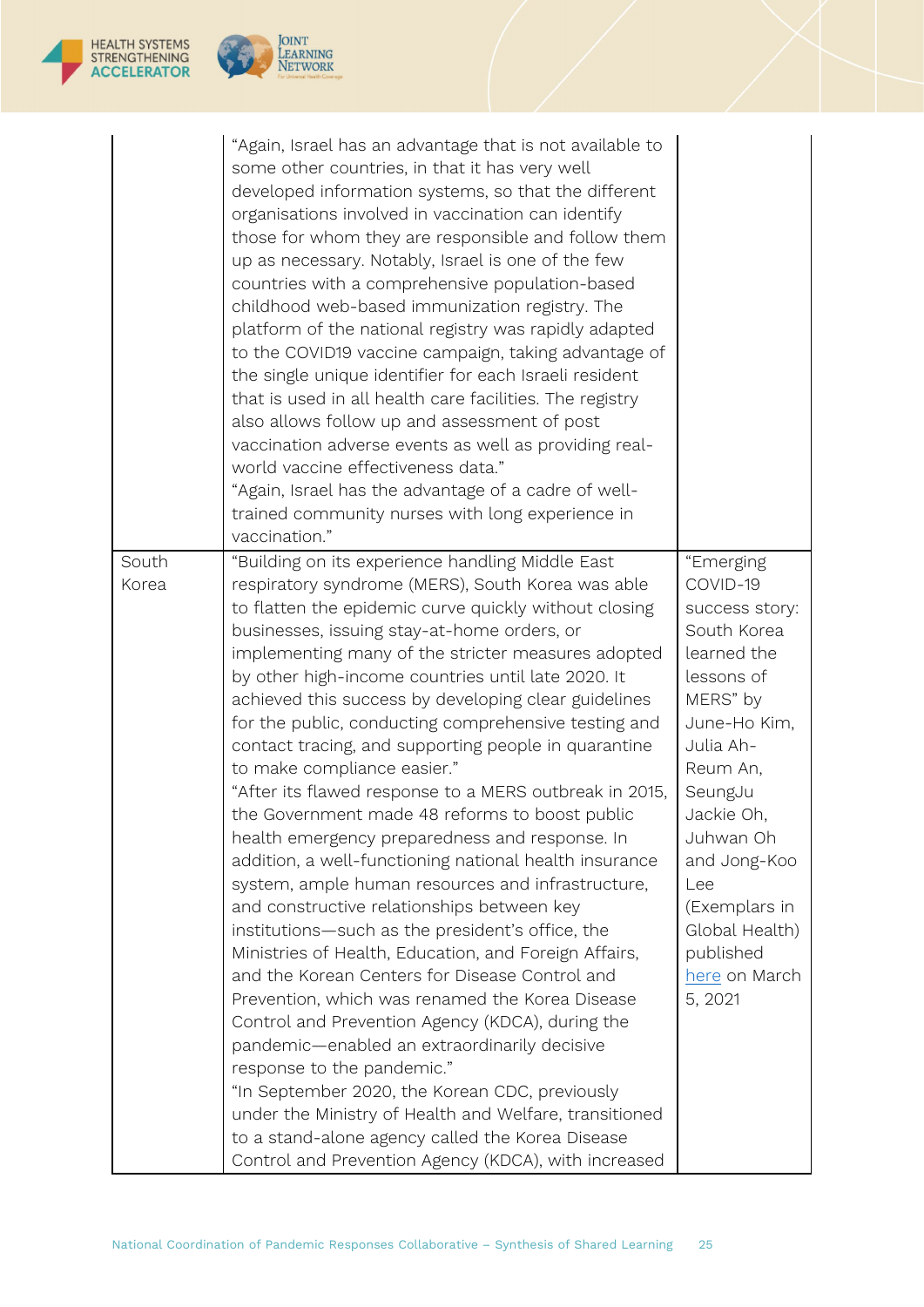

staffing. KDCA releases daily reports that not only outline the raw numbers (e.g., cases, deaths, patients by severity), but also identify the location and case

counts by different clusters and remaining health system capacity such as bed counts in intense care units."

Ensuring citizen compliance/Supporting citizens: "South Korea has maintained a focus on mental health throughout the pandemic, creating hotlines and recordings for those in isolation as early as January and maintaining a national psychological support team."

"South Korea expanded its usual workforce of Epidemic Intelligence Service (EIS) officers by quickly training staff at approximately 250 local public health centers, hiring 300 private epidemiologists, and leveraging staff at 11 non-governmental organizations that train and support EIS officers. This multi-level approach was effective, with the veteran EIS officers conducting the more difficult investigations in large clusters, and health facilities and temporary staff handling smaller clusters including families." Communication/Ensuring citizen compliance: "Throughout the pandemic, information on proper mask-wearing and distancing was widely shared, and the Government worked to find sources of misinformation. When misinformation was identified, the Korea Communications Standards Commission addressed the issue with cooperation from major websites like Google and Facebook." "Culturally and legally, South Korea is more tolerant of personal data-sharing, and its success has been heavily dependent on its ability to rapidly scale up technological solutions." Balancing economic pressures: "South Korea faced significant economic disruption, however, including large job losses. The Government responded by providing subsidies to businesses for payroll and to unemployment insurance and low-interest loans to low-income job seekers. The Government also lowered insurance premiums for social safety net

programs for individuals and businesses. All households, regardless of income, received a disaster relief payment of KRW 400,000 (US\$344) for singleperson households, KRW 600,000 (US\$516) for two-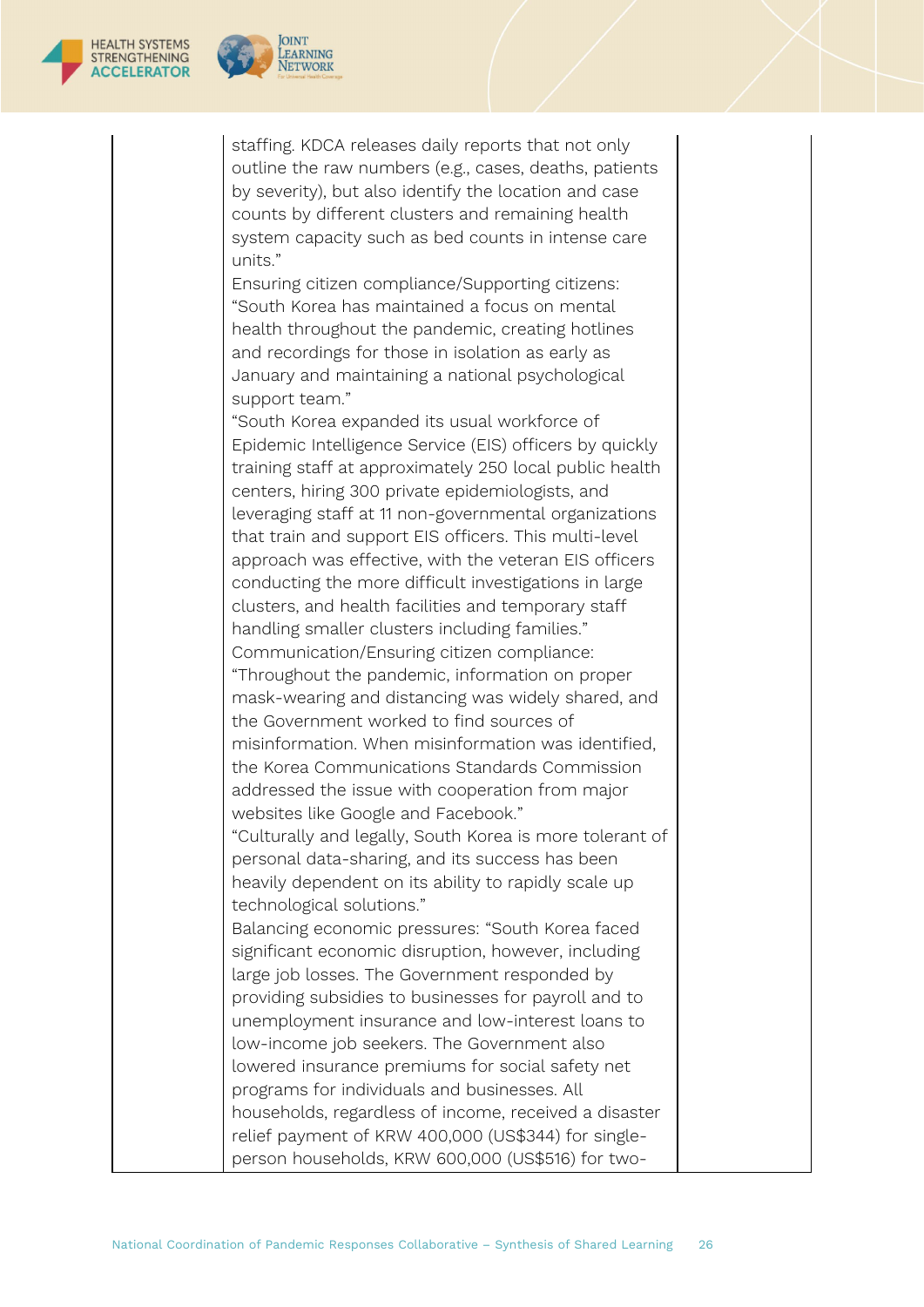



|        | person households, KRW 800,000 (US\$688) for three-<br>person households, and KRW 1 million (US\$859) for<br>households with four or more members."                                                                                                                                                                                                                                                                                                                                                                                                                                                                                                                                                                                                                                                                                                                                                                                                                                                                                                                                                                                                                                                                                                                                                                                                                                                                                                                                                                                                                                                                                                                                                                                                                                                                                                                                                                                                                                                                                                                                                                                           |                                                                                                                                                                                                                        |
|--------|-----------------------------------------------------------------------------------------------------------------------------------------------------------------------------------------------------------------------------------------------------------------------------------------------------------------------------------------------------------------------------------------------------------------------------------------------------------------------------------------------------------------------------------------------------------------------------------------------------------------------------------------------------------------------------------------------------------------------------------------------------------------------------------------------------------------------------------------------------------------------------------------------------------------------------------------------------------------------------------------------------------------------------------------------------------------------------------------------------------------------------------------------------------------------------------------------------------------------------------------------------------------------------------------------------------------------------------------------------------------------------------------------------------------------------------------------------------------------------------------------------------------------------------------------------------------------------------------------------------------------------------------------------------------------------------------------------------------------------------------------------------------------------------------------------------------------------------------------------------------------------------------------------------------------------------------------------------------------------------------------------------------------------------------------------------------------------------------------------------------------------------------------|------------------------------------------------------------------------------------------------------------------------------------------------------------------------------------------------------------------------|
| Taiwan | Learned from response to SARS epidemic in 2003 -<br>the country had a national public health response<br>mechanism in place<br>"Taiwan leveraged its national health insurance<br>database and integrated it with its immigration and<br>customs database to begin the creation of big data<br>for analytics; it generated real-time alerts during a<br>clinical visit based on travel history and clinical<br>symptoms to aid case identification."<br>"It also used new technology, including QR code<br>scanning and online reporting of travel history and<br>health symptoms to classify travelers' infectious risks<br>based on flight origin and travel history in the past 14<br>days."<br>"In 2004, the year after the SARS outbreak, the Taiwan<br>government established the National Health<br>Command Center (NHCC). The NHCC is part of a<br>disaster management center that focuses on large-<br>outbreak response and acts as the operational<br>command point for direct communications among<br>central, regional, and local authorities. The NHCC<br>unified a central command system that includes the<br>Central Epidemic Command Center (CECC), the<br>Biological Pathogen Disaster Command Center, the<br>Counter-Bioterrorism Command Center, and the<br>Central Medical Emergency Operations Center."<br>"On January 20 [2020], while sporadic cases were<br>reported from China, the Taiwan Centers for Disease<br>Control (CDC) officially activated the CECC for severe<br>special infectious pneumonia under NHCC, with the<br>minister of health and welfare as the designated<br>commander. The CECC coordinated efforts by various<br>ministries, including the ministries of transportation,<br>economics, labor, and education and the<br>Environmental Protection Administration, among<br>others, in a comprehensive effort to counteract the<br>emerging public health crisis."<br>"In addition to daily press briefings by the minister of<br>health and welfare the CECC, the vice president of<br>Taiwan, a prominent epidemiologist, gave regular<br>public service announcements broadcast from the | Wang CJ, Ng<br>CY, Brook RH.<br>Response to<br>COVID-19 in<br>Taiwan: Big<br>Data<br>Analytics, New<br>Technology,<br>and Proactive<br>Testing. JAMA.<br>2020;323(14):1<br>341-1342.<br>doi:10.1001/ja<br>ma.2020.3151 |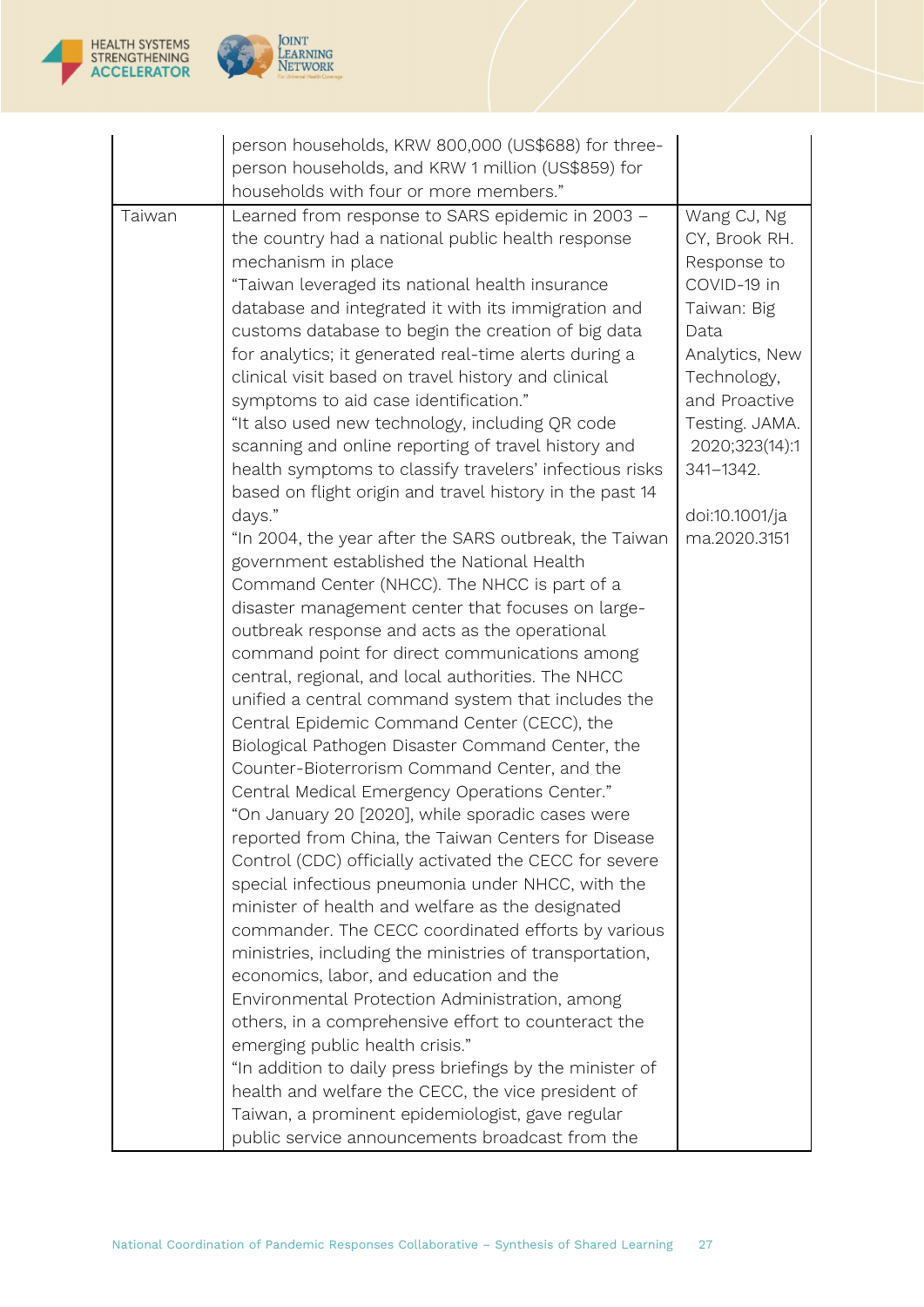



|            | office of the president and made available via the                                   |                             |
|------------|--------------------------------------------------------------------------------------|-----------------------------|
|            | internet." (local champion is respected and an expert)                               |                             |
| <b>UAE</b> | "The emergency response system of the UAE is                                         | Al Hosany F,                |
|            | managed by National Crisis and Emergency                                             | Ganesan S, Al               |
|            | Management Authority (NCEMA) and the UAE                                             | Memari S, Al                |
|            | government was vigilant in issuing the first alert of the                            | Mazrouei S,                 |
|            | new coronavirus outbreak, even before it was                                         | Ahamed F,                   |
|            | declared by WHO as a public health emergency of                                      | Koshy A,                    |
|            | international concern."                                                              | Zaher W.                    |
|            | Effective and efficient risk communication using new<br>technologies:                | Response to<br>COVID-19     |
|            | coronavirus helpline established by the Ministry of                                  | pandemic in                 |
|            | Health and Prevention (MoHAP)                                                        | the UAE: A                  |
|            | chatbot service established by MoHAP called                                          | public health               |
|            | "Virtual doctor for COVID-19.                                                        | perspective. J              |
|            | "Doctor for every citizen" app provides COVID-19<br>related information and services | Glbo Health<br>2021,11:0305 |
|            | The "Weqaya" platform by NCEMA enhances                                              | https://www.n               |
|            | awareness among the public on the ongoing                                            | cbi.nlm.nih.go              |
|            | COVID-19 public health crisi                                                         | v/pmc/articles              |
|            | The ALHOSN UAE app is used for COVID-19 tests<br>٠                                   | /PMC8005306                 |
|            | The StayHome app for quarantined and isolated<br>٠                                   | /pdf/jogh-11-               |
|            | patients                                                                             | 03050.pdf                   |
|            | The Government created a hotline for mental                                          |                             |
|            | health counselling                                                                   |                             |
| Vietnam    | "Effective social protection measures have                                           | Nguyen TV,                  |
|            | contributed to the success in halting the spread of                                  | Tran QD,                    |
|            | SARSCoV-2 in Vietnam."                                                               | Phan LT, et al.             |
|            | "Swift governmental action, strict border control                                    | In the interest             |
|            | measures, large community involvement, expanded                                      | of public                   |
|            | testing capacity and effective social measures would                                 | safety: rapid               |
|            | have attributed to the success in halting the spread of<br>SARS-CoV-2 in Vietnam."   | response to<br>the COVID-19 |
|            | "Based on lessons learnt from the outbreaks of SARS                                  | epidemic in                 |
|            | in 2003-2004, avian influenza in 2004-2005, and Zika                                 | Vietnam. BMJ                |
|            | virus in 2016, Vietnam coordinated a rapid response to                               | Global Health               |
|            | address (unknown at the time) the novel epidemic                                     | 2021;6:e00410               |
|            | caused by SARS-CoV-2. On 16 January, Vietnam's                                       | 0.                          |
|            | health system managers and other associated                                          |                             |
|            | ministries developed and widely disseminated a                                       | doi:10.1136/                |
|            | national COVID-19 Response Plan and Technical                                        | bmjgh-2020-                 |
|            | Treatment and Care Guidelines."                                                      | 004100                      |
|            | "The response to the crisis, overviewed by the prime                                 |                             |
|            | minister, received strong support from political elites,                             |                             |
|            | including the general secretary of the Communist                                     |                             |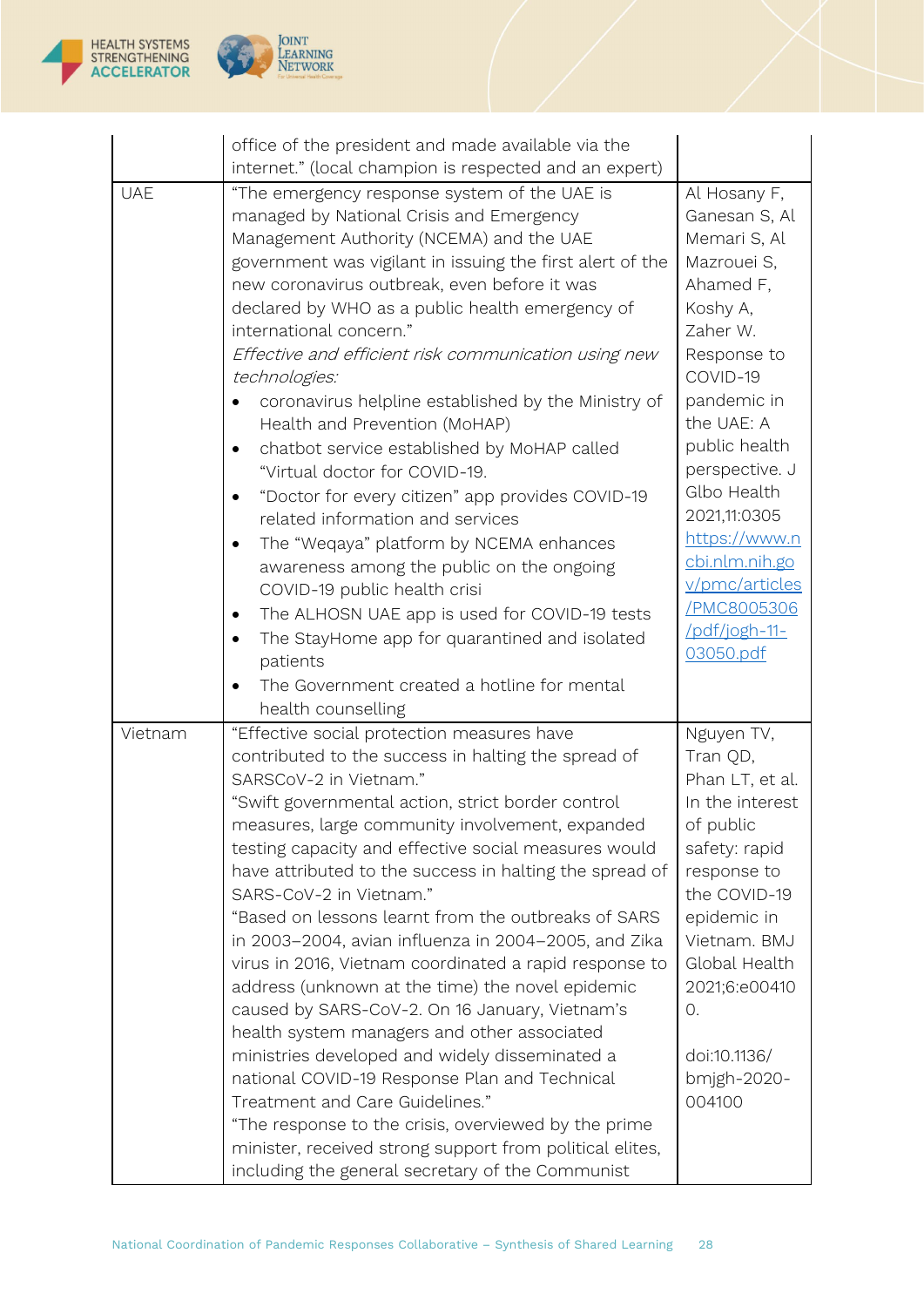| <b>HEALTH SYSTEMS</b><br><b>ACCELERATOR</b> | <b>OINT</b>                                                                                                                                                                                                                                                                                                                                                                                                                                                                                                                                                                                                                                                                                                                                                                                                                                                                                                                                                                                                                                  |  |
|---------------------------------------------|----------------------------------------------------------------------------------------------------------------------------------------------------------------------------------------------------------------------------------------------------------------------------------------------------------------------------------------------------------------------------------------------------------------------------------------------------------------------------------------------------------------------------------------------------------------------------------------------------------------------------------------------------------------------------------------------------------------------------------------------------------------------------------------------------------------------------------------------------------------------------------------------------------------------------------------------------------------------------------------------------------------------------------------------|--|
|                                             | Party and the Chairwoman of the National Assembly.<br>Of note, a clear strategic response structure was<br>overlaid on the Foundation of a one-party<br>government, and the major response strategies and<br>policies were made at the central level and executed<br>through a top-down process."<br>"During the first 6 weeks of the epidemic, the MoH<br>was primarily responsible for ensuring measures for<br>case isolation and quarantine in hospital of close<br>contacts. Military personnel were then deployed and<br>facilities across the country were also used to<br>quarantine all people entering Vietnam."<br>"Recognising the key role of the media during the<br>epidemic, Vietnam disseminated their mid-term plan<br>for communicating health risks for the 2020-2025<br>period, in January 2020."<br>"On 5 February [2020], warning messages about the<br>dangers and modes of transmission of COVID-19, as<br>well as information on prevention measures were<br>made publicly available through all media platforms." |  |

Challenges which country response teams have contended with and continue to contend with include:

- Health worker shortages and other workforce related challenges stemming from an increased pressure on the available human resources as well as health worker infection rates. A multidisciplinary health workforce with the capacity to render high quality services is vital for success in any country. Countries with critical workforce challenges prior to COVID-19 outbreak had more stiff challenges.

Health systems related challenges including finances and access to vital commodities and supplies. To varying degrees, countries also had to deal with the challenge of ensuring the continuity and equitable access to essential health services as they built towards a more resilient health system.

Balancing the need for surveillance with the capacity of health systems to cope with the number of cases and resources required for contact tracing, quarantine, or treatment. Countries had to adjust operational guidelines as the disease epidemiology evolved from what may be considered ideal to the best possible scenario taking their context into consideration.

Disruption of the global and regional supply chain and market mechanisms leading to unmet demands for critical commodities like COVID-19 test kits, personal preventive equipment, diagnostic equipment Etc. National response mechanisms through regional collaborations, donor support and the support of global humanitarian organizations worked to resolve supply chain issues especially at the peak of the pandemic in their countries.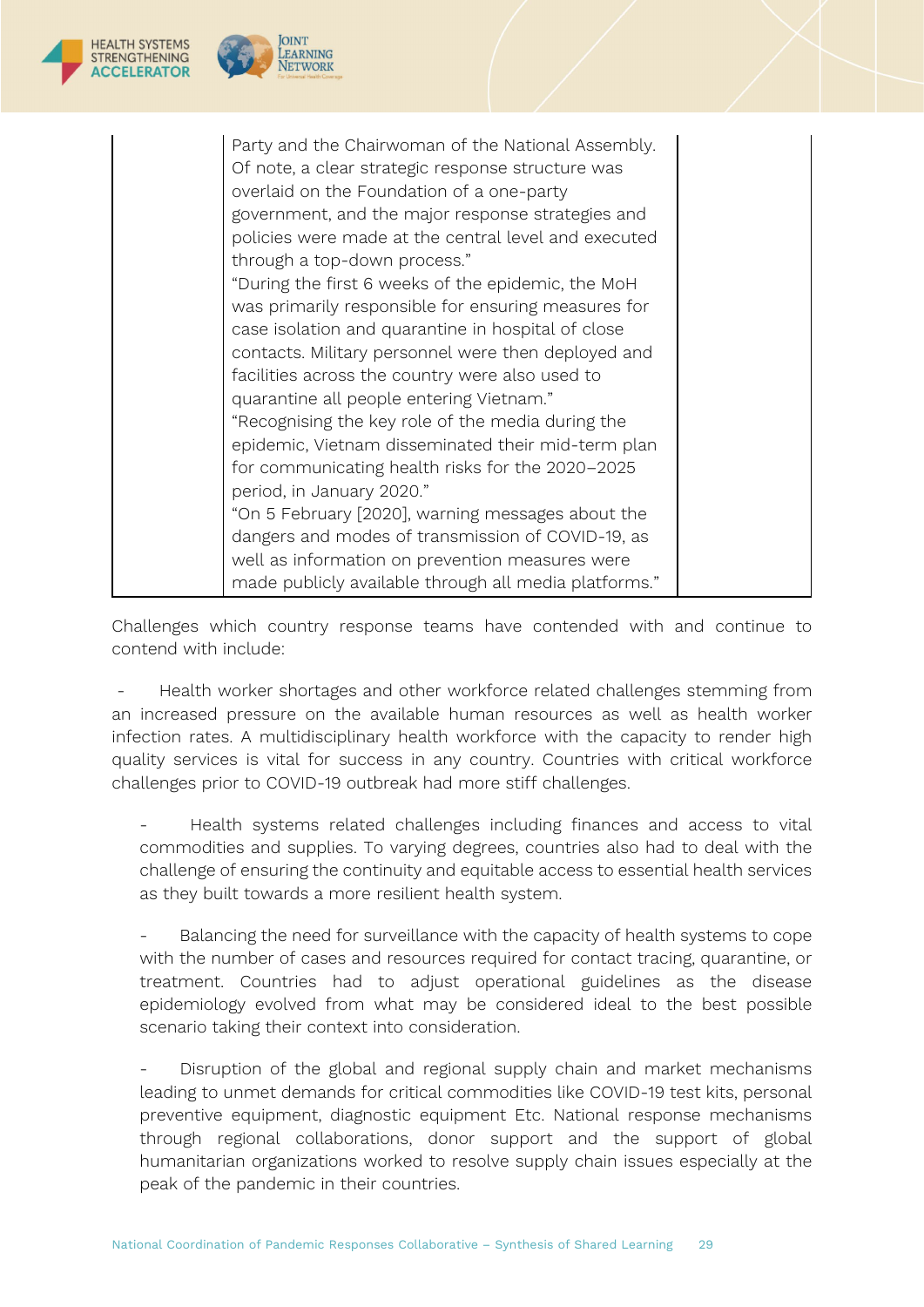

**OINT** 

LEARNING

**NETWORK** 

- Socioeconomic pressures emanating from the public health and social measures instituted to control COVID-19. Through joint reviews by multisectoral teams, countries have weighed the social and economic costs of the disease control with the available public health intelligence to inform targeted measures to mitigate socioeconomic impact on the population.

- Combating the widespread infodemic of misinformation and disinformation within the populace and the lack of timely access to credible information have remained a recurring theme through the phases of the pandemic. This infodemic has undermineed countries' efforts to implement evidence-based responses and ensure citizen compliance to prescribed social and public health measures.

- Social implications of reduced income resulting from the consequences of the public and social measures have led to increasing insecurity, limited access to health (especially in regions with increased out-of-pocket-expenditure), erosion of social cohesion and other challenges which may become more obvious in the long term.

At the point where we wrap up the National Coordination of COVID-19 response collaborative, the COVID-19 immunization roll-out continues and many countries are combating a new surge driven by the Omicron variant.

According to WHO, the COVID-19 vaccine roll-out has been one of the most complex immunization roll-outs in history. Countries have had to simultaneously use different vaccines having different properties in countries with varying contexts while dealing with a novel pathogen with an ever-changing disease epidemiology[x]. Despite the plans by the COVID-19 Vaccines Global Access (COVAX) facility, vaccine roll-out has been marred with inequities. According to a study by the Global Health Innovation Centre of Duke University, they estimate that the world's poorest 92 countries may not reach the target 60% vaccination until 2023 or later. Inequitable access to vaccines has implications for global health outcomes and the WHO Director General captures them in the following quote.

"An uncoordinated, "me-first" approach to vaccination not only condemns the world's poorest and most vulnerable to unnecessary risk, it is strategically and economically self-defeating. Short-termism, and the pursuit of narrow national self-interest could have disastrous consequences in the medium term. The continued spread of SARS-CoV-2 around the world hastens the day that new variants of the virus will emerge with the potential to undermine the effectiveness of vaccines, therapeutics, and diagnostics; the restrictions needed to contain SARS-CoV-2 around the world will be unnecessarily prolonged, leading to increased human and economic suffering in every country, but hitting the poorest and most vulnerable hardest". - Dr Tedros Adhanom Ghebreyesus

While some countries are struggling to gain access to the vaccines, in some other countries, the limited access is complicated by vaccine hesitancy compounding the challenges for national response teams. The fight against COVID-19 is far from over. However, it is clear that effective national coordination will remain critical at all phases of the pandemic response.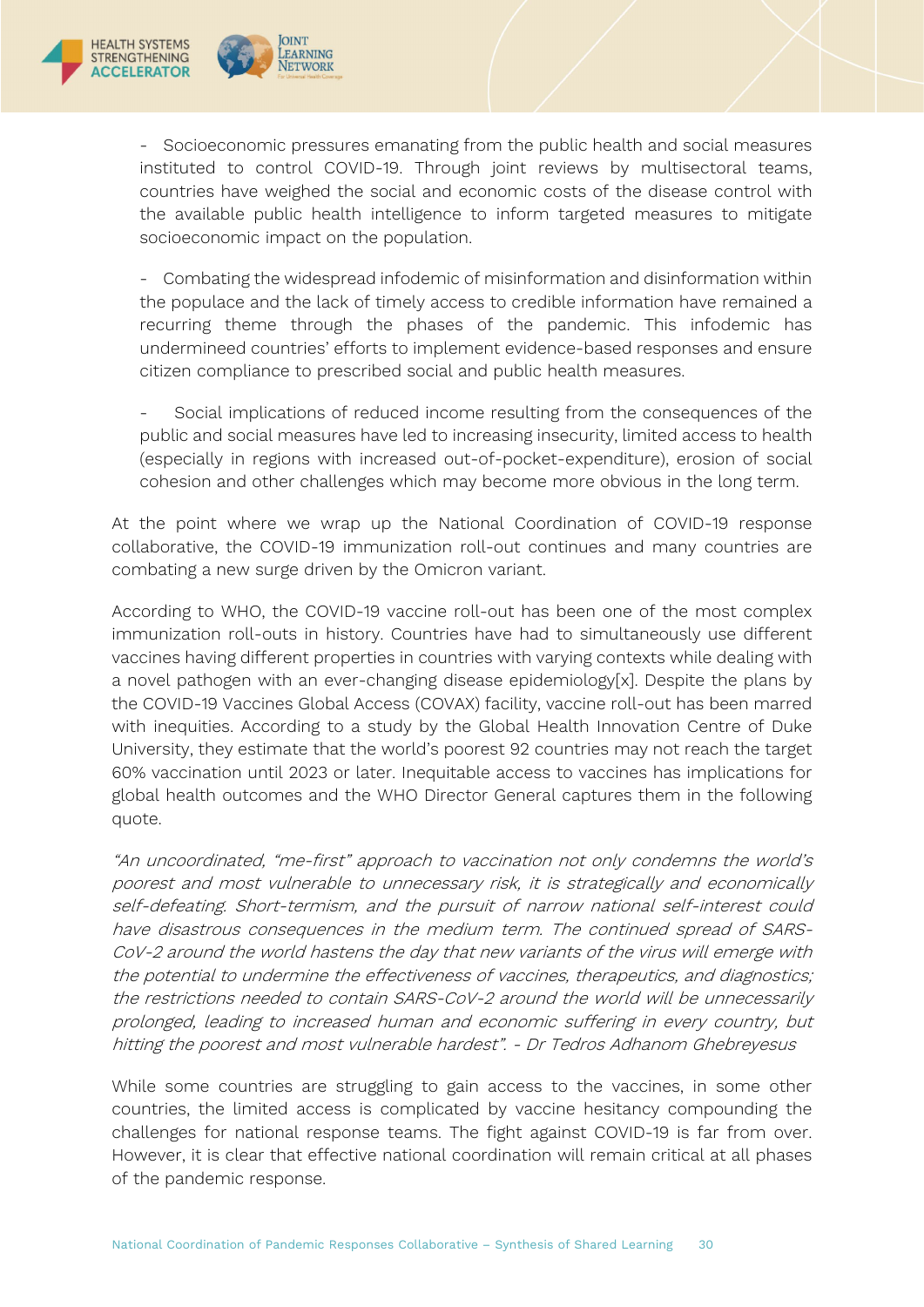

[i] Worldometer. COVID-19 pandemic. Available online a[t](https://www.worldometers.info/coronavirus/?utm_campaign=homeAdvegas1?%20) [https://www.worldometers.info/coronavirus/?utm\\_campaign=homeAdvegas1?%20](https://www.worldometers.info/coronavirus/?utm_campaign=homeAdvegas1?%20) (Accessed May 11, 2021)

[ii] Haider, N., Yavlinsky, A.,

Chang, Y.M., Hasan, M.N., Benfield, C., Osman, A.Y., Uddin, M.J., Dar, O.,

Ntoumi, F., Zumla, A. and Kock, R., 2020. The Global Health Security index and Joint External Evaluation score for health preparedness are not correlated with countries' COVID-19 detection response time and mortality outcome. Epidemiology & Infection, 148.

[iii] World Health Organization (2020). Strategic preparedness and response plan. Operational planning guidelines to support country preparedness and response.

[iv] Ha, K.M., 2016. A lesson learned from the MERS outbreak in South Korea in 2015. Journal of Hospital Infection, 92(3), pp.232-234

[v] Kim, I., 2020. Emerging Covid-19 Success Story: South Korea Learned The Lessons Of MERS. Available at https://www.exemplars.health/emerging-topics/epidemic-preparedness-and-response/covid-19/southkorea

[vi] Pollack, T et al., 2020. Emerging Covid-19 Success story: Vietnam's commitment to containment. Available at https://www.exemplars.health/emerging-topics/epidemic-preparedness-and-response/covid-19/vietnam

[vii] Pollack, T et al., 2020. Emerging Covid-19 Success story: Vietnam's commitment to containment. Available at https://www.exemplars.health/emerging-topics/epidemic-preparedness-and-response/covid-19/vietnam

[viii] Yicai global and Yicai research institute (2020) . Comprehensive Assessment and Ranking Report on the Response to the Covid-19 Pandemic and Economic Recovery of 108 Economies. Available online a[t](https://www.yicaiglobal.com/news/comprehensive-assessment-and-ranking-report--on-the-response-to-the-covid-19-pandemic-and-economic-recovery-of-108-economies) [https://www.yicaiglobal.com/news/comprehensive-assessment-and-ranking-report--on-the-response-to](https://www.yicaiglobal.com/news/comprehensive-assessment-and-ranking-report--on-the-response-to-the-covid-19-pandemic-and-economic-recovery-of-108-economies)[the-covid-19-pandemic-and-economic-recovery-of-108-economies](https://www.yicaiglobal.com/news/comprehensive-assessment-and-ranking-report--on-the-response-to-the-covid-19-pandemic-and-economic-recovery-of-108-economies) (Accessed May 1, 2021)

[ix] World Health Organization (2021). COVID-19 strategic preparedness and response plan: February 2021 to January 2022.

[x] World Health Organization (2021). COVID-19 strategic preparedness and response plan: February 2021 to January 2022.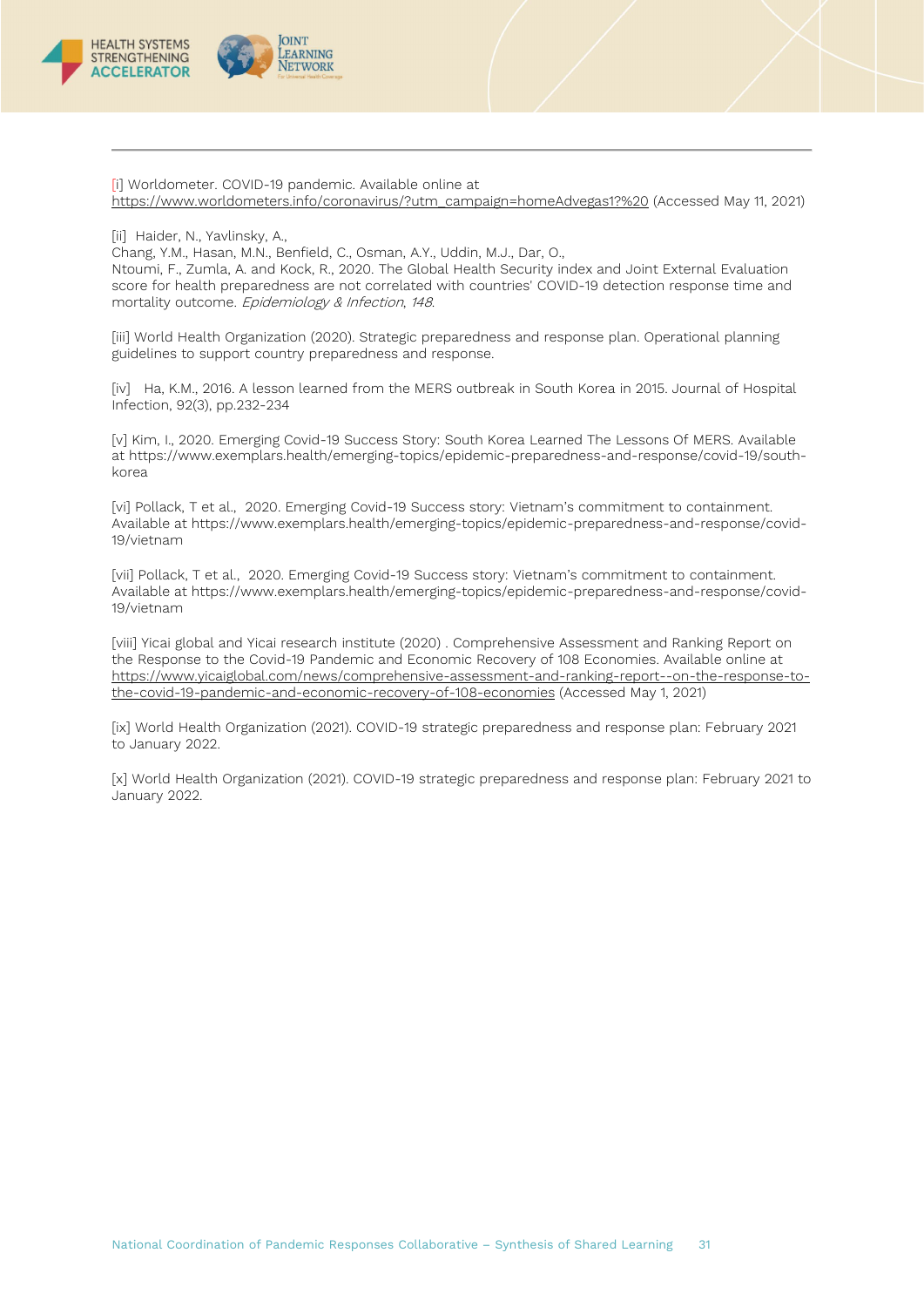

# <span id="page-31-0"></span>**Annex II: Operational guidelines from the WHO and the World Bank**

The Word Health Organization issued an operational planning guideline to support country preparedness and response. This document advocated for a multisectoral coordination adapted to different country contexts (developing or developed), government capacities (high or low), and constitutional systems (federal or unitary). The National coordination mechanism in each country requires closely aligned interaction with multiple institutions and ministries, which when underpinned with high-

level leadership will determine the overall performance of the country response. Irrespective of constitutional systems, the World Bank Group identified some critical factors for effective National coordination<sup>1</sup>:

- 1. Strong backing and commitment of the top leadership.
- 2. Well defined mandate for actors within the country's defined and operationalized strategic response priorities.
- 3. The pandemic coordination body creates an institutional interface for all responding Ministries, departments, and agencies. This interface facilitates timely communication and centralized problem-solving avenues to avoid duplication of efforts.
- 4. Having simple dashboards, reporting routines and reasonable number of performance indicators which create synergies with existing reporting structures at all levels of Government are useful for coordination.
- 5. Empowering stakeholders to solve problems at the lowest possible levels with clear progressive escalation mechanism, leaving only the very difficult technical challenges to be tackled at the policy maker level.
- 6. Ensure seamless communication across multiple stakeholder groups on designated communication platforms.

whole-of-government coordination. The World Bank Group.

<span id="page-31-1"></span><sup>&</sup>lt;sup>1</sup> Jana Kunicova (2020). Driving the COVID-19 response from the center: Institutional mechanisms to ensure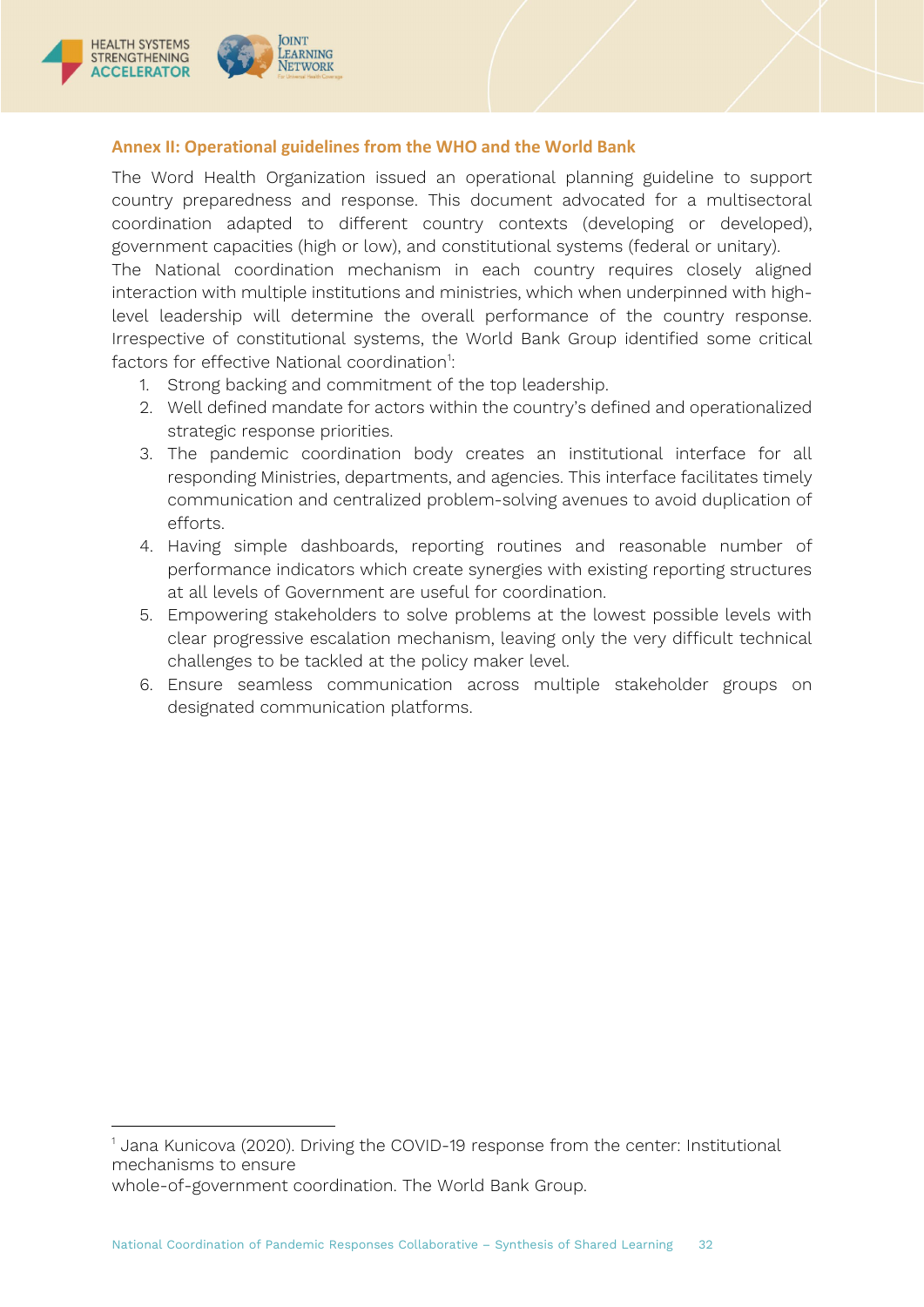

| Country               | <b>COVID-19 Coordination structure</b>                                                                                                                                                                                                                                                                                                                                                                                                                                                                                                                                                                                                                                                                                                                                                                                                                                                     |
|-----------------------|--------------------------------------------------------------------------------------------------------------------------------------------------------------------------------------------------------------------------------------------------------------------------------------------------------------------------------------------------------------------------------------------------------------------------------------------------------------------------------------------------------------------------------------------------------------------------------------------------------------------------------------------------------------------------------------------------------------------------------------------------------------------------------------------------------------------------------------------------------------------------------------------|
| Kingdom of<br>Bahrain | • The COVID-19 pandemic response is coordinated and spear-headed<br>by HRH the Crown Prince of the Kingdom of Bahrain via the National<br>Team for Combating Covid-19 (NTCC-19). This team is headed by the<br>chairman of the supreme council of health. The following entities are<br>represented in this team: The office of HRH the crown prince,<br>ministry of health, Ministry of Interior, The Royal Medical Services of<br>the Ministry of Defense, Salmaniya Medical Complex, King Hamad<br>University Hospital, Primary care, the National Health Regulatory<br>Authority (NHRA), Public Health, Center for operations and Medical<br>Equipment Directorate<br>This team works with the Center for Operations, and all public and<br>private stakeholders, with regular meetings and updates                                                                                    |
| Bangladesh            | The National Coordination Committee was established to coordinate<br>$\bullet$<br>the COVID-19 response in March 2020. The committee is headed by<br>the Minister of Ministry of Health and Family Welfare and Secretary<br>of the Health Services Division of Ministry of Health and Family<br>Welfare is the member secretary. The Honorable Prime Minister of<br>Bangladesh directly supervises the committee<br>The committee has a membership of 42 comprising representatives<br>of various ministries, Prime minister's office as well as from various<br>Development Partners<br>To improve coordination, coordination committees were formed in<br>Divisional, District, City corporation and sub-district level<br>• A COVID-19 vaccine preparedness and deployment core committee<br>was created in October 2020 to formulate the national to<br>subnational vaccine deployment |
| Ethiopia              | A National Taskforce for multisectoral COVID-19 pandemic response<br>is led by the Deputy Prime Minister and is directly accountable to the<br>Prime Minister.<br>The Taskforce is comprised of representatives from almost all<br>agencies and sectors, including, but not limited to, the Ministry of<br>Peace, Ministry of Justice, Ministry of Defense, Ministry of Foreign<br>Affairs, Ministry of Health and Ministry of Innovation and Technology<br>The Taskforce has sub committees - communication, technology,<br>diplomacy, security and legal affairs<br>COVID-19 vaccine roll-out is led by Ethiopia's Ministry of Health and<br>the Ethiopian Pharmaceutical Supply Agency.<br>Similar coordination structures at the regional and sub-regional level<br>led by the regional presidents and sub-regional leadership<br>respectively                                         |
| Kenya                 | The COVID-19 response is led by a National Emergency Response<br>Committee (NERC) appointed by the President through an executive                                                                                                                                                                                                                                                                                                                                                                                                                                                                                                                                                                                                                                                                                                                                                          |

# <span id="page-32-0"></span>**Annex III: Collaborative members' COVID-19 coordination structures**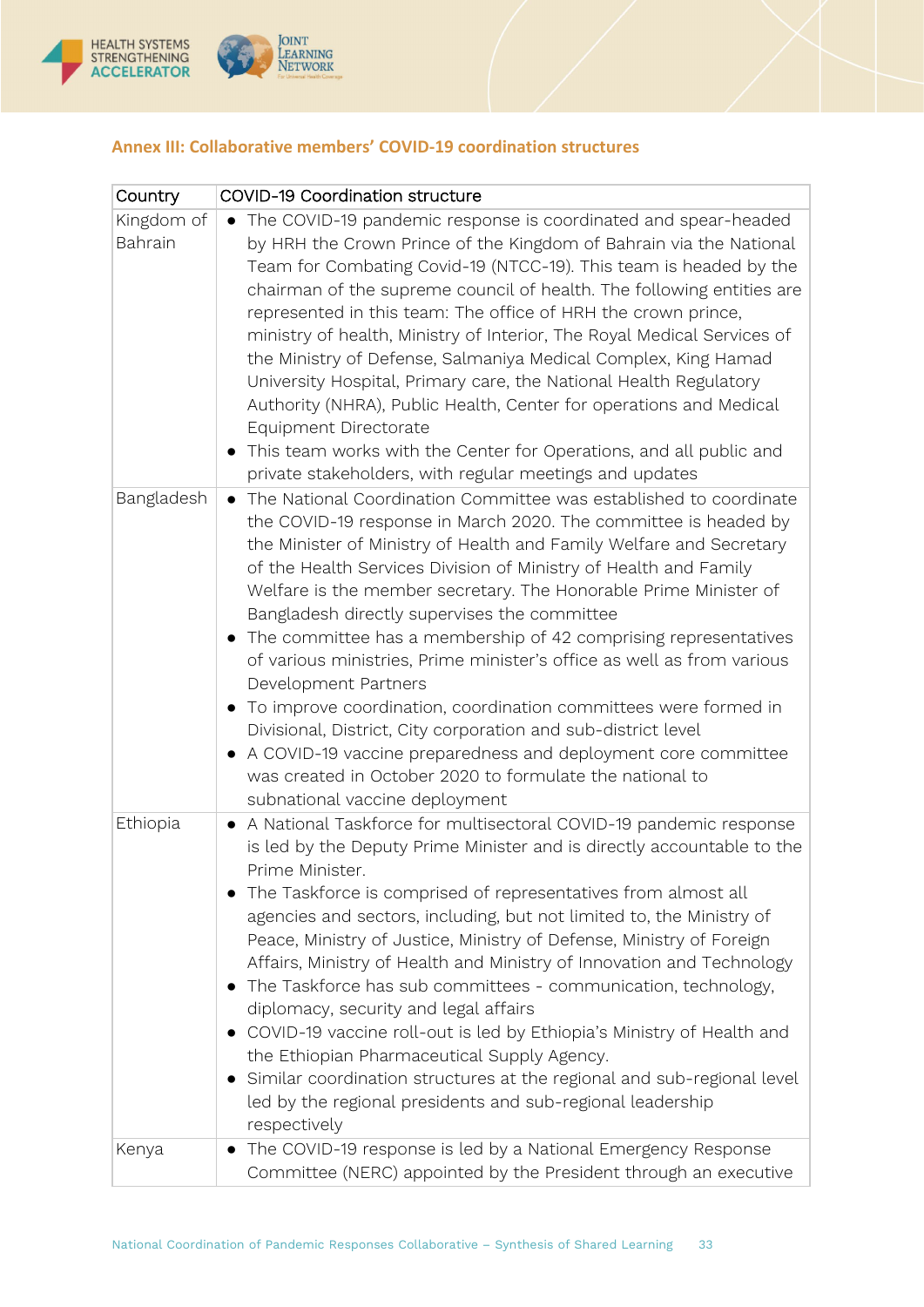

 $\Gamma$ 



| Mongolia | order in March 2020. The NERC has Ministers and Principal<br>Secretaries from the Ministry of Health; National Treasury; Interior<br>and Government coordination; Transport; Foreign Affairs; and<br>representation from the county Governments among others. This<br>team reports to the President and to the council of Governors<br>through existing constitutional structures of the summit<br>Ministry of Health leads a COVI9-19 national taskforce that has<br>representation from all sector stakeholders--MOH; Counties; private<br>sector; partners working in health; NGOs, civil society among others.<br>This team is responsible for the day to day coordination and works<br>through several technical committees including; disease Surveillance;<br>Rapid Response Team and case investigations ; Case management<br>and Research Committee; Communication and Health Promotion;<br>Capacity Building; Resource Mobilization and the maintenance and<br>continuity of essential health services<br>There is also a multisectoral command centre coordinated by the<br>Ministry of Interior and Government coordination (security) that<br>mainly does some sort of surveillance of the whole response by all<br>sectors and trouble shoots should the need arise<br>NERC works with the Kenya National Immunization Technical<br>Advisory Group on COVID-19 vaccine-related issues. This group<br>contains members from N-ICC (National Immunization Interagency<br>Coordinating Committee), the KENITAG (Kenya National Immunization<br>Technical Advisory Group), and the NVSAC (National Vaccine Safety<br>Advisory Committee). Representatives from these organization<br>provide overall technical and policy advisory on immunization.<br>Covid-19 response is led by the Deputy Minister and organized by the<br>National Emergency Management Agency with representation of all<br>sectors |
|----------|---------------------------------------------------------------------------------------------------------------------------------------------------------------------------------------------------------------------------------------------------------------------------------------------------------------------------------------------------------------------------------------------------------------------------------------------------------------------------------------------------------------------------------------------------------------------------------------------------------------------------------------------------------------------------------------------------------------------------------------------------------------------------------------------------------------------------------------------------------------------------------------------------------------------------------------------------------------------------------------------------------------------------------------------------------------------------------------------------------------------------------------------------------------------------------------------------------------------------------------------------------------------------------------------------------------------------------------------------------------------------------------------------------------------------------------------------------------------------------------------------------------------------------------------------------------------------------------------------------------------------------------------------------------------------------------------------------------------------------------------------------------------------------------------------------------------------------------------------------------------------------------------------------------------|
|          | Ministry of Health leads the National Health Emergency Group which<br>includes other ministries and agencies team<br>An Incident management team has also been activated                                                                                                                                                                                                                                                                                                                                                                                                                                                                                                                                                                                                                                                                                                                                                                                                                                                                                                                                                                                                                                                                                                                                                                                                                                                                                                                                                                                                                                                                                                                                                                                                                                                                                                                                            |
| Senegal  | The National Epidemic Coordination Committee (NECC) works with a<br>$\bullet$<br>monitoring committee based at the Presidency, and provides<br>guidance and measures for implementation by the regional<br>committees<br>Regional committees and departments chaired by the Governors and<br>Prefects of the regions coordinate the response within their regions<br>taking into account local circumstances                                                                                                                                                                                                                                                                                                                                                                                                                                                                                                                                                                                                                                                                                                                                                                                                                                                                                                                                                                                                                                                                                                                                                                                                                                                                                                                                                                                                                                                                                                        |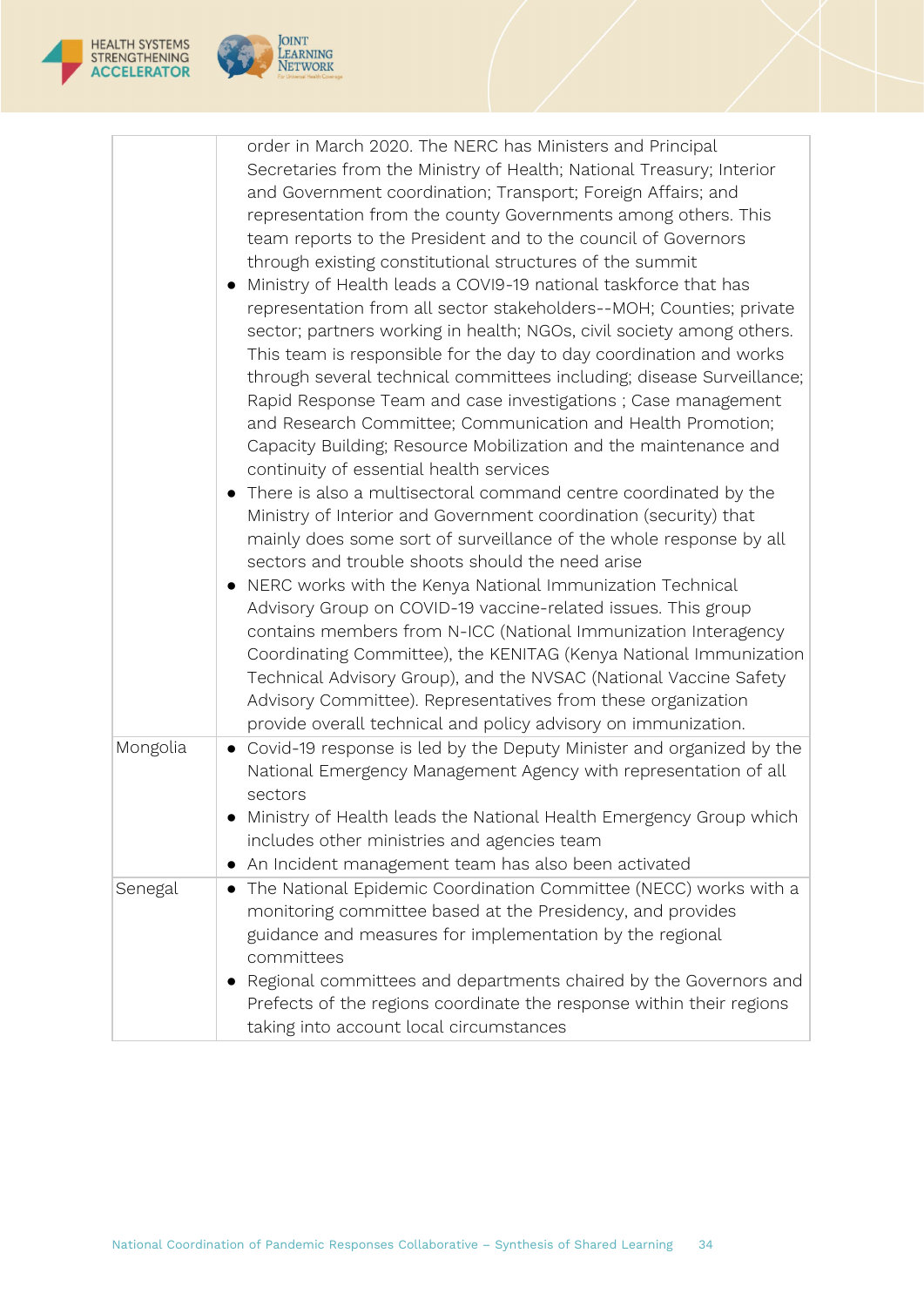

# <span id="page-34-0"></span>**Annex IV: Participants in virtual events (December 2020 to February 2022)**

| <b>Name</b>                   | <b>Country or Affiliation</b>                          |
|-------------------------------|--------------------------------------------------------|
| Jameela Al Salman             | <b>Bahrain</b>                                         |
| Raja Alyusuf                  | Bahrain                                                |
| Maryam Al Ansary              | Bahrain                                                |
| Samiul Huda                   | Bangladesh                                             |
| Subrata Paul                  | Bangladesh                                             |
| Shahadt Hossain Mahmud        | Bangladesh (Speaker)                                   |
| Fatema Zohara                 | Bangladesh                                             |
| Abnet Zeleke                  | Ethiopia                                               |
| Beza Aseffa                   | Ethiopia (Speaker)                                     |
| Yihenew Yirdaw                | Ethiopia                                               |
| Wondwossen Eshetu             | Ethiopia                                               |
| Iman Abdulhakim               | Ethiopia                                               |
| Nesibu Yasin                  | Ethiopia                                               |
| Frehiwot Gebrehiwot           | Ethiopia                                               |
| Melaku Tekola                 | Ethiopia                                               |
| Tatek Wondimu                 | Ethiopia                                               |
| Marian Opoku-Agyeman          | Ghana                                                  |
| Isaac Amenga-Etego            | Ghana                                                  |
| Kwame Amponsa-Achiano         | Ghana (Speaker)                                        |
| Meboh Abuor                   | Kenya                                                  |
| Walter Obita                  | Kenya                                                  |
| Stephen Muleshe               | Kenya                                                  |
| Esther Wabuge                 | Kenya                                                  |
| Anastasia Nyalita             | Kenya                                                  |
| Andrew Mulwa                  | Kenya                                                  |
| Omar Ahmed Omar               | Kenya                                                  |
| Meboh Abuor                   | Kenya (Speaker)                                        |
| Oyunkhand Ragchaa             | Mongolia                                               |
| Munkhnasan Enkhtaivan         | Mongolia                                               |
| Maggie - UB Health Department | Mongolia                                               |
| Sodnomdarjaa Vaanchigarslan   | Mongolia                                               |
| Anwar Abubakar                | Nigeria                                                |
| Oluwatosin Ijimakinwa         | Nigeria                                                |
| Nneka Orji                    | Nigeria                                                |
| Aissatou Nomokho              | Senegal                                                |
| Oumy Ndiaye                   | Senegal                                                |
| Cheikh Tidiane Athie          | Senegal                                                |
| Samba Cor Sarr                | Senegal                                                |
| Aida Kanoute                  | Senegal                                                |
| Aminata Suzanne Diop          | Senegal                                                |
| Alice Namale                  | Uganda                                                 |
| Rawlence Ndejjo               | Uganda                                                 |
| Steven Kabwama                | Uganda (Speaker)<br>Gates Ventures/Exemplars in Global |
| Will Wang                     | Health                                                 |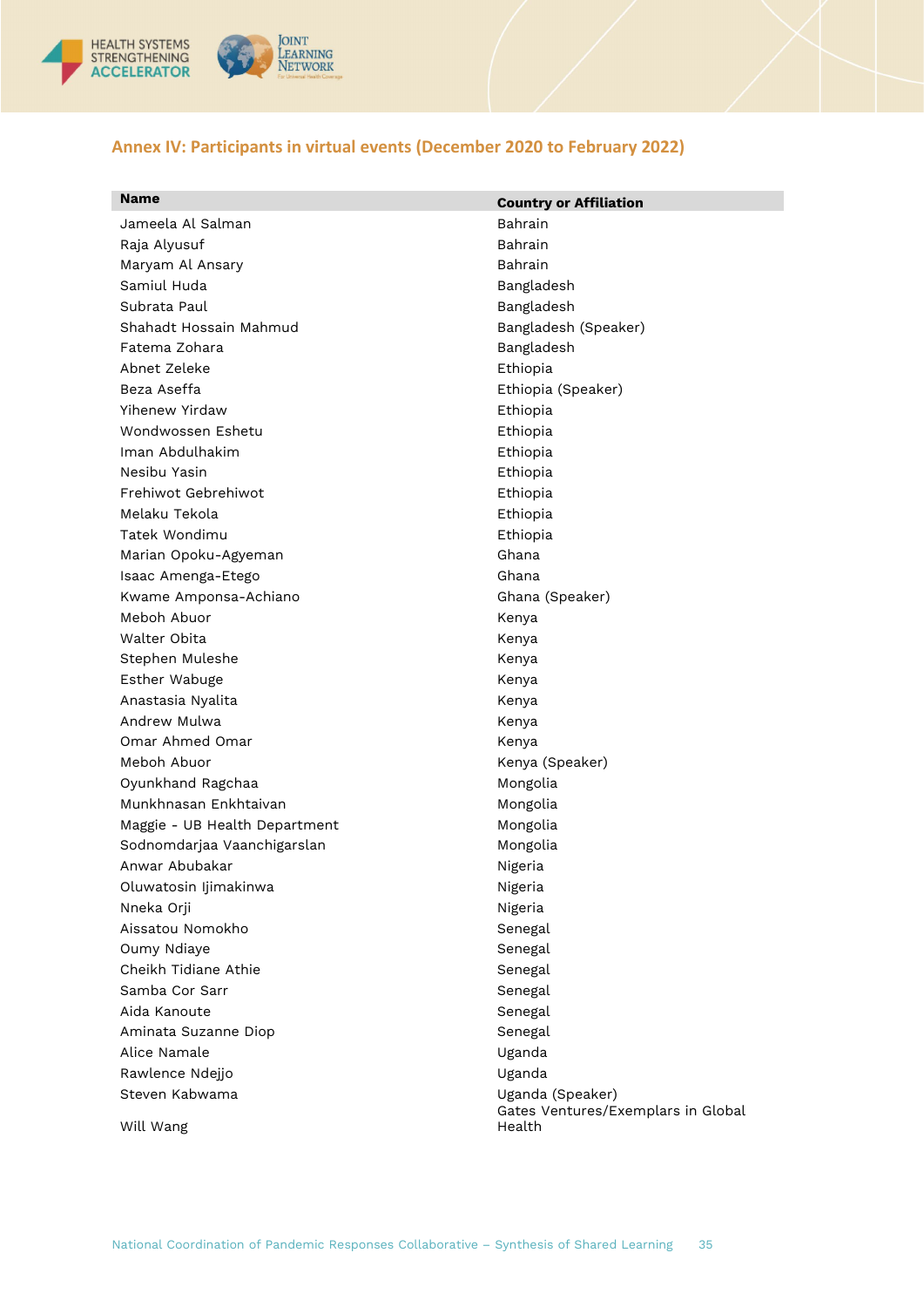



# **Name Country or Affiliation**

Raquel Duarte **Portugal (Technical Facilitator)** John Ryu South Korea (Technical Facilitator) Samba Sow **Mali** (Technical Facilitator) Camilla Ducker **National Camilla Ducker Camilla Ducker** United Kingdom (Technical Facilitator) Christine Ezenwafor **Health Strategy & Delivery Foundation** Uchenna Gwacham Health Strategy & Delivery Foundation Nonye Egekwu **Markatibar 1999** Health Strategy & Delivery Foundation Yosola Fadugba **Health Strategy & Delivery Foundation** Kamiar Khajavi **Albumiar Khajavi** Joint Learning Network for UHC Sara Wilhelmsen Joint Learning Network for UHC Amanda Folsom **Amanda Folsom** Results for Development Agnes Munyua **Agnes Munyua** Results for Development Chloe Lanzara **Results for Development** Results for Development Loriade Akin-Olugbade **Results for Development** Kaela Barna Results for Development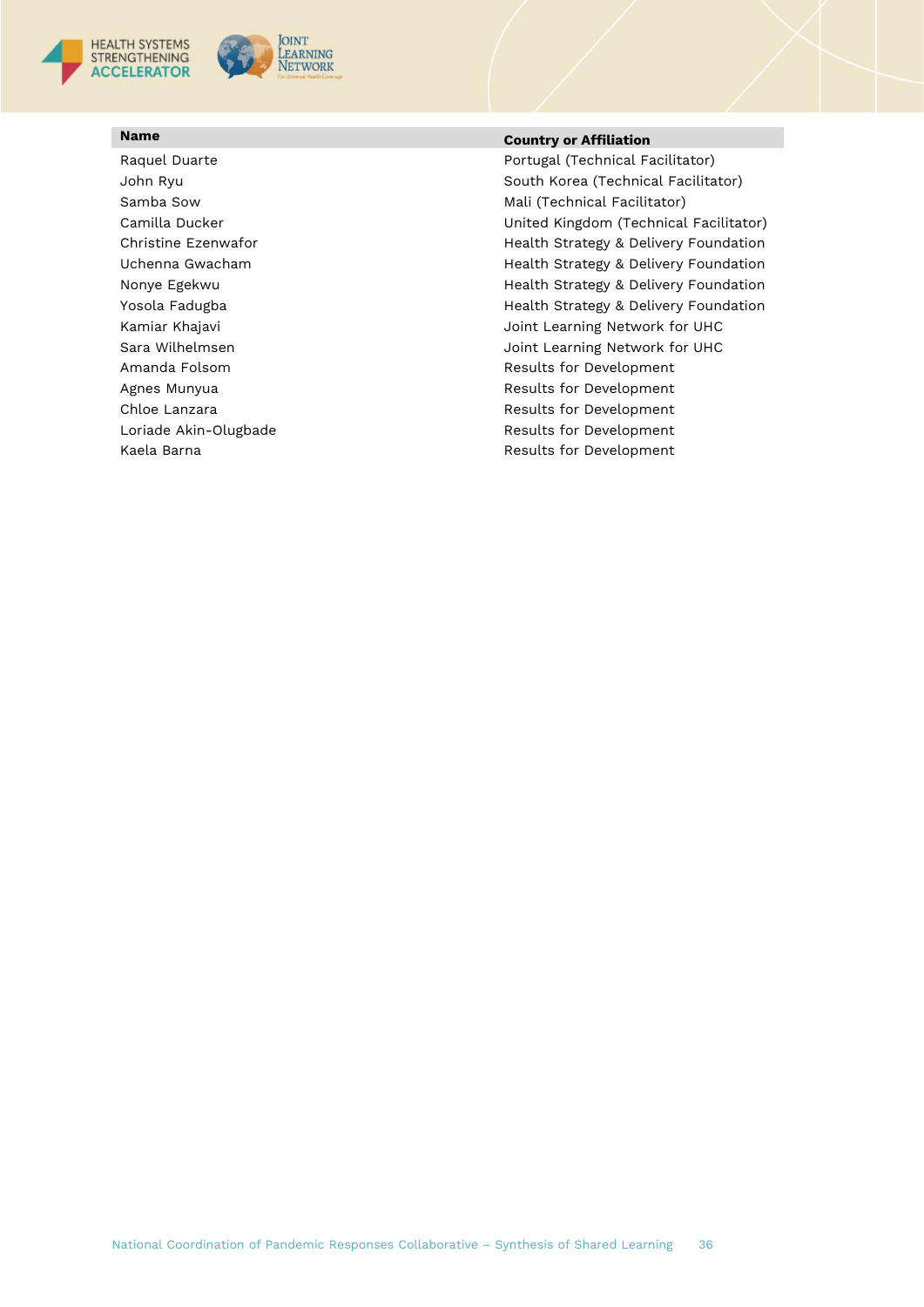

### <span id="page-36-0"></span>**Annex V: Country COVID-19 pandemic response self-reflection in February-March 2021**

The National Coordination of Multi-sectoral and Multi-level Pandemic Responses Collaborative has engaged country teams through collaborative meetings and one-onone outreach calls. From these engagements, a number of challenges have been identified in coordinating a response inclusive of all sectors, state and non-state stakeholders and sustaining this level of engagement over a prolonged period.

In the next collaborative meeting, the technical facilitation team will facilitate a session for reflection and action-oriented review of country coordination approaches to the COVID-19 pandemic response to further strengthen health system resilience. The session will also engage in a similar reflection process on the topic of vaccine readiness in preparation for the roll out of the COVID-19 vaccine. The session will also facilitate concrete action planning that countries can take forward in their countries.

In preparation for this session, the technical facilitation team has prepared this tool to provide guidance for country-level reflection. The technical facilitation team encourages each member of the team to review the tool and come prepared for a discussion to identify what is working well and areas for improvement. The technical facilitation team referenced the WHO Multisectoral preparedness coordination framework and the Accelerator institutional architecture framework while developing this tool.

There are two main domains in this tool – multisectoral coordination and vaccine deployment coordination. For each domain, there are a series of questions to support the group's brainstorming and reflection on the actors and processes needed for the success of these two domains. Responses will be provided based on a Likert scale rating, with justification given for each rating. Where the team feels there is a need for improvement, we strongly encourage the team to add actions that are required for improvement. This will be the basis of the action plan and next steps for the collaborative.

| <b>DOMAIN</b>                            | Response and justification |                |         |       | How      |       |
|------------------------------------------|----------------------------|----------------|---------|-------|----------|-------|
|                                          |                            |                |         |       |          | can   |
|                                          | Strongl                    | Disagre        | Neutral | Agree | Strongly | this  |
|                                          | V                          | e              |         |       | agree    | be    |
|                                          | Disagre                    |                |         |       |          | impro |
|                                          | е                          |                |         |       |          | ved?  |
|                                          |                            | $\overline{2}$ | 3       | 4     | 5        |       |
| A) MULTISECTORAL COORDINATION            |                            |                |         |       |          |       |
| <b>Multisectoral Coordination Actors</b> |                            |                |         |       |          |       |
| 1. The composition of the                |                            |                |         |       |          |       |
| national coordination                    |                            |                |         |       |          |       |
| body in my country has                   |                            |                |         |       |          |       |
| representation from all                  |                            |                |         |       |          |       |
| relevant agencies and                    |                            |                |         |       |          |       |
| sectors.                                 |                            |                |         |       |          |       |
| 2. The engagement and                    |                            |                |         |       |          |       |
| coordination with sub-                   |                            |                |         |       |          |       |

The questionnaire will take you about 40 minutes to complete.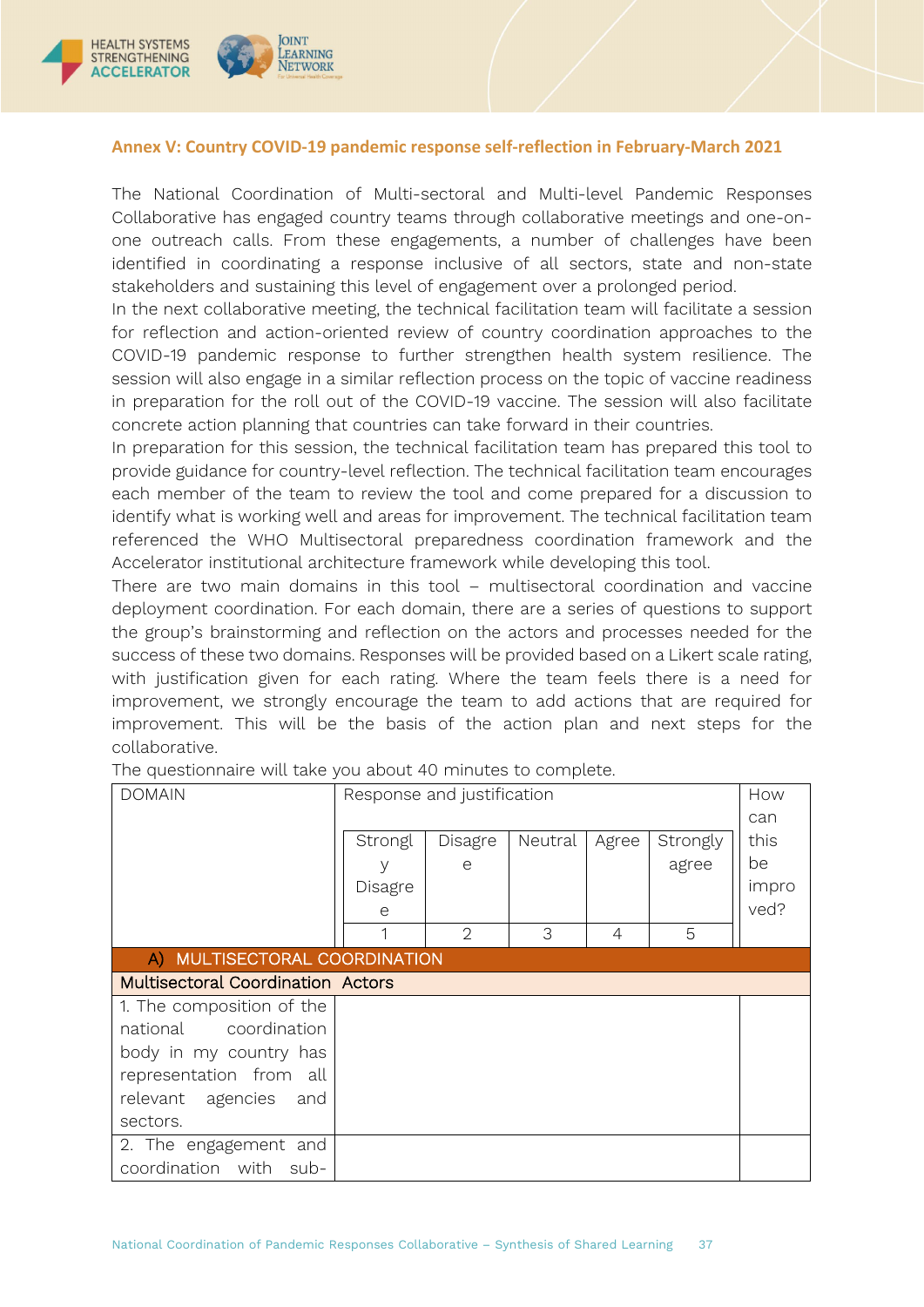

| <b>CITAT</b><br>Learning<br><b>NETWORK</b><br>For Universal Health Coverage |  |
|-----------------------------------------------------------------------------|--|
|                                                                             |  |

| of<br>national<br>levels        |  |
|---------------------------------|--|
| has<br>Government<br>been       |  |
| effective.                      |  |
|                                 |  |
| Decision making processes       |  |
| 1. We have a clear national     |  |
| plan to guide decisions for     |  |
| public health and hygiene       |  |
| measures (e.g., limiting        |  |
| mass gathering by school        |  |
| allowable<br>closure,           |  |
| number of persons at            |  |
| gatherings)                     |  |
| 2. We<br>hold sufficient        |  |
| consultations<br>with           |  |
| multisectoral<br>teams          |  |
| before each public health       |  |
| measure is deployed.            |  |
| have integrated<br>3. We        |  |
| data systems enabling us        |  |
| to track COVID-19 cases         |  |
| understand<br>to                |  |
| disaggregated population        |  |
| patterns<br>group<br>and        |  |
| outcomes of measures at         |  |
| all levels of Government.       |  |
| 4. We have<br>a trusted         |  |
| $\circ f$<br>ecosystem<br>local |  |
| (governmental and non-          |  |
| governmental) experts to        |  |
| generate,<br>synthesize,        |  |
| and/or translate evidence       |  |
| the<br>COVID-19<br>for          |  |
| response                        |  |
| 5. We have access to            |  |
| regional and global             |  |
| sources of evidence to          |  |
| support our COVID-19            |  |
| response decisions.             |  |
| 6. My country is taking         |  |
| adequate<br>steps<br>to         |  |
| institutionalize<br>and         |  |
| integrate the pandemic          |  |
| coordination into existing      |  |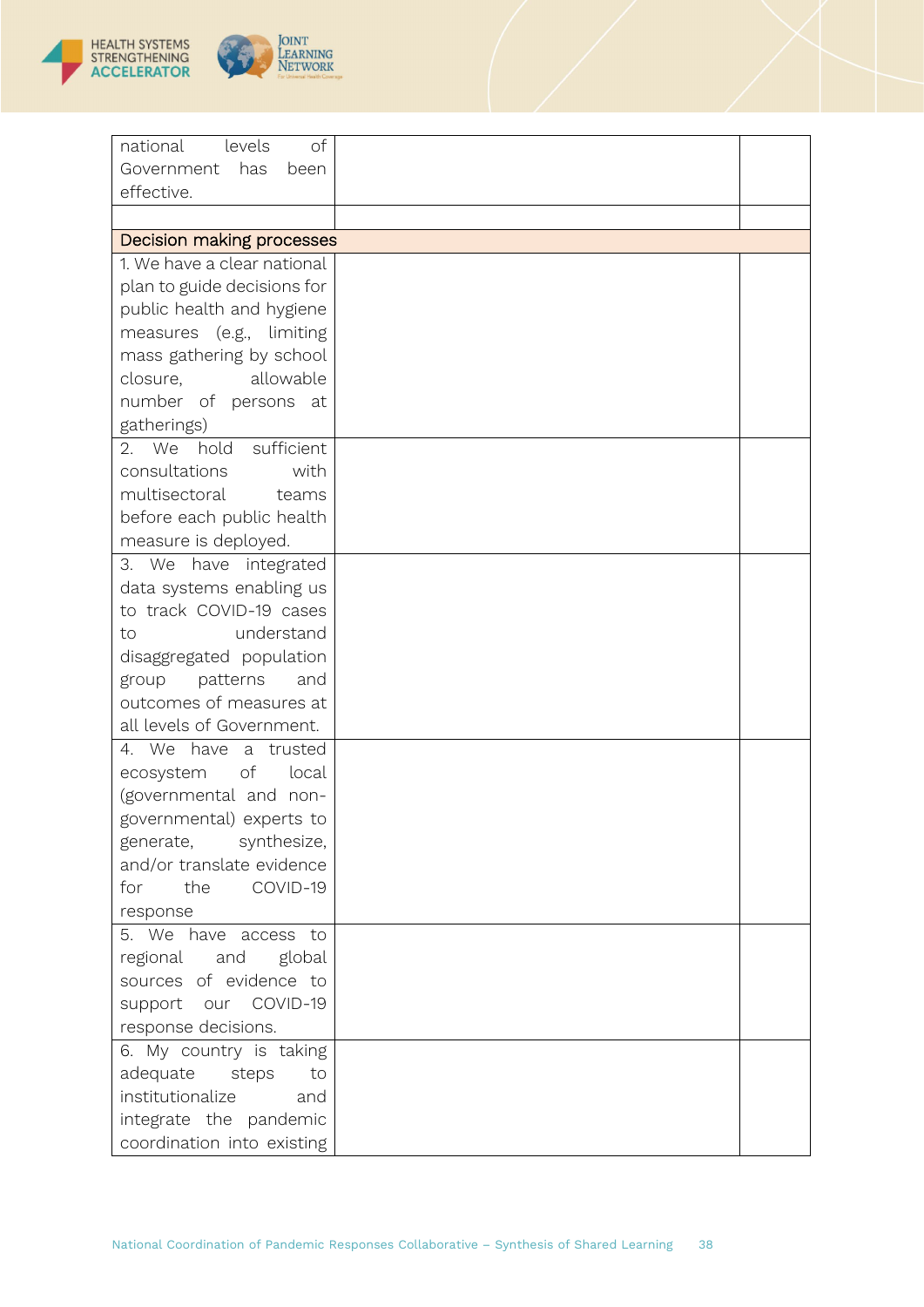

| public health and health                        |                                             |  |
|-------------------------------------------------|---------------------------------------------|--|
| service delivery systems.                       |                                             |  |
|                                                 |                                             |  |
|                                                 | B) COVID 19 VACCINE DEPLOYMENT COORDINATION |  |
| COVID-19 vaccine deployment planning and actors |                                             |  |
| My<br>country<br>1.<br>has                      |                                             |  |
| conducted a COVID_19                            |                                             |  |
| vaccine introduction                            |                                             |  |
| readiness assessment to                         |                                             |  |
| identify the current state                      |                                             |  |
| of<br>readiness<br>and                          |                                             |  |
| resources available for                         |                                             |  |
| the vaccine roll-out for                        |                                             |  |
| our country.                                    |                                             |  |
| My country has<br>2.<br>a a                     |                                             |  |
| National Deployment and                         |                                             |  |
| Vaccine Plan (NDVP) that                        |                                             |  |
| has defined all the actors                      |                                             |  |
| needed to roll out an                           |                                             |  |
| equitable roll-out of the                       |                                             |  |
| COVID-19 vaccine                                |                                             |  |
|                                                 |                                             |  |
| COVID-19 vaccine deployment processes           |                                             |  |
| 1. My country's NDVP has                        |                                             |  |
| outlined a clear demand                         |                                             |  |
| plan<br>(advocacy,                              |                                             |  |
| communication,<br>social                        |                                             |  |
| mobilization etc) to boost                      |                                             |  |
| vaccine confidence and                          |                                             |  |
| acceptance.                                     |                                             |  |
| 2. We have monitoring                           |                                             |  |
| tools for tracking progress                     |                                             |  |
| and vaccine coverage for                        |                                             |  |
| general<br>and<br>specific                      |                                             |  |
| populations.                                    |                                             |  |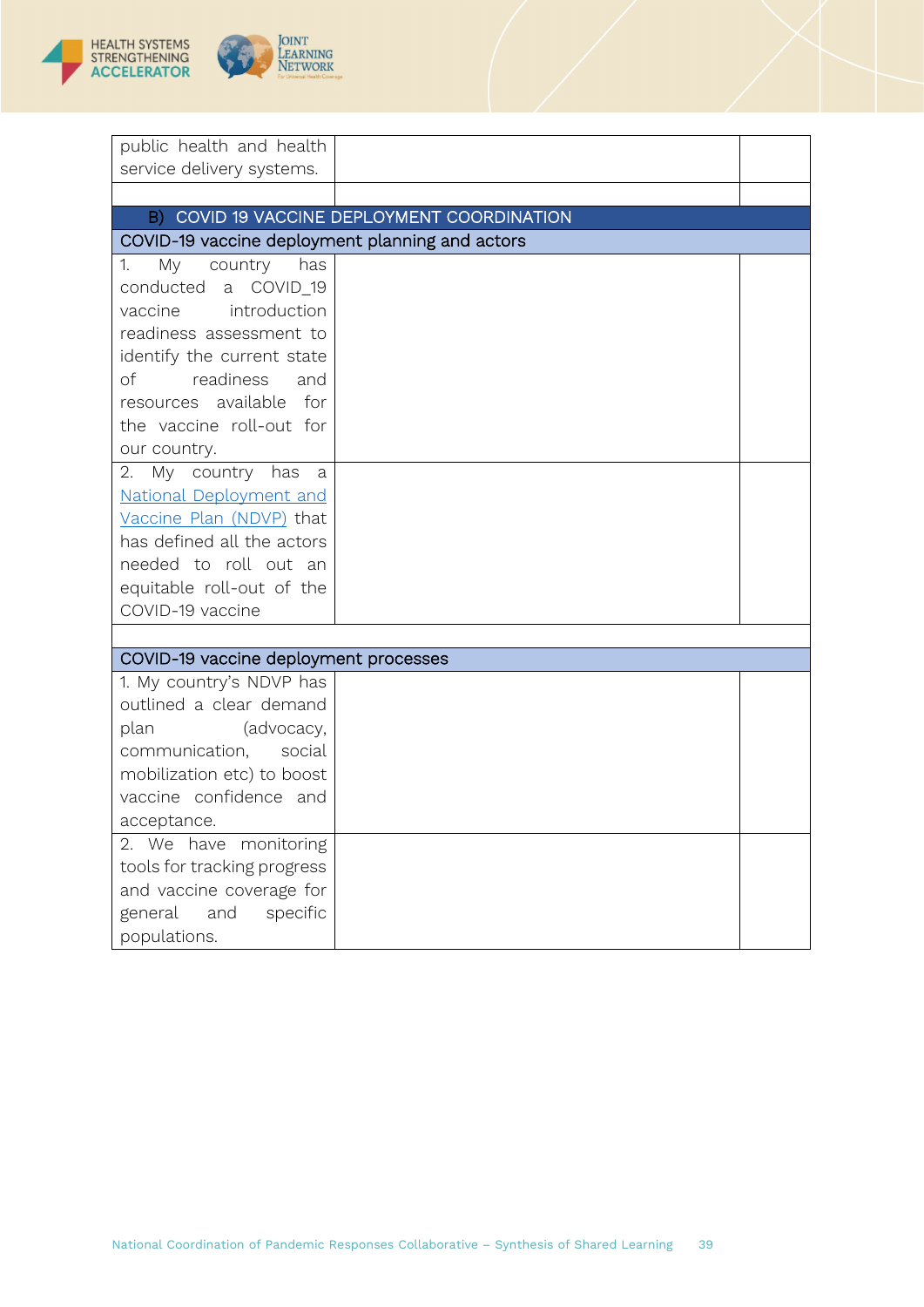

<span id="page-39-0"></span>**Annex VI: Template and example of a country action plan**

# **National Coordination of Multi-sectoral and Multi-level Pandemic Responses Collaborative**

Action plan template and instructions

# Background

- Today (March 23), countries engaged in a self-reflection and action-oriented review of country coordination approaches to the COVID-19 pandemic response to further strengthen health system resilience in two domains
	- Multi-sectoral coordination of the pandemic
	- Vaccine deployment coordination
- . As a follow on to this self-reflection exercise, the country teams will identify specific areas where there is a need for improvement - and actions required for improvement - to populate an action plan over 6 months (May - November 2021).
- . This action plan will outline goals, desired change, measures/processes, action steps and responsibilities for each step.
- The technical facilitation team encourages only 1 or 2 issues/problems per country team. Proposed actions need to be within the scope of work and available resources of the country team -- and would benefit from collaborative problem solving and peer learning support.